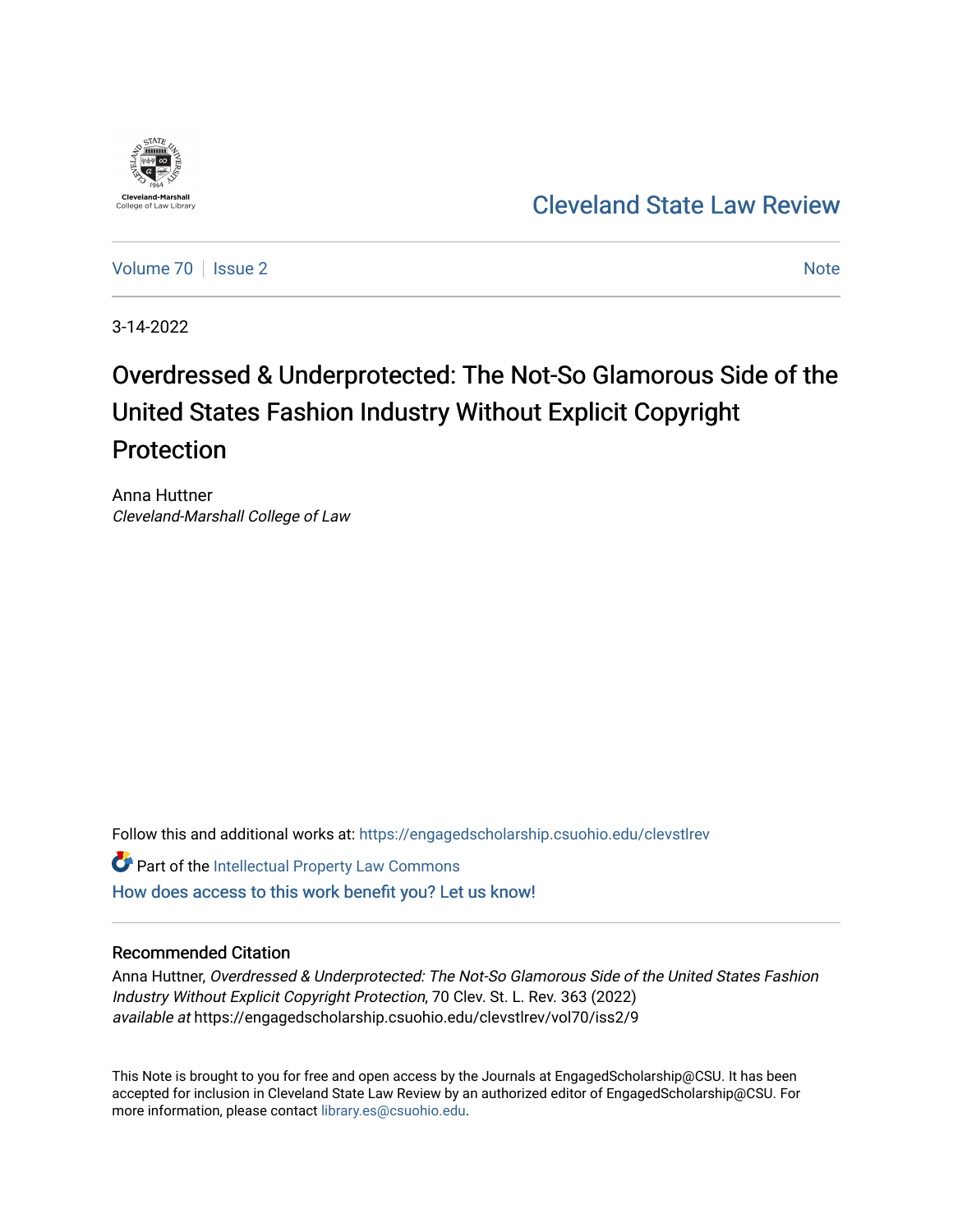## **OVERDRESSED & UNDERPROTECTED: THE NOT-SO GLAMOROUS SIDE OF THE UNITED STATES FASHION INDUSTRY WITHOUT EXPLICIT COPYRIGHT PROTECTION**

#### ANNA NOEL HUTTNER\*

#### **ABSTRACT**

The complexity of fashion designs goes far beyond what is currently trending in *Vogue*. Intellectual property laws should seek to provide designers with an opportunity to completely protect their work, as well as ensure that fashion designers' designs will not be replicated and sold for a fraction of the price. Inherent limitations with alternate forms of intellectual property protection emphasize the need for a bright-line rule for copyright protection over fashion designs. To best protect new designers and small brands within the U.S. fashion industry, there must be a standard that explicitly includes and defines accessibility to copyright protection for fashion designs. Developing a well-understood rule for copyright protection that can be consistently and unambiguously applied would grant many designers within the U.S. fashion industry an opportunity that they may never otherwise be able to obtain, simply because of the size and scope of fast fashion. Additionally, there would be copious benefits to the global environment and the national economy. Therefore, in order to promote the continued success and future evolution of fashion design within the United States, a bright-line rule must be established and dependably applied to cases regarding copyright protection in the fashion industry.

#### **CONTENTS**

I. INTRODUCTION..............................................................................................364

363

<sup>\*</sup> J.D. Candidate, May 2022, Cleveland State University, Cleveland-Marshall College of Law; B.S.B.A. Economics, May 2019, The Ohio State University. I want to thank Professor Kristin Paulus for teaching me about the many complexities of the U.S. fashion industry, Professor Mark Sullivan for giving me the opportunity to learn about leadership and writing as a member of his book team, and Christine Myers for helping me unlock my true writing potential. I also want to thank Professor Sandra Kerber for teaching me legal writing when I first began law school, and Professor Brandon Stump for his continued support and guidance through editing this Note. Most importantly, I want to thank my Mom and Dad, Rachel, Rob, Sam, my darling cat Abby, my life-long roommate Shelby, and all my amazing family and friends, whose unconditional support throughout my education has been eminent beyond comparison. Thank you all for continuously believing in me and helping me achieve such abundant success!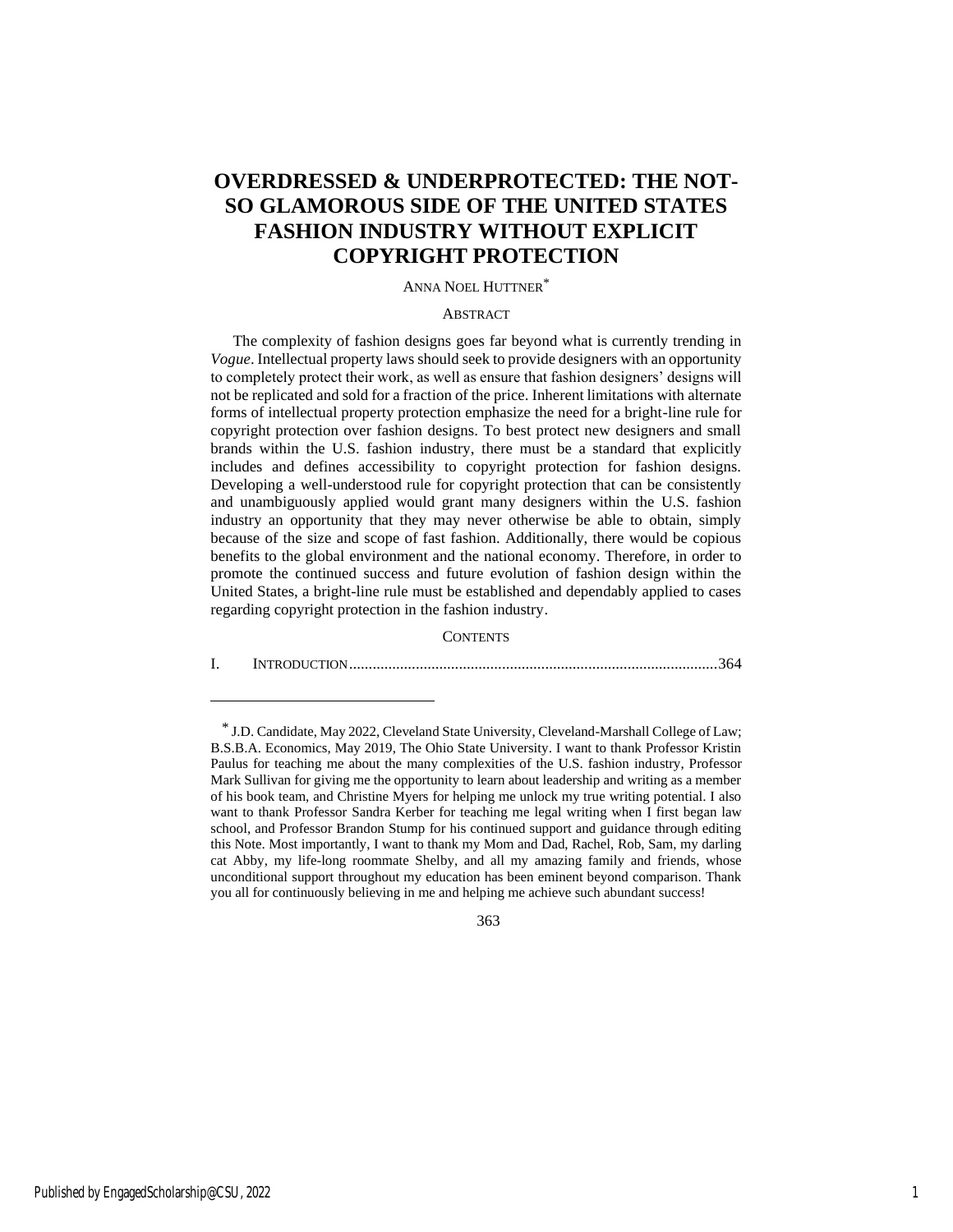| 364 | CLEVELAND STATE LAW REVIEW | [70:363] |
|-----|----------------------------|----------|
|     |                            |          |

| П.   |           |                                                                                   |  |
|------|-----------|-----------------------------------------------------------------------------------|--|
|      |           | A. The History and Evolution of United States Intellectual Property & the<br>.367 |  |
|      | B.        | Relevant Case Law and a Failed Congressional Proposal to Amend                    |  |
| III. |           |                                                                                   |  |
|      |           | A. Using Varsity Brands to Establish a Bright-Line Rule for Protection 379        |  |
|      | <b>B.</b> | The Impact of Lacking Copyright Protection on the National Fashion<br>.381        |  |
|      |           | C. The Environmental Impact of the Fashion Industry387                            |  |
|      |           |                                                                                   |  |
| IV.  |           |                                                                                   |  |

#### <span id="page-2-0"></span>I. INTRODUCTION

#### <span id="page-2-1"></span>"Fashion is more art than art is" – Andy Warhol

When Coco Chanel uttered the famous words, "[i]n order to be irreplaceable, one must always be different,"<sup>1</sup> she had no idea the challenges that U.S. fashion designers would face when trying to protect their designs from copyists. Originally, clothing was created based on the utilitarian idea that the clothes you wear serve a functional, rather than fashionable, purpose.<sup>2</sup> At the turn of the twentieth century, women began to embrace the concept of personal style, and different fashion trends began to transpire throughout each decade.<sup>3</sup> In the late 1990s and early 2000s, another dramatic transformation in the fashion industry occurred with the emergence of "fast fashion."4 Fast fashion gave consumers the ability to wear designer-inspired apparel for a fraction

<sup>1</sup> Julia Neel, *Best Coco Chanel Quotes*, BRITISH VOGUE (Aug. 18, 2017), https://www.vogue.co.uk/gallery/coco-chanel-quotes-and-photos.

<sup>2</sup> Jared Schroeder & Camille Kraeplin, *Give Me a (c): Refashioning the Supreme Court's Decision in Star Athletica v. Varsity into an Art-First Approach to Copyright Protection for Fashion Designers*, 26 UCLA ENT.L.REV. 20, 26 (2019); Robin M. Nagel, Comment, *Tailoring Copyright to Protect Artists: Why the United States Needs More Elasticity in its Protection for Fashion Designs*, 54 U. RICH. L. REV. 635, 635 (2020).

<sup>3</sup> *See generally* Alison G. Kass, The 20th Century of American Fashion: 1900–2000 (May 10, 2011) (Thesis, Western Connecticut State University) (on file with the West-Collections Digital Repository).

<sup>&</sup>lt;sup>4</sup> Leslie H. Simpson, Exploration of The Perpetuating Fast Fashion Consumption Cycle: Young Women's Experiences in Pursuit of an Ideal Self-Image 1 (2019) (Ph.D. dissertation, Iowa State University) (on file with the Iowa State University Digital Repository, Retrospective Theses and Dissertations); *see Fast Fashion*, MERRIAM-WEBSTER, https://www.merriamwebster.com/dictionary/fastfashion (last visited Oct. 20, 2021).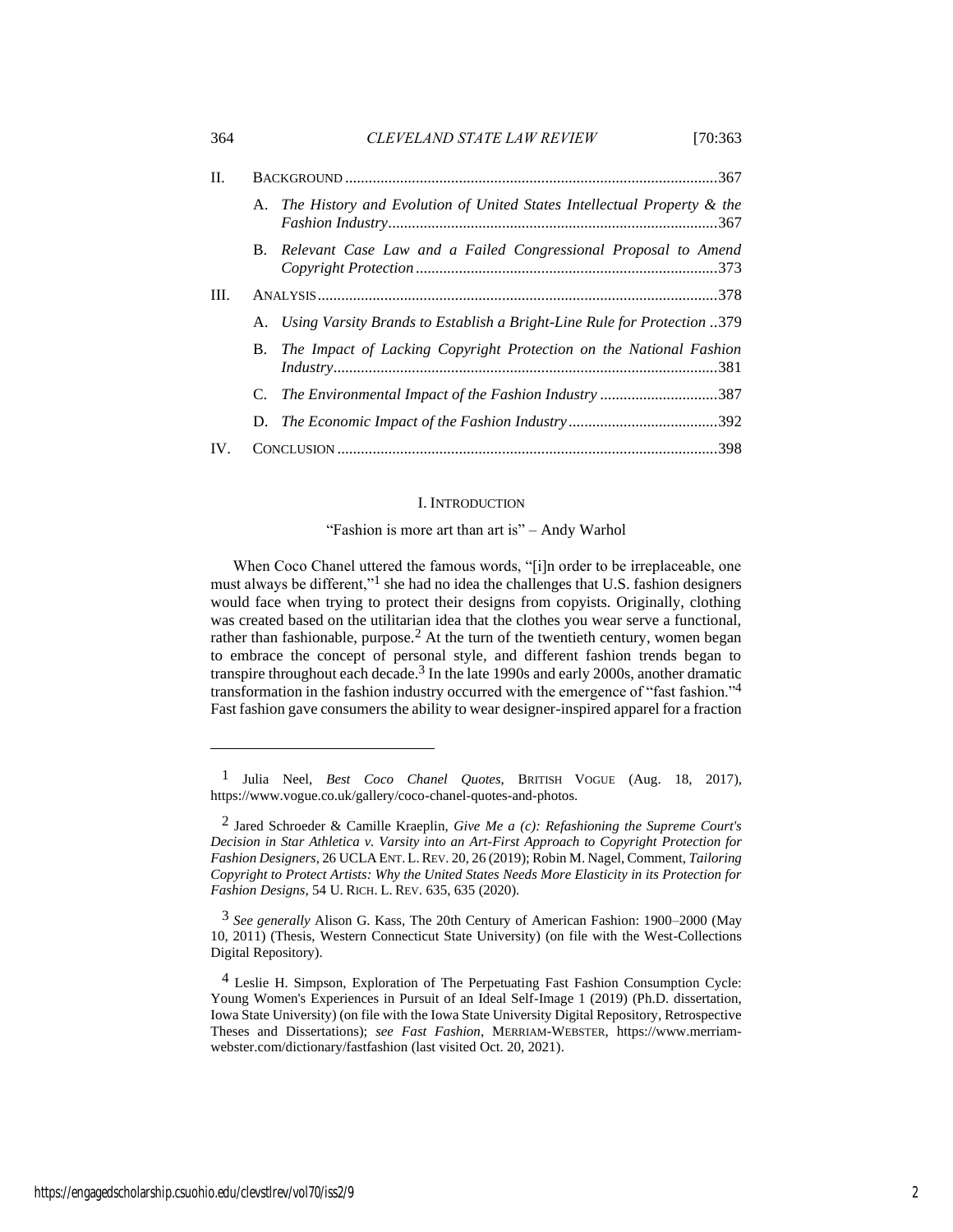of the cost, within weeks of a designer's collection hitting the market.<sup>5</sup> While the U.S. fashion industry was thriving economically, the designers within the industry watched helplessly as their unprotected designs were taken from them and turned into profit by other brands. The rise in popularity of fast fashion quickly exposed one of the most detrimental limitations on U.S. fashion designers: the inability to obtain copyright protection over their designs.6

<span id="page-3-0"></span>Intellectual property laws should both seek to provide designers an opportunity to completely protect their work, as well as ensure that designers' designs will not be replicated and sold for a fraction of the price.7 Protections available through trademark, trade dress, and patents currently enable designers to protect some of the essential elements of their brands, but without obtainable copyright protection, the most important features of fashion designs can still be taken from designers without liability.<sup>8</sup>

<span id="page-3-1"></span>Currently, there is no bright-line rule or explicit test to be applied to determine when fashion designs are eligible for copyright protection.<sup>9</sup> In 2017, when *Star Athletica v. Varsity Brands* reached the Supreme Court, U.S. designers hoped for a concrete decision to end this controversy.10 Ultimately, the Court developed a standard two-part "imaginative separability" test to allow for copyright protection over certain aspects of designs.11 Under this test, an artistic element of clothing is eligible for copyright protection if the element (1) can be perceived as a work of art separate from the useful article of clothing, and (2) would qualify for copyright protection as a work of art separate from the useful article of clothing into which it is

7 Colonel Reggie Ash, *Protecting Intellectual Property and the Nation's Economic Security*, LANDSLIDE, May–June 2014, https://www.americanbar.org/groups/intellectual\_property\_law/publications/landslide/2013- 14/may-june/protecting-intellectual-property-nations-economic-security/; *see What is Intellectual Property?*, WORLD INTELL. PROP. ORG., https://www.wipo.int/about-ip/en/.

8 *See* Martinez, *supra* not[e 6](#page-3-0) (explaining the limitations of trademark and patent protections available for designers).

9 Ricardo Fischer et al., *Supreme Court Clarifies Availability of Copyright for Applied Art on Apparel*, ARENT FOX (Mar. 23, 2017), https://www.arentfox.com/perspectives/fashioncounsel/supreme-court-clarifies-availability-copyright-applied-art-apparel.

10 David Jacoby, '*Star Athletica' Three Years On*, N.Y.L.J. (Aug. 28, 2020, 3:04 PM), https://www.law.com/newyorklawjournal/2020/08/28/star-athletica-three-years-on/.

11 Star Athletica, LLC v. Varsity Brands, Inc., 137 S. Ct. 1002, 1007 (2017).

<sup>5</sup> *See* Elizabeth Segran, *Zara Built a \$20B Empire on Fast Fashion. Now it Needs to Slow Down*, FAST CO. (July 24, 2019), https://www.fastcompany.com/90379824/zara-built-a-20bempire-on-fast-fashion-now-it-needs-to-dismantle-it (addressing how Zara's model is selling fashion-forward clothing for cheap).

<sup>6</sup> *See* Julie Zerbo, *Protecting Fashion Designs: Not Only "What?" but "Who?"*, 6 AM. U.BUS. L. REV. 595, 596 (2017); *see also* Nicole Martinez, *How Fast Fashion Retailers Built Billion-Dollar Businesses by Stealing Designs*, ART BUS. J. (June 18, 2015), https://abj.artrepreneur.com/fast-fashion-retailers-built-billiondollar-businesses-stealingdesigns/ (describing why copyright law does not generally protect fashion).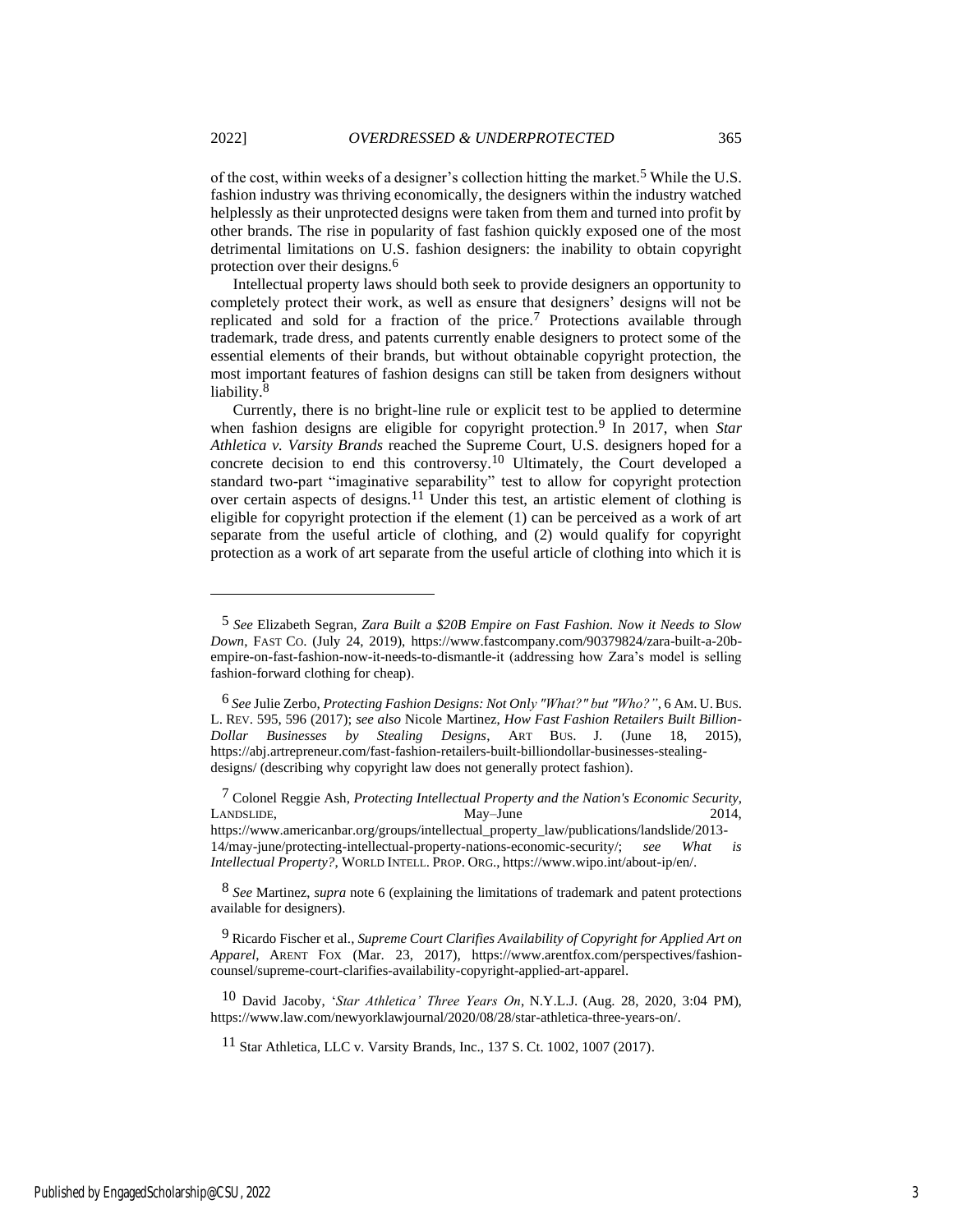incorporated.12 The ambiguity created by the Court with this "imaginative separability" test leaves significant room for judicial discretion and completely avoids answering the question of if and when there can be complete design protection.

This Note argues that a bright-line rule must be created to explicitly define accessibility to copyright protection for designers, especially to protect new designers and small brands within the U.S. fashion industry, the environment, and the national economy. There are two ways a bright-line rule could be created. First, Congress could pass legislation that expands the protection granted under current copyright laws to explicitly encompass fashion designs and garments. Alternatively, the Supreme Court could develop and implement a clear and explicit test so that future designers can effectively understand the scope of what copyright protection within the U.S. fashion industry includes. Developing a well-understood standard for copyright protection that can be consistently applied would grant many U.S. fashion designers an opportunity that they may otherwise never be able to obtain, simply because of the size and scope of fast fashion.

Part II of this Note begins by providing a general overview of the U.S. fashion industry and examining the nexus between the U.S. fashion industry and U.S. intellectual property laws. Next, Part II describes the other intellectual property protection currently available to national designers. Part II then explains past case law and the key takeaways from those cases which led to the historic *Star Athletica v. Varsity Brands* case. *Varsity Brands* reached the U.S. Supreme Court to decide which circuit court test should be employed to determine whether designs on useful articles were eligible for copyright protection—a "conceptual" separability test, a "physical" separability test, or a variation of the two. Subsequently, Part II explains the *Varsity Brands* case in detail. Lastly, Part II explores one of the failed congressional proposals aimed at altering copyright protection eligibility for the U.S. fashion industry by amending Chapter 13 of Title 17 of the United States Code to include fashion designs.

Part III of this Note analyzes how the test established in *Varsity Brands* can be used to determine a bright-line rule for protection. Furthermore, Part III addresses the creation of fashion law, and the overall impact the lack of copyright protection has on both the national fashion industry and the independent designers within the industry. Part III also considers the negative impact the fashion industry has on the environment because of the limited intellectual property protection opportunities available to designers. The undesirable consequences resulting from the fast fashion process are prevalent from the production stage all the way to the quick turnaround of disposal.<sup>13</sup> Currently, the most widespread concerns include air and water pollution, depletion of nonrenewable resources, and consumption of mass amounts of water and energy.<sup>14</sup> Lastly, Part III explains the economic impact fast fashion has had and the beneficial effects of expansive copyright protection for the national economy.

14 *Id.*

<sup>12</sup> *Id.*

<sup>13</sup> Rashmila Maiti, *Fast Fashion: Its Detrimental Effect on the Environment*, EARTH.ORG (Jan. 29, 2020), https://earth.org/fast-fashions-detrimental-effect-on-the-environment/.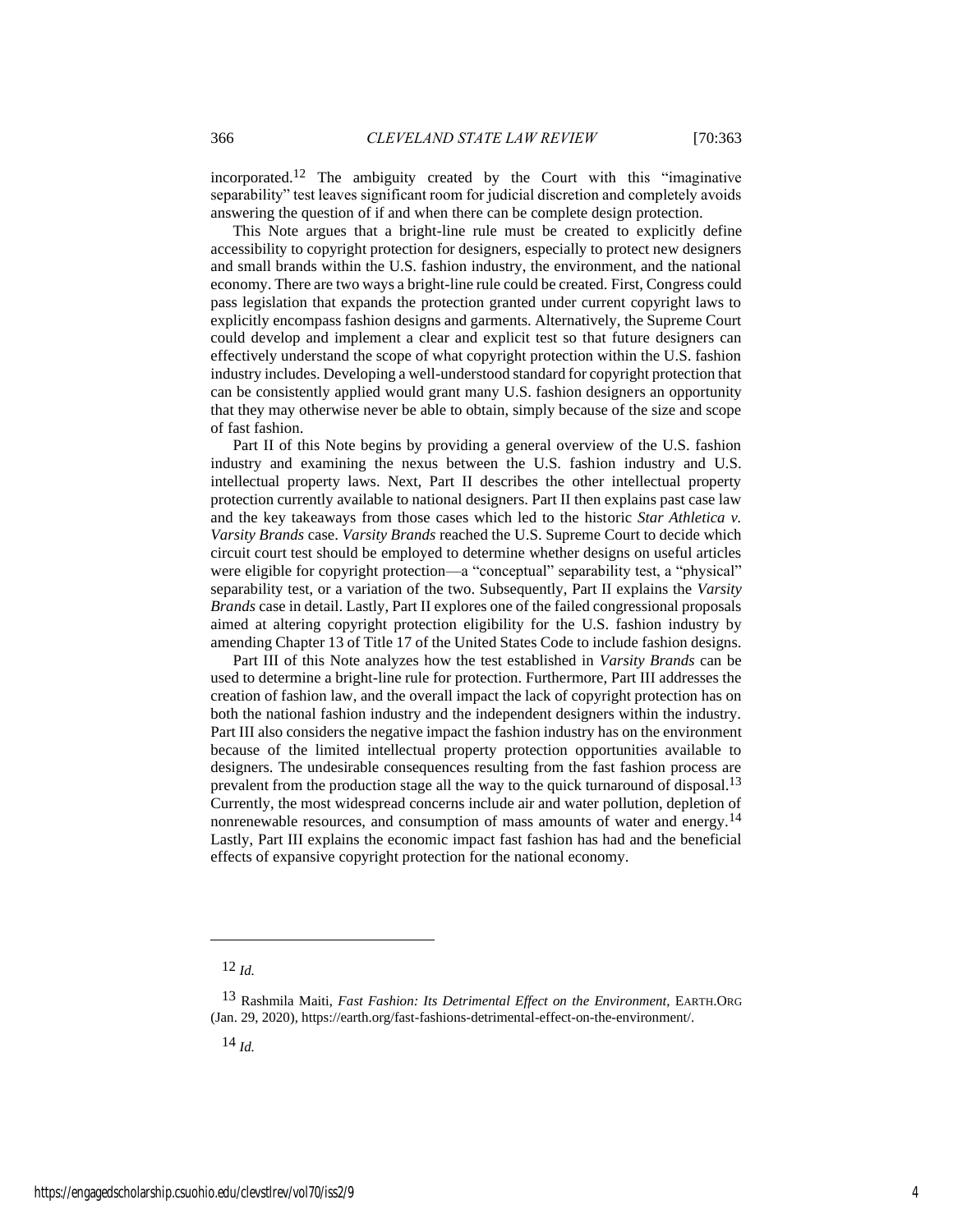#### II. BACKGROUND

#### "Style; all who have it have one thing: originality" – Diana Vreeland<sup>15</sup>

The U.S. fashion industry's historic evolution and the application of other intellectual property laws within the industry bolster the argument that the United States should adopt a bright-line rule for copyright protection over fashion designs. This Part focuses on the progression of the U.S. fashion industry, the purpose of intellectual property laws, and the interests that these intellectual property laws seek to promote. In addition, this Part addresses the history of inconsistent judicial decisions that have resulted in confusion among the courts and designers alike. This Part concludes with the pinnacle *Star Athletica v. Varsity Brands* U.S. Supreme Court case and looks at one of the failed congressional proposals which sought for copyright expansion into the fashion industry. The principles detailed in this Part illustrate why there needs to be a bright-line rule for copyright protection within the U.S. fashion industry.

#### *A. The History and Evolution of United States Intellectual Property & the Fashion Industry*

United States copyright laws offer expansive protection to original works of authorship.16 This protection is potentially applicable to many well-known traditional works of art including literary, dramatic, musical, and artistic works.<sup>17</sup> While the term "original works of authorship" is seemingly broad in scope, the U.S. fashion industry and fashion designs within the industry are one of the notable exclusions from the statutory language.18 Because clothing was found to be invented somewhere between 100,000 and 500,000 years ago, it is no surprise that there is scant information to explain why humans started to wear clothing.<sup>19</sup> Though there is no way to ever know for sure, anthropologists believe humans created clothing as a layer of protection

<sup>15</sup> Lisa Immordino Vreeland, *Diana Vreeland*, HARPER'S BAZAAR (Aug. 26, 2011), https://www.harpersbazaar.com/culture/features/a775/diana-vreeland-bazaar-years-0911/ (detailing Diana Vreeland's life and history in the fashion industry and how this particular quote was seen as her personal mantra).

<sup>16</sup> *What Does Copyright Protect?*, U.S. COPYRIGHT OFF., https://www.copyright.gov/help/faq/faq-protect.html; 17 U.S.C. § 102(a).

 $17$  17 U.S.C. § 102. This section extended protection to "works of authorship" that include literary works; musical works; dramatic works; pantomimes and choreographic works; pictorial, graphic, and sculptural works; motion pictures and other audiovisual works; sound recordings; and architectural works; but bars copyright protection to ideas, procedures, processes, systems, methods of operation, concepts, principles, and discoveries.

<sup>18</sup> Cassandra Baloga, Comment, *Copyright & Fashion: The Shoe That Does Not Fit*, 64 N.Y.L. SCH. L. REV. 265, 267–68 (2020); Kal Raustiala & Christopher Sprigman, *The Piracy Paradox: Innovation and Intellectual Property in Fashion Design*, 92 VA. L. REV. 1687, 1717 (2006) ("Fashion firms and designers in the United States have neither obtained expanded copyright protection applicable to apparel designs nor sui generis statutory protection.").

<sup>19</sup> *History of Clothing – History of the Wearing of Clothing*, HIST. OF CLOTHING, http://www.historyofclothing.com/ (last visited Oct. 22, 2021).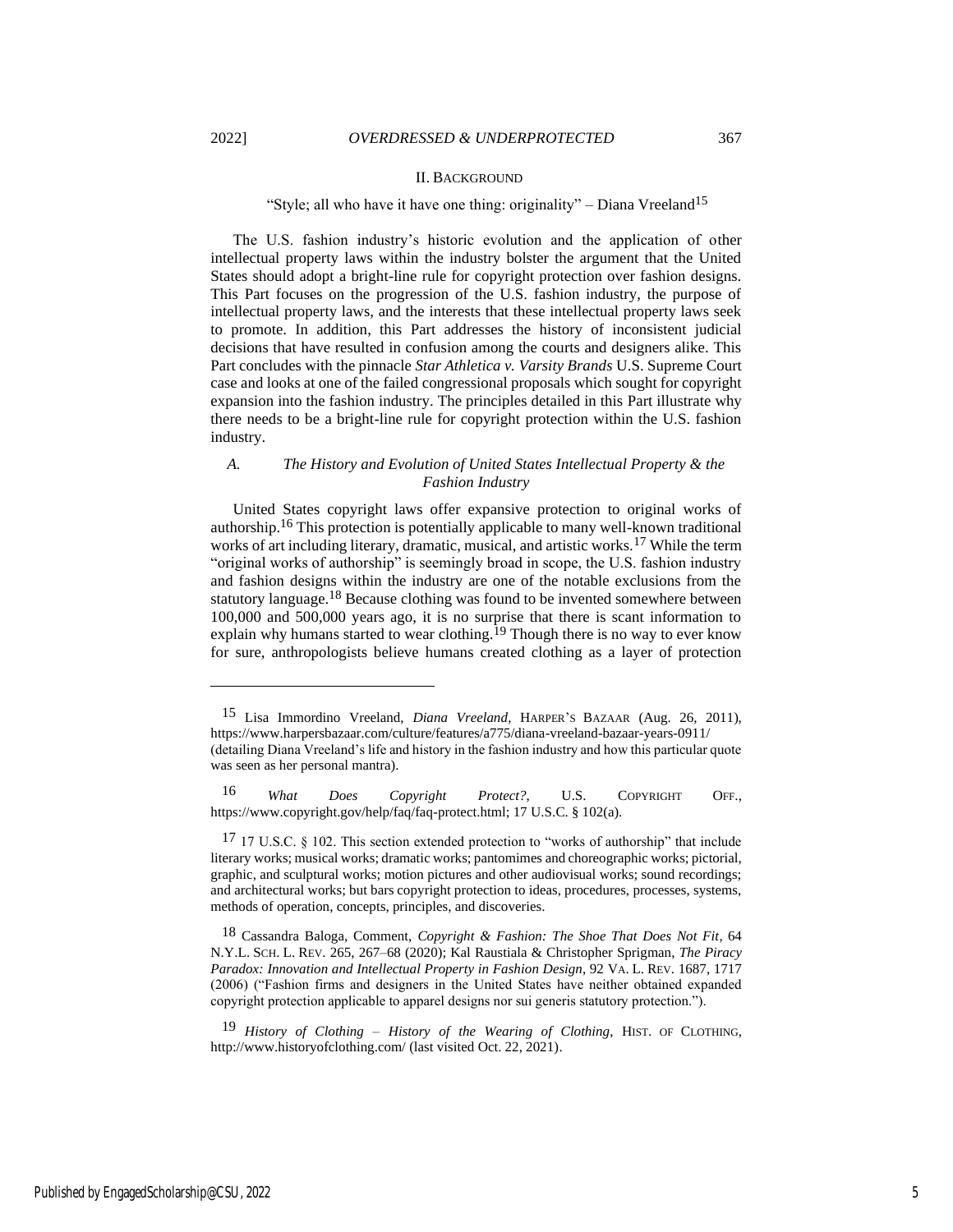against weather and the elements.20 Since clothing was created for usefulness and protection purposes, if all common clothing garments were subject to full copyright protection and potential infringement suits, the ability to freely design within the U.S. fashion industry would have been stifled early on.<sup>21</sup> The United States has kept general clothing designs out of the scope of copyright laws and has focused on the foundational principle that clothing exists solely for a functional purpose, regardless of the development of clothing worn for fashionable purposes.22

The historic evolution of clothing from functional to fashionable began at the start of the twentieth century and was thus a transitional period for fashion. Women began to embrace clothing for personal style, rather than just for its utilitarian purpose.<sup>23</sup> As trends evolved throughout the decades, ready-to-wear fashion replaced individually made-to-fit garments.<sup>24</sup> From July 1939 through June 1940, measurements were taken of American women to determine average sizing.25 This average sizing was then used to promote the ready-to-wear clothing market.<sup>26</sup> Though ready-to-wear fashion expedited the shopping process from the previously individually made garments, clothing was still durable and well-made, thus lasting for years.<sup>27</sup> Different trends appeared as the decades transpired, from sportswear and an increased popularity of women's pants in the 1950s; to peace signs, tie-dye, and bell-bottom pants in the 1960s; to the disco style in the 1970s; and the neon colors and exercise clothing in the 1980s.28

When fashion retailer Zara entered New York City and the U.S. fashion industry in the 1990s, the *New York Times* described Zara's mission as "fast fashion."29 Now an everyday term within the fashion industry, fast fashion companies are known for

24 Dolores Monet, *Ready-to-Wear: A Short History of the Garment Industry*, BELLATORY (Sept. 30, 2021), https://bellatory.com/fashion-industry/Ready-to-Wear-A-Short-History-ofthe-Garment-Industry.

25 *Id.*

26 *Id.*

27 *Id.*

<sup>20</sup> *Id.*

<sup>21</sup> *See* Serena Elavia, How the Lack of Copyright Protections for Fashion Designs Affects Innovation in the Fashion Industry 29 (Apr. 10, 2014) (B.A. thesis, Trinity College) (on file with the Trinity College Digital Repository).

<sup>22</sup> *See* Jacoby, *supra* not[e 10;](#page-3-1) Nagel, *supra* note [2,](#page-2-0) at 666 ("Since wearing clothes until they fall apart is clearly not what the majority of society does, then, fashion serves another purpose other than utility – and that is artistic creation.").

<sup>23</sup> Kass, *supra* not[e 3,](#page-2-1) at 5.

<sup>28</sup> Anna Swatski, *The History of Fashion: From the 1900s to Today*, FASHION INNOVATION (Feb. 22, 2021), https://fashinnovation.nyc/the-history-of-fashion-from-the-1900s-to-today/.

<sup>&</sup>lt;sup>29</sup> Sophie Xue, Ethical Fashion in the Age of Fast Fashion 23 (2018) (B.A. Honors Study thesis, Connecticut College) (on file with Connecticut College Digital Commons).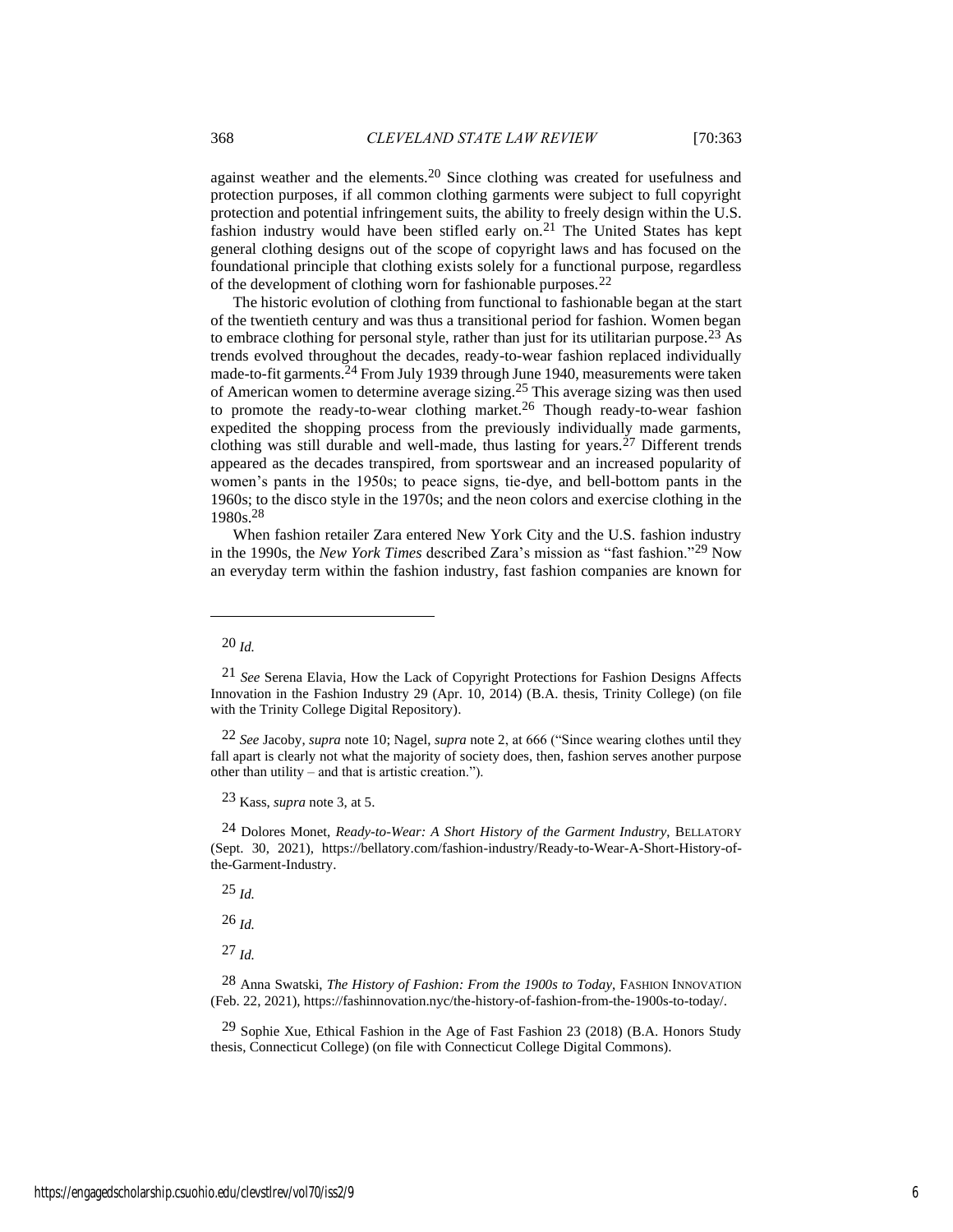<span id="page-7-0"></span>their ability to produce clothing quickly and sell it cheaply.<sup>30</sup> These brands, such as Zara, H&M, and Forever 21, thrive on taking popular designs, reproducing them quickly, and selling them to consumers for a fraction of the price.<sup>31</sup> Unlike traditional fashion brands, which follow a standard six-month turnaround for designs to go from catwalk to consumer, fast fashion brands transform the production process by using low-cost materials and high-speed manufacturing so designs reach the consumer in a mere matter of weeks.<sup>32</sup> As a result of cheap materials and labor, prices are cut substantially.33 For example, in 2015, designer Balmain created a white jumpsuit, seen on Taylor Swift, worth 2022 British Pounds, and fast fashion brand Nasty Gal was able to replicate the jumpsuit at a sale price of just 27 Pounds.<sup>34</sup>

Another example of blatant copying occurred when Kim Kardashian West posted a photo to her Instagram account wearing a brand-new gold dress, with the caption explicitly asking fast fashion brands not to create knockoffs until she actually wore the dress out.35 Almost instantaneously, fast fashion mogul Missguided replied with a post of a nearly identical gold dress and the caption "Kim Kardashian you've only got a few days before this [dress] drops online!"36 Technology and social media have contributed to the popularity of these fast fashion brands, completely altering the way consumers buy clothing.37 Where consumers once contemplated purchases and shopped infrequently, they now make frequent, impulse purchases.<sup>38</sup> This evolution of clothing from a functional purpose to a fashionable, style-based purpose was not met with the simultaneous evolution of protection afforded to the U.S. fashion industry by copyright laws.

31 *Id.*; *see generally* Julie Zerbo, *Kim K and the Copycats: Fast Fashion at Its Quickest or a Marketing Ploy in Disguise?*, FASHION L. (Feb. 19, 2019), http://www.thefashionlaw.com/home/kim-k-and-missguided-fast-fashion-at-its-quickest-or-amarketing-ploy-in-disguise (discussing fast fashion companies, such as Missguided and Fashion Nova, knocking off looks that notable celebrities wear).

32 Katherine Saxon, *This is What Fast Fashion Really Means—Definition, Problems, Examples, Solutions*, THE VOU (Apr. 7, 2021), https://thevou.com/fashion/fast-fashion/.

- 35 *Id.*
- 36 *Id.*

38 *Id.*

<sup>30</sup> *See* Julie Zerbo, *Is the Internet Era Slowly Killing High Fashion?*, FASHION L. (May 8, 2014), https://web.archive.org/web/20140511082652/http://www.thefashionlaw.com:80/isthe-internet-era-slowly-killing-high-fashion/ (explaining that the downsides of the instantaneous nature of modern-day fashion is the "increased speed of copying and the overall dilution of the essence of high fashion, which whether you like it or not is founded on exclusivity and unattainability").

<sup>33</sup> *Id.*

<sup>34</sup> *Id.*

<sup>37</sup> Chloe Foussianes, *What is Fast Fashion, and Why is Everyone Talking About it?*, TOWN & COUNTRY (Jan. 17, 2020), https://www.townandcountrymag.com/style/fashiontrends/a30361609/what-is-fast-fashion/.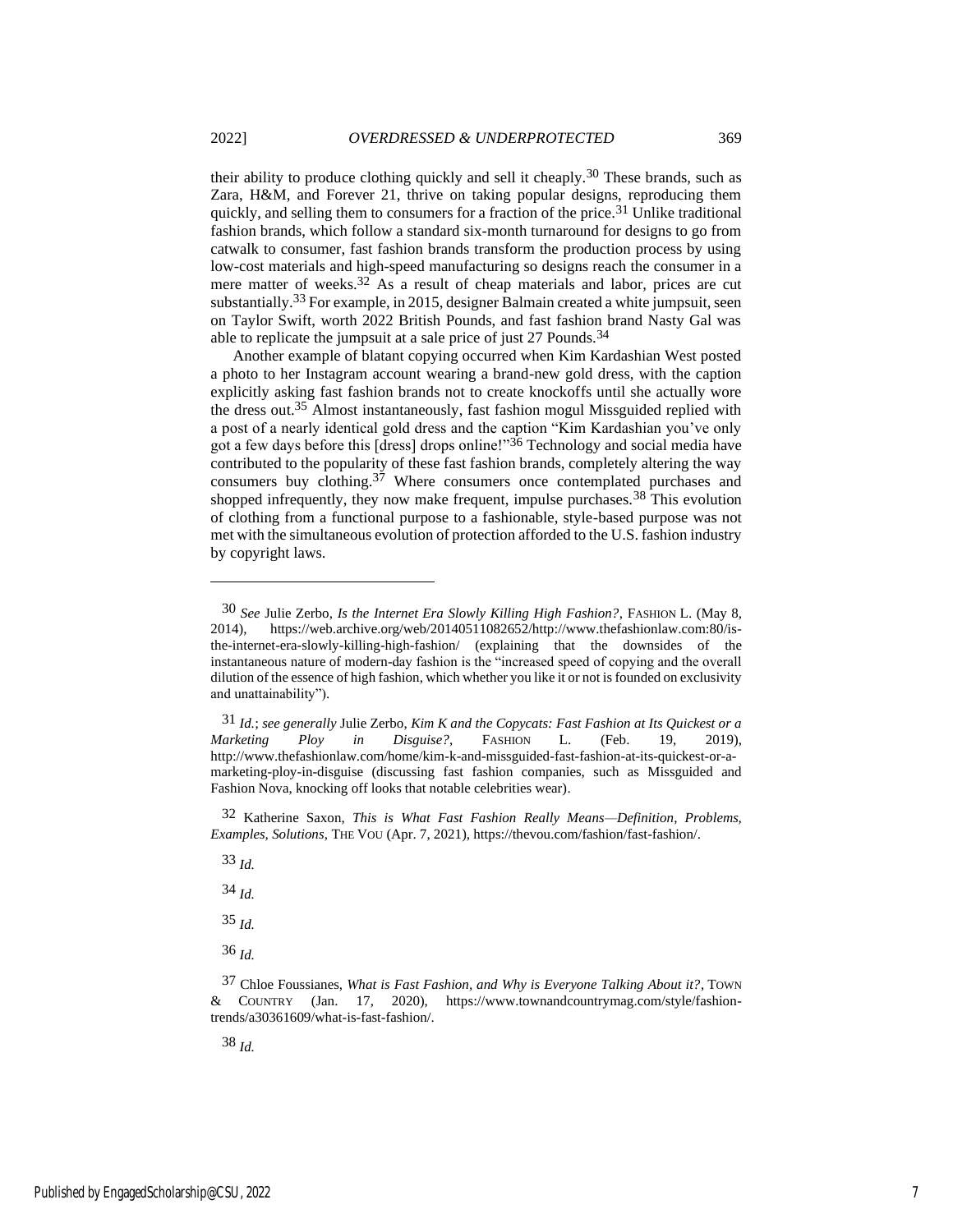<span id="page-8-0"></span>The traditional product life cycle (sometimes called the fashion life cycle) consists of five stages: introduction, rise, peak, decline, and obsolescence.39 The "introduction" stage is when designs first enter the market, with limited consumer acceptance.40 Most styles are classified as "fads," which are designs and trends that reach their peak within the introduction stage.41 Following introduction is the period of growth known as the "rising" stage.42 The rising stage is when manufacturers, such as those in fast fashion, can capitalize on new and popular designs, copying them and producing them for less.43 Immediately following the rising stage is the "peak" stage, which occurs when the style and design is most popular and copied by many.<sup>44</sup> At this point, designs either go on to become classic designs, such as the "little black dress," or they reach the "decline" stage in the process. $45$  In the decline stage, consumers begin to grow tired of the design and look for something new.46 Finally, once a design reaches "obsolescence," consumers are not interested in the product at all, and even with low prices the items will likely not be bought.<sup>47</sup>

<span id="page-8-2"></span><span id="page-8-1"></span>The creation and rise in popularity of fast fashion has resulted in a drastic change to the traditional idea of a fashion cycle. Unlike the five-stage traditional fashion model, the fast fashion business model has three defining characteristics: (1) quick response; (2) frequent assortment changes; and (3) fashionable designs at affordable prices.48 The fast fashion business model thrives on quickly producing smaller quantities of products, available for just a few weeks.49 Frequent assortment changes and cheap prices implicitly encourage consumers to quickly dispose of their clothing

43 *Id.*; *see* BRANNON & DIVITA, *supra* not[e 39,](#page-8-0) at 295.

44 WOLFE, *supra* note [39,](#page-8-0) at 37.

45 *Id.*; *see* BRANNON & DIVITA, *supra* not[e 39,](#page-8-0) at 295.

46 BRANNON & DIVITA, *supra* note [39,](#page-8-0) at 295.

<sup>39</sup> MARY WOLFE, FASHION MARKETING & MERCHANDISING 37 (Goodheart-Wilcox Co., 4th ed. 2015); *see* EVELYN L. BRANNON & LORYNN DIVITA, FASHION FORECASTING 294 (Fairchild Books, 4th ed. 2015) (using the terms "introduction," "market development," "maturity," "saturation," and "decline" for the stages).

<sup>40</sup> WOLFE, *supra* note [39,](#page-8-0) at 37; *see* BRANNON & DIVITA, *supra* not[e 39,](#page-8-0) at 293.

<sup>41</sup> *See* BRANNON & DIVITA, *supra* not[e 39,](#page-8-0) at 51.

<sup>42</sup> WOLFE, *supra* note [39,](#page-8-0) at 37.

<sup>47</sup> WOLFE, *supra* note [39,](#page-8-0) at 37.

<sup>48</sup> Felipe Caro & Victor Martínez-de-Albéniz, *Fast Fashion: Business Model Overview and Research Opportunities*, *in* RETAIL SUPPLY CHAIN MANAGEMENT: QUANTITATIVE MODELS AND EMPIRICAL STUDIES 237, 244 (Narendra Agrawal & Stephen A. Smith eds., 2d ed. 2015); *see* Martinez, *supra* note [6.](#page-3-0) 

<sup>49</sup> *See Fast Fashion*, FASHION L. (Oct. 3, 2016), https://www.thefashionlaw.com/resourcecenter/fast-fashion/.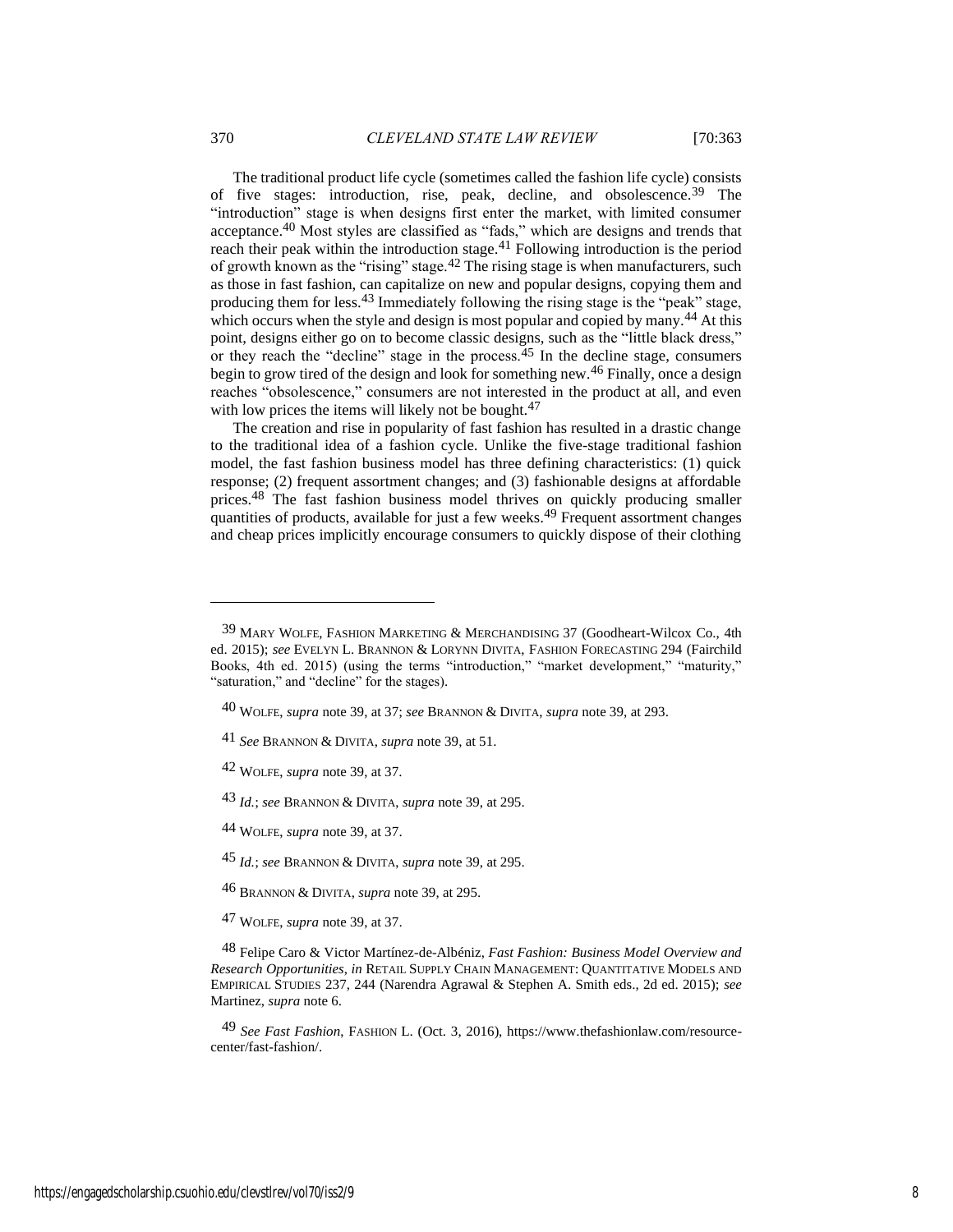and purchase new.50 Thus, the three characteristics of the fast fashion model considerably differ from the elongated five-stage traditional model.

<span id="page-9-0"></span>To understand the importance of copyright protection within the U.S. fashion industry, it is essential to first understand the difference between a "trend" and a "copy." A trend is simply a popular style at a given time, within a particular industry, often developed by a collective group of individuals.51 Trends are established within the fashion industry as a "zeitgeist," also known as "collective selection" or "spirit of time."<sup>52</sup> Zeitgeists within the fashion industry are found to emerge from "a collective process wherein many people, through their individual choice among many competing styles, come to form collective tastes that are expressed."53 Often, trends are both consciously and unconsciously followed,<sup>54</sup> and though many associate the idea of a copy as a part of a trend, there is a notable difference between the two. An example of a trend from the 2010s was the increased popularity of "athleisure," or the combination of athletic and leisure clothing.55 Unlike an interpretation of a current trend, where an individual idea is integrated into a general concept that is popular at the present time, a "copy" or "knock-off" is direct replication—often to the extent that a consumer may struggle to discern between the copy and the original.<sup>56</sup> A copy is made when one designer or brand sees the design of another designer or brand, and directly reproduces that design—to the point that it would be near impossible to see the difference between the two at first glance.<sup>57</sup> Thus, participation in a fashion trend does not explicitly

52 *Id.* at 1157–59.

53 *Id.* at 1157.

55 *See* Swatski, *supra* note 28.

56 *Knockoff*, DICTIONARY.COM, https://www.dictionary.com/browse/knockoff (last visited Oct. 22, 2021); *Trend*, MERRIAM-WEBSTER, https://www.merriamwebster.com/dictionary/trend (last visited Nov. 30, 2020); *see* Felix Salmon, *Market Movers: Susan Scafidi on Copyrighting Fashion*, FELIX SALMON (Sept. 19, 2007), https://www.felixsalmon.com/2007/09/susan-scafidi-on-copyrighting-fashion/ (listing examples in which initial or subsequent orders went to a copyist rather than the original designer).

57 *See id.*

<sup>50</sup> *Id.* ("The continuous release of new, trend-drive products essentially makes the inventory a highly cost-effective marketing tool that drives consumer visits, increases brand awareness, and results in higher rates of consumer purchases.").

<sup>51</sup> C. Scott Hemphill & Jeannie Suk, *The Law, Culture, and Economics of Fashion*, 61 STAN. L. REV. 1147, 1157 (2009).

<sup>54</sup> Cassandra Elrod, Note, *The Domino Effect: How Inadequate Intellectual Property Rights in the Fashion Industry Affect Global Sustainability*, 24 IND. J. GLOB. LEGAL STUD. 575, 578– 79 (2017) (using the movie The Devil Wears Prada to illustrate how consumers who claim to have no interest in the fashion industry still subconsciously follow trends developed from industry leaders).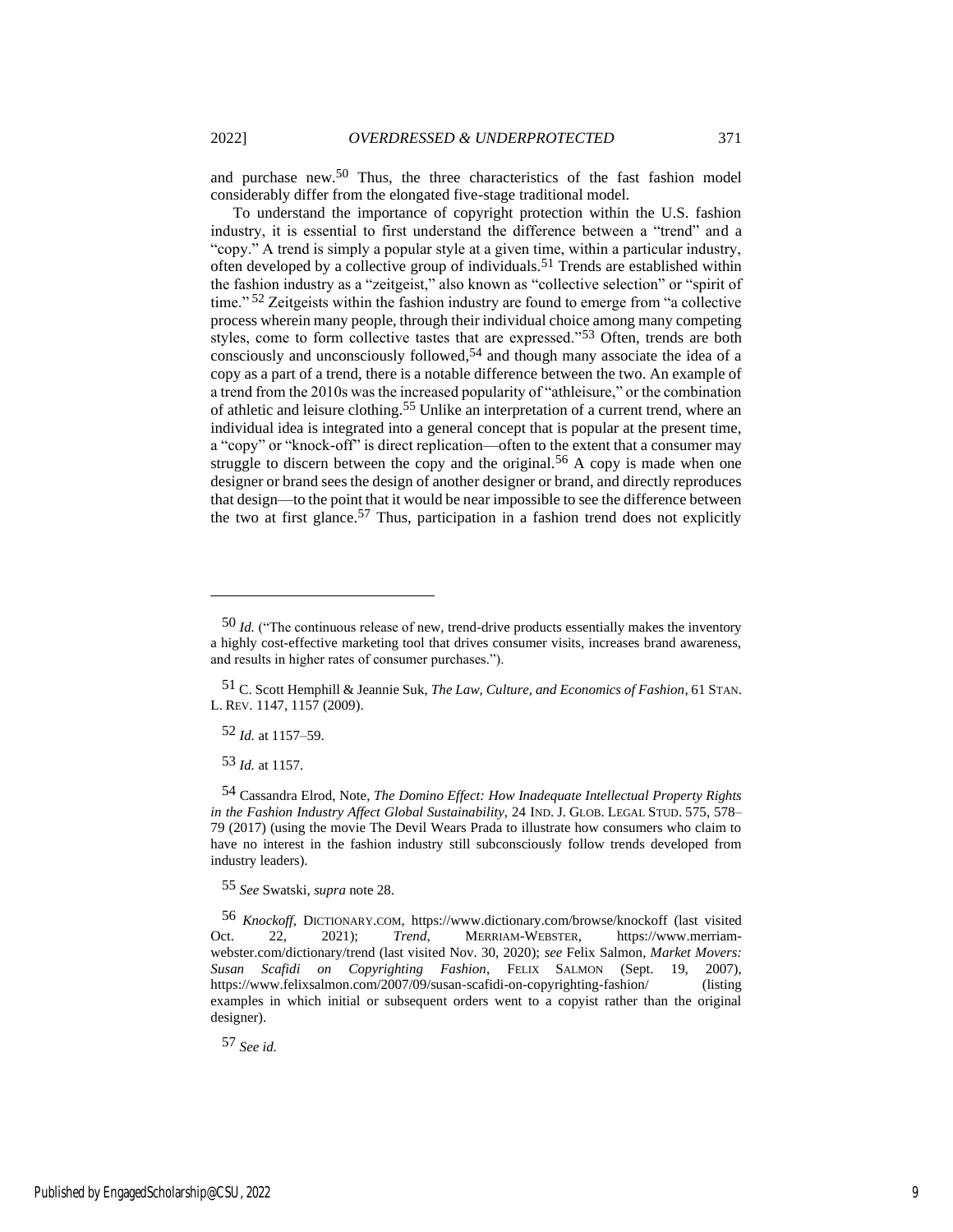require exact copying, but rather creatively incorporating a unique individual adaptation into a collective movement within the fashion industry.58

The increased tendency of copying designs, rather than interpretating a trend, highlights the need for intellectual property protection over fashion designs. Intellectual property is "any product of human intellect that the law protects from unauthorized use by others."59 Opponents to expanding copyright protection within the U.S. fashion industry stress that there are alternative forms of intellectual property protection currently available to designers like trademark, trade dress, or patents.<sup>60</sup> Though these forms of protections exist, having copyright protection available to fashion designs provides a different benefit to designers than do the other forms of intellectual property.

Copyright protection includes "original works of authorship fixed in any tangible medium of expression" from which they can be perceived, reproduced, or communicated either directly or by aid of a device. $61$  Alternatively, trademark protection aims to protect any "word, name, symbol, or design" that is used for identification of goods made by one seller from those of another.62 Trademarks offer limited protection to brands that have achieved a high level of public recognition through extensive advertising and promotion. $63$  Some examples of well-established brands with trademark protection include Adidas, Dior, Rolex, and Louboutin.64 In addition to trademark protection, trade dress protection may be available to protect a product or packaging that is easily identified, so long as the design of the product shows "acquired distinctiveness" and is not considered a "functional" product.<sup>65</sup> Some of the most well-known brands that have acquired trade dress protection include Coca-Cola for its glass bottles, and Rolls Royce for its front grill.<sup>66</sup>

61 17 U.S.C. § 102.

62 *Trademark*, CORNELL LEGAL INFO.INST., https://www.law.cornell.edu/wex/trademark (last visited Oct. 22, 2021).

63 Barry R. Lewin, *Trademark Protection for The Fashion Industry*, THE CONNECTOR, July 2017, at 38, 39.

64 ADIDAS, Registration No. 3686084; DIOR, Registration No. 3002132; ROLEX, Registration No. 0101819; LOUBOUTIN, Registration No. 4438425.

65 Milton Springut, *Must-Know Basics of Trade Dress Law for the Luxury Goods Business*, LUXURY DAILY (July 14, 2020), https://www.mosessinger.com/uploads/Must-KnowBasicsofTradeDressLawfortheLuxuryGoodsBusiness.pdf.

66 *Id.*

<sup>58</sup> *See* Hemphill & Suk, *supra* not[e 51,](#page-9-0) at 1159–60 ("For example, a consumer can imitate the length of a skirt without necessarily purchasing a copy of that skirt.").

<sup>59</sup> *Intellectual Property*, CORNELL LEGAL INFO. INST., https://www.law.cornell.edu/wex/intellectual\_property (last visited Oct. 22, 2021).

<sup>60</sup> *See* Raustiala & Sprigman, *supra* note 18, at 1722 ("[P]iracy paradoxically benefits designers by inducing more rapid turnover and additional sales."); *see also id.* at 1727 ("Our core claim is that piracy is paradoxically beneficial for the fashion industry, or at least piracy is not very harmful.").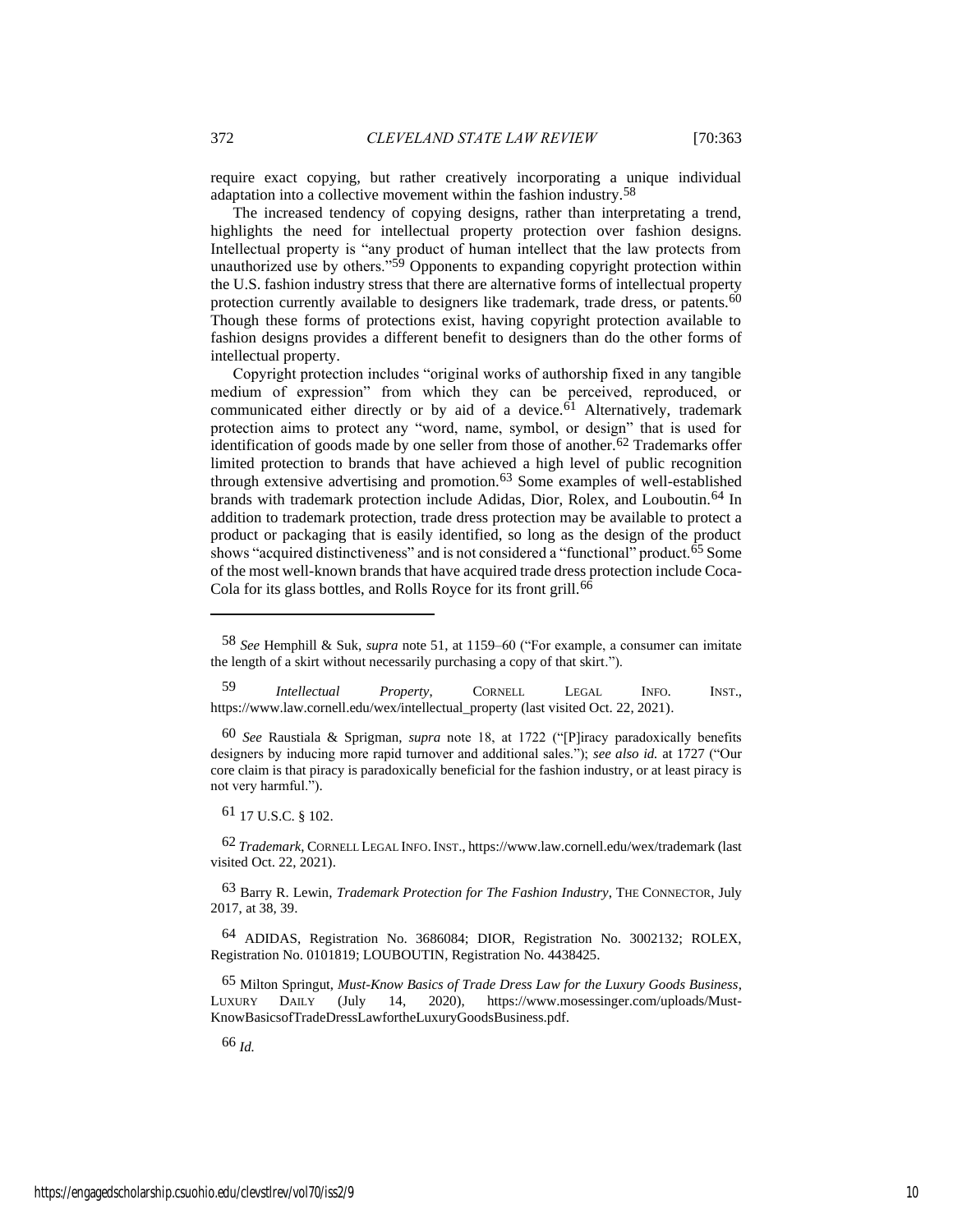Finally, patent law gives the exclusive right for an invention, defined by the World Intellectual Property Organization (WIPO) as "a product or process that provides, in general, a new way of doing something."67 Design patents protect the "ornamental" aspects of new designs, which means design protection is limited to the parts of a product that are visible to the user of the product.<sup>68</sup> Alternatively, utility patents seek to protect new and useful processes, machines, or manufactures, but fashion designs are rarely considered new and useful inventions. Ultimately, both utility and design patents present complications to designers that render patents unobtainable or impractical for protection.69 Thus, while alternate forms of protection exist for fashion designers, they are relatively narrow categories that often do not offer the protection for which designers are looking.

#### *B. Relevant Case Law and a Failed Congressional Proposal to Amend Copyright Protection*

The history of copyright infringement cases within the U.S. fashion industry demonstrates how an ambiguous test grants the courts too much discretion and leads to unpredictable and inconsistent outcomes in future litigation of similar cases.70 One of the first instances of a case presenting a potential copyright infringement claim was *Jack Adelman, Inc. v. Sonner & Gordon, Inc.* in 1934.<sup>71</sup> In that case, the court was presented with a claim alleging that the defendant infringed upon the plaintiff's copyright of a dress drawing.<sup>72</sup> The defendant made and sold a dress just like the plaintiff's drawing.73 In its analysis, the court expressed that copyright law does not afford the "desired protection to those who create and manufacture novel designs."<sup>74</sup> It further reasoned that bills had been introduced to Congress seeking to amend the copyright statutes to include patterns for dresses and designs, and though the bills had

72 *Id.*

73 *Id.*

74 *Id.* at 190.

<sup>67</sup> *Patents*, WORLD INTELL. PROP. ORG., https://www.wipo.int/patents/en/ (last visited Oct. 22, 2021).

<sup>68</sup> Springut, *supra* note 65.

<sup>69</sup> Nicole Reifman, *Think Tank: Protecting Fashion Design in the World of Copycats, Fast Fashion*, WWD (Mar. 23, 2018, 9:00 AM), https://wwd.com/business-news/businessfeatures/think-tank-reifman-1202636700/.

<sup>70</sup> *See The Supreme Court 2016 Term: Leading Case: Federal Statutes and Regulations: Copyright Act of 1976—Useful Articles—Star Athletica, L.L.C. v. Varsity Brands, Inc.*, 131 HARV. L. REV. 363, 368–69 (2017) (discussing issues with subjectivity and the types of separability tests before Varsity Brands, Inc. v. Star Athletica, LLC, 799 F.3d 468 (6th Cir. 2015)); *Id.* at 484–85 (describing nine different tests circuits and scholars created to address the useful article doctrine).

<sup>71</sup> Jack Adelman, Inc. v. Sonners & Gordon, Inc., 112 F. Supp. 187, 188 (S.D.N.Y. 1934).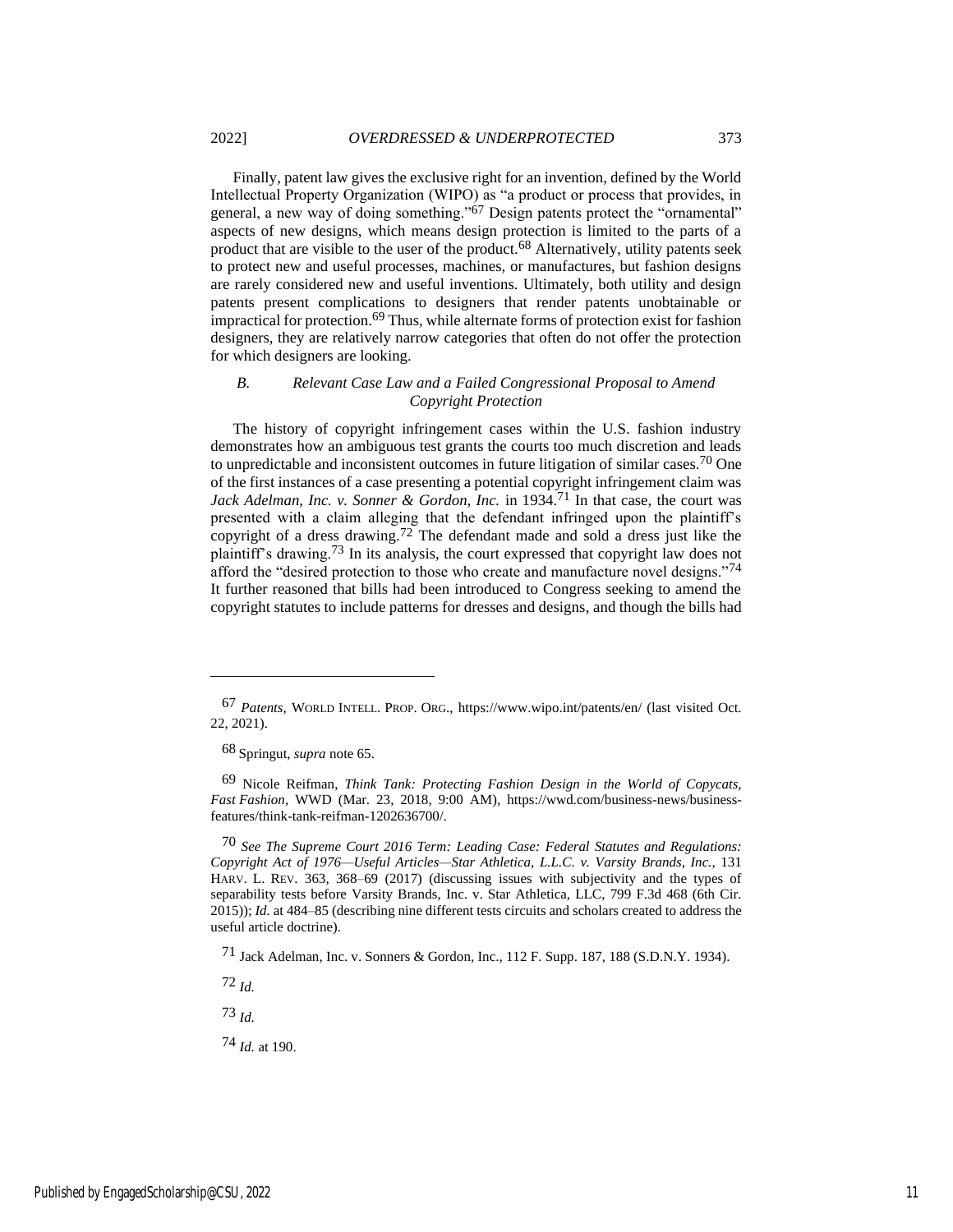failed, it was ultimately a decision for Congress to make.75 The court concluded that it possessed "no power to read into the present statutes [sic] provisions" which did not expressly include fashion designs within them.<sup>76</sup> Thus, the complaint was dismissed, and the defendant was free to copy the plaintiff's designs.<sup>77</sup>

However, in the 1980 case *Kieselstein-Cord v. Accessories by Pearl, Inc.*, the U.S. Court of Appeals for the Second Circuit came to a different conclusion. Kieselstein-Cord was a designer of belt buckles, an item that had originally been classified as a utilitarian object and was therefore not eligible for copyright protection.78 When Accessories By Pearl, Inc. copied Kieselstein-Cord's designs and sold them for cheaper to consumers, Kieselstein-Cord filed a complaint for copyright infringement.79 Different from ordinary, utilitarian belt buckles, Kieselstein-Cord's buckles were decorative in nature and worn as a form of jewelry by consumers.<sup>80</sup> Therefore, the court was able to find that the sculptural elements of Kieselstein-Cord's belt buckles were conceptually separable from their utilitarian function, and thus, were eligible for copyright protection.<sup>81</sup> Through this conceptual separation, the court established these particular belt buckles were an ornamental aspect subject to copyright protection—raising the buckles to the level of original and creative art.82 This decision narrowly limited protection to the conceptually separable pieces of Kieselstein-Cord's belt buckle designs. The court held that without a statutory amendment, cases would have to be evaluated on a case-by-case basis to find elements that were "physically or conceptually separable and that were capable of existing independent of the article's utilitarian aspect."83

Years later, in 2012, Jovani Fashion filed a complaint against a competitor, Fiesta Fashion, alleging copyright infringement on a prom dress design.<sup>84</sup> Jovani Fashion argued that the prom dress it designed included a "a combination of features 'that can be identified separately from and are capable of existing independently of, the

77 *Id.*

80 *Id.* at 990.

81 *Id.* at 993.

83 *Id.* at 994.

<sup>75</sup> *Id.*; *see* Rocky Schmidt, Comment, *Designer Law: Fashioning a Remedy for Design Piracy*, 30 UCLA L. REV. 861, 865 n.30 (1983) (noting to seventy-three pieces of legislation that were introduced in Congress between 1914 to 1983 on the topic of fashion design protection; ultimately none of which ever became law).

<sup>76</sup> *Jack Adelman*, 112 F. Supp. at 190.

<sup>78</sup> Kieselstein-Cord v. Accessories by Pearl, Inc., 632 F.2d 989, 990 (2d Cir. 1980).

<sup>79</sup> *See id.* at 990–91.

<sup>82</sup> *Id.* at 993–94.

<sup>84</sup> Jovani Fashion, Ltd. v. Fiesta Fashions, 500 Fed. App'x 42, 43 (2d Cir. 2012) (citing 17 U.S.C. § 101).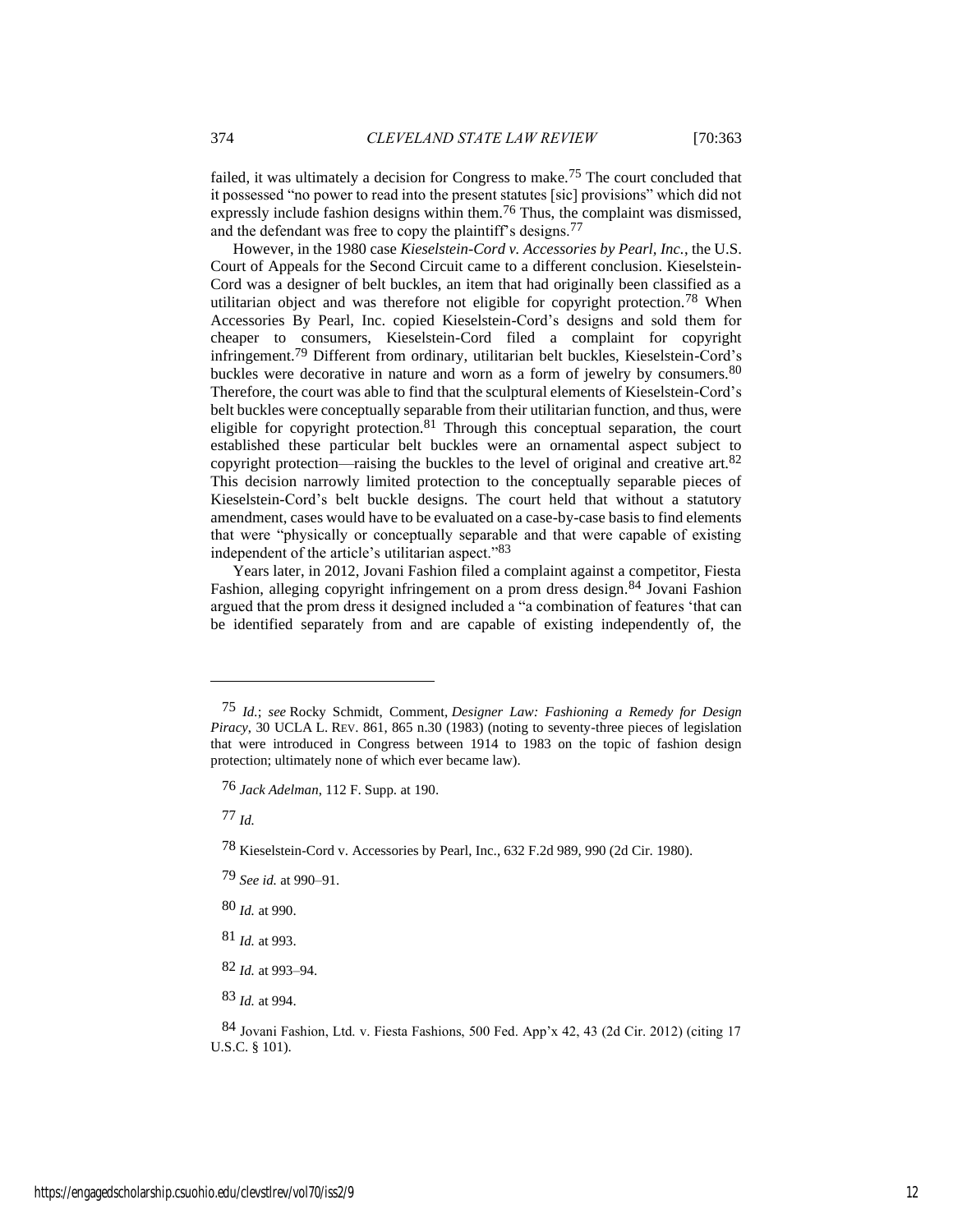utilitarian aspects of the article.'"85 This was the basic understanding used by the court in the decision of the case involving Kieselstein-Cord.86 Here, Jovani Fashion was speaking to the specific arrangement of decorative crystals and sequins attached to the prom dress, the specific ruching at the dress waistline, and the way tulle was used within the skirt.<sup>87</sup> The court was not persuaded that the design of the dress was entitled to copyright protection. Conversely, the court held that the design features could not be separately identified from, or exist independently of, the utilitarian article of clothing itself and, therefore, were not subject to copyright protection.88

Prior to 2017, circuit courts and the Copyright Office applied conflicting tests for copyright eligibility.89 When the United States Supreme Court took on the *Star Athletica v. Varsity Brands* case in 2017, designers hopefully awaited clarity on what specific designs were eligible for copyright protection.<sup>90</sup> In that case, Varsity Brands designed cheerleading uniforms and held over 200 copyright registrations for twodimensional designs that were a part of its uniforms. $91$  Some of these copyright registrations protected lines, shapes, and chevrons that appear on the uniforms designed and sold by Varsity Brands.<sup>92</sup> After competitor Star Athletica copied five of Varsity Brands' designs, Varsity Brands sued for copyright infringement.93 First, the district court determined the designs did not "qualify as protectable pictorial, graphic, or sculptural works."94 The court reasoned that the designs had a useful function as cheerleading uniforms, and thus, there was no way to physically or conceptually separate the design itself from its utilitarian function.<sup>95</sup> The Court of Appeals for the

85 *Id.* at 44.

86 *See Kieselstein-Cord*, 632 F.2d at 993.

87 *Jovani Fashion*, 500 Fed. App'x at 44.

88 *Id.* at 44–45.

89 *U.S. Supreme Court Issues Decision in Star Athletica, L.L.C. v. Varsity Brands, Inc., et al*, BRUTZKUS GUBNER, https://www.bg.law/u-s-supreme-court-issues-decision-in-starathletica-l-l-c-v-varsity-brands-inc-et-al (last visited Nov. 29, 2021) (explaining how prior to this Supreme Court decision some circuits were using a "conceptual" separability test, other circuits were using a "physical" separability test, and there were circuits using variations of both tests); *see* Varsity Brands, Inc. v. Star Athletica, LLC, 799 F.3d 468, 484–87 (6th Cir. 2015) (describing nine different tests circuits and scholars came up with to deal with the useful article doctrine).

90 Star Athletica, LLC v. Varsity Brands, Inc., 137 S. Ct. 1002, 1007 (2017).

91 *Id.*

92 *Id.*

93 *Id.*

94 *Id.* at 1007–08.

95 *Id.* at 1008; *see also* H.R. REP. NO. 94-1476, at 55 (1976), *as reprinted in* 1976 U.S.C.C.A.N. 5659, 5668 ("Unless the shape of an automobile, airplane, ladies' dress, food processor, television set, or any other industrial product contains some element that, physically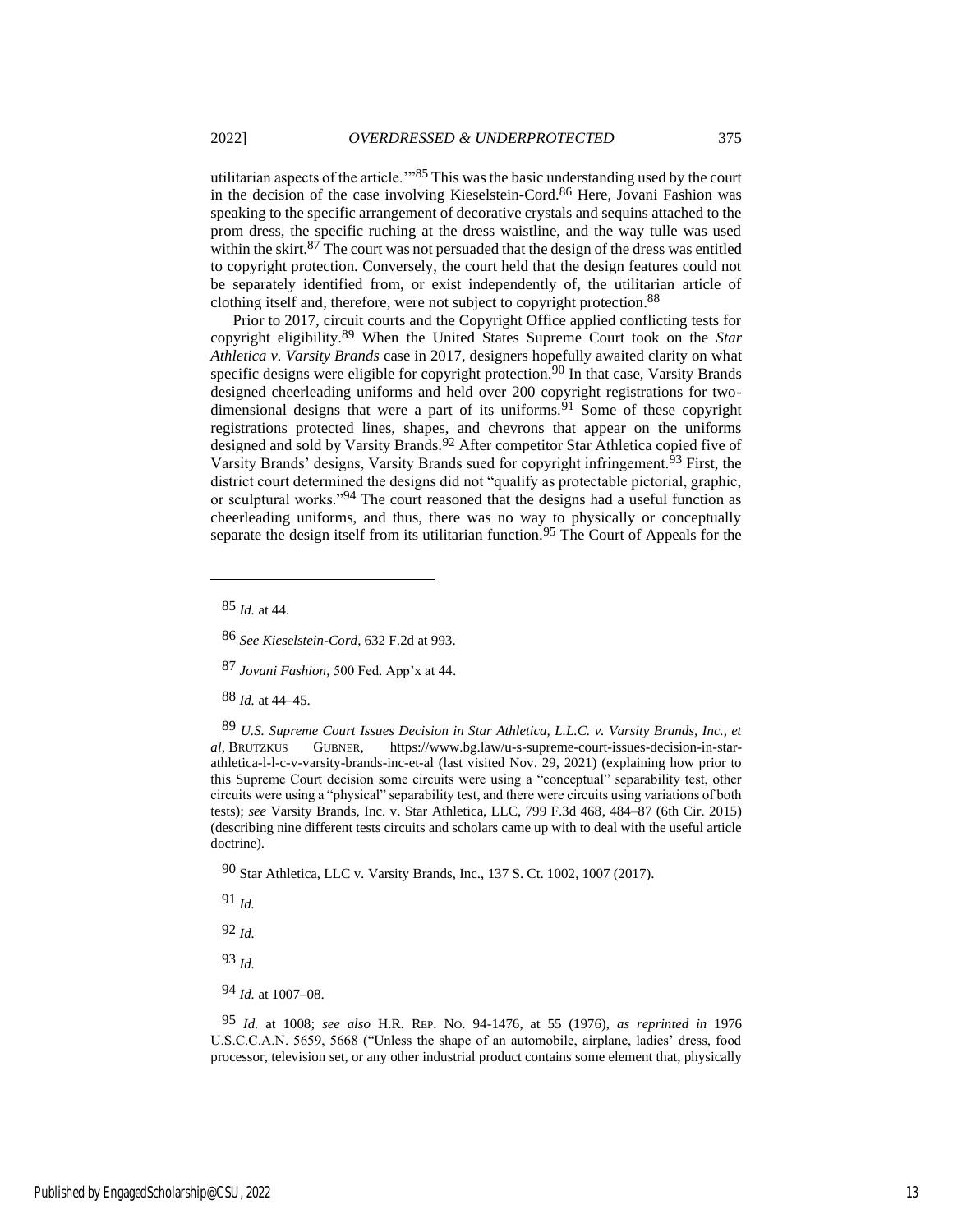Sixth Circuit reversed and found in favor of Varsity Brands, concluding that "the 'graphic designs' were 'separately identifiable' because the designs and a blank cheerleading uniform can appear 'side by side'—one as a graphic design, and one as a cheerleading uniform."96 Additionally, the appellate court reasoned that the designs were able to independently exist, "because they could be incorporated onto the surface of different types of garments, or hung on the wall and framed as art."97

Star Athletica appealed to the United States Supreme Court, who ultimately affirmed the appellate court, finding in favor of Varsity Brands and presenting a twopart test for eligibility of copyright protection: the two-step "imaginative separability" test.98 Writing for the majority, Justice Clarence Thomas stated:

[A] feature incorporated into the design of a useful article is eligible for copyright protection only if the feature (1) can be perceived as a two- or three-dimensional work of art separate from the useful article and (2) would qualify as a protectable pictorial, graphic, or sculptural work—either on its own or fixed in some other tangible medium of expression—if it were imagined separately from the useful article into which it is incorporated.<sup>99</sup>

This test was produced with virtually no accompanying guidance for application. One of the most important takeaways from this holding is that while certain aspects of designs can be eligible for copyright protection under the two-part "imaginative separability test," the Supreme Court's analysis grants excessive discretion to the courts when determining what particular items satisfy the requirements of this test.<sup>100</sup> Therefore, despite the designer's hopes for clarity, the Court simply established an ambiguous test, leaving fashion designs susceptible to further inconsistent application of the copyright law.<sup>101</sup>

96 *Star Athletica, LLC*, 137 S. Ct. at 1008.

97 *Id.*

98 *Id.* at 1007; *see* Seth Appel, *Copyrights in the Fashion Industry – Tips for Protecting Designs*, LEXISNEXIS PRAC. GUIDANCE J. (Sept. 27, 2017), https://www.lexisnexis.com/practicalguidance/the-journal/b/pa/posts/copyrights-in-thefashion-industry-tips-for-protecting-designs; Mazer v. Stein, 347 U.S. 201, 211–14, 217 (1954) (developing the original separability test, not used in a fashion setting, but holding that works of art embodied in a useful article were still copyrightable, but only their form, not any utilitarian aspects).

99 *Star Athletica, LLC*, 137 S. Ct. at 1005.

100 *See* Lili Levi, *The New Separability*, 20 VAND. J. ENT. & TECH. L. 709, 729–34 (2018) (discussing the problems, concerns, and possible questions courts may have going forward regarding the first prong).

101 *See Star Athletica, LLC*, 137 S. Ct. at 1012–13 (referring to the dissent's contention that the designs were not separable because imagining the designs in a separate medium resulted in the useful articles themselves to demonstrate how potentially opposing interpretations can arise from the decision); Levi, *supra* note 100, at 724–25.

or conceptually, can be identified as separable from the utilitarian aspects of that article, the design would not be copyrighted . . . .").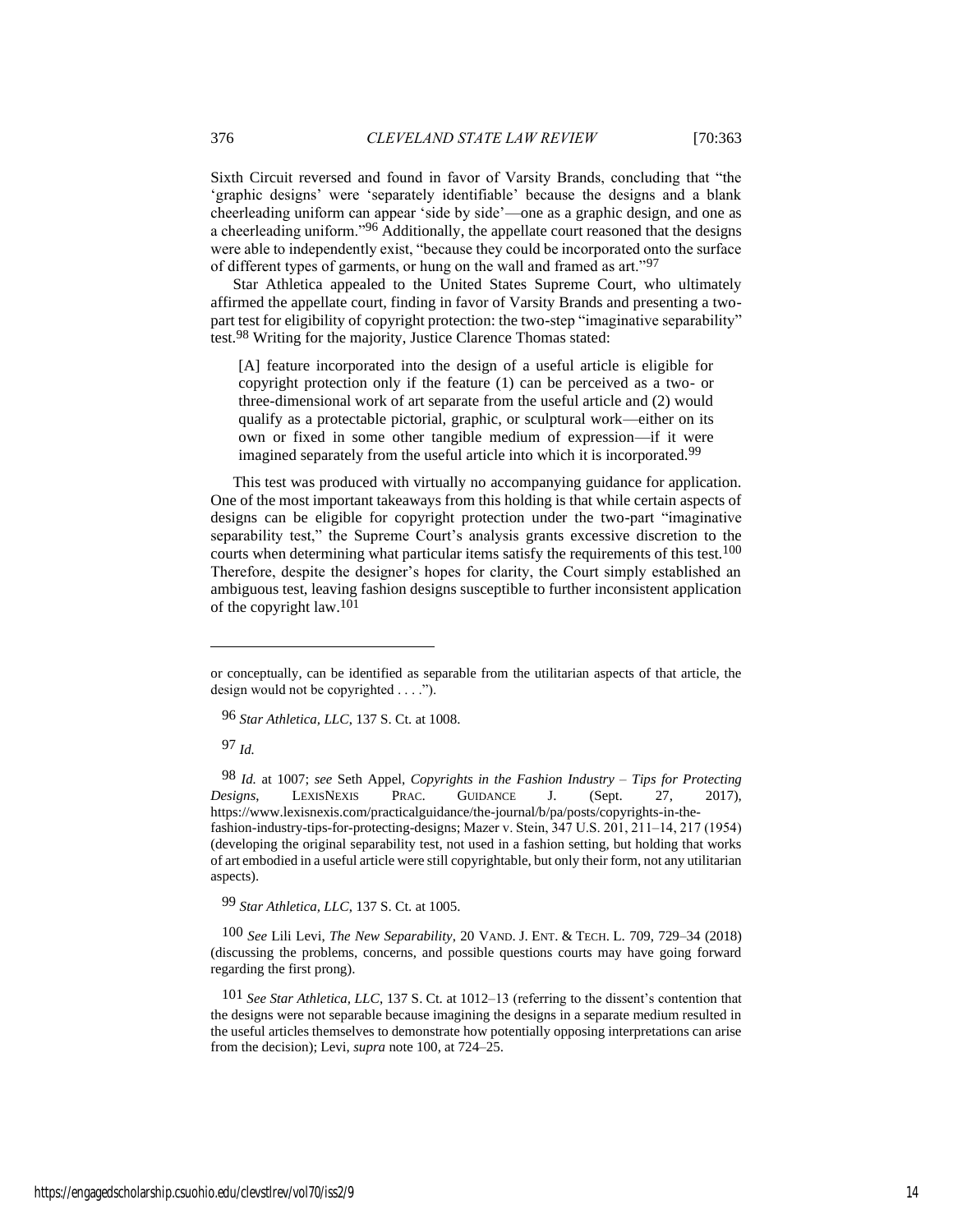Later in 2017, Puma filed a lawsuit against one of the largest fast fashion brands, Forever 21, with copyright infringement as one of its five causes of action.<sup>102</sup> Puma produced a line of designer footwear in a collaboration with Fenty, the brand created by singer, actress, and businesswoman Rihanna, and Puma filed for copyright registration for each design.103 Puma alleged that Forever 21 sought to "trade on the substantial goodwill of Puma, Rihanna, and the Fenty shoes" when Forever 21 created knock-off copies to sell.104 Forever 21 looked to dismiss the cause of action because Puma's shoe designs were not copyrightable.105 Puma cited *Varsity Brands*, stating that the "casually knotted satin bow" on top of a pair of slides could be "perceived as a two- or three-dimensional work of art separate from the [Fenty Shoes], and would [also] qualify as a protectable pictorial, graphic, or sculptural work—either on its own or fixed in some other tangible medium of expression."106 Ultimately the case was settled outside of court, and the Supreme Court's "imaginative separability" test was never formally applied.<sup>107</sup>

While the United States Supreme Court has had a limited number of opportunities to determine a clear standard for copyright protection available to fashion designers, several legislative proposals have failed as well.<sup>108</sup> For example, in 2006, H.R. 5055, the Design Piracy Prohibition Act (DPPA), was proposed by Representative Robert Goodlatte.109 The Design Piracy Prohibition Act would have "prevent[ed] anyone from copying an original clothing design in the United States and give[n] designers the exclusive right to make, import, distribute, and sell clothes based on their designs."110 This proposal sought to give a three-year period of protection to designers for both fashion designs and their ornamentation.<sup>111</sup> Despite the support of the New

103 *Id.*

104 *Id.*

105 Puma SE v. Forever 21, Inc., No. CV17-2523 PSG Ex, 2017 LEXIS 211140, at \*1 (C.D. Cal. June 29, 2017).

106 Amended Complaint, *Puma SE*, 2017 WL 3309169 (No. 2:17-cv-02523-PSG-E).

107 Julie Zerbo, *Forever 21, Puma Settle Lawsuit Over Copied Fenty Footwear*, FASHION L. (Nov. 8, 2018), https://www.thefashionlaw.com/forever-21-puma-settle-lawsuit-over-copiedfenty-footwear/.

108 *See* Schmidt, *supra* note 75, at 865 n.30; *see also* Innovative Design Protection Act of 2012, S. 3523, 112th Cong. (2012); Design Piracy Act, H.R. 2196, 111th Cong. (2009); Design Piracy Prohibition Act, S. 1957, 110th Cong. (2007); H.R. 5055, 109th Cong. (2006).

109 Design Piracy Prohibition Act, H.R. 5055, 109th Cong. (2006) (seeking to amend Chapter 13 of title 17 of the United States Code so that the words "of apparel" at § 1301 (b) would include fashion designs within the scope of copyright protection).

110 Henry Lanman, *Copycatfight: The Rag Trade's Fashionably Late Arrival to the Copyright Party*, SLATE (Mar. 13, 2006, 2:59 PM), http://www.slate.com/id/2137954/.

111 Louis Ederer & Maxwell Preston, *The Innovative Design Protection and Piracy Prevention Act - Fashion Industry Friend or Faux?*, LEXISNEXIS LEGAL NEWSROOM (Jan. 31,

<sup>102</sup> Amended Complaint, Puma SE v. Forever 21, Inc., No. 2:17-cv-02523-PSG-E, 2017 WL 3309169 (C.D. Cal. Apr. 4, 2017).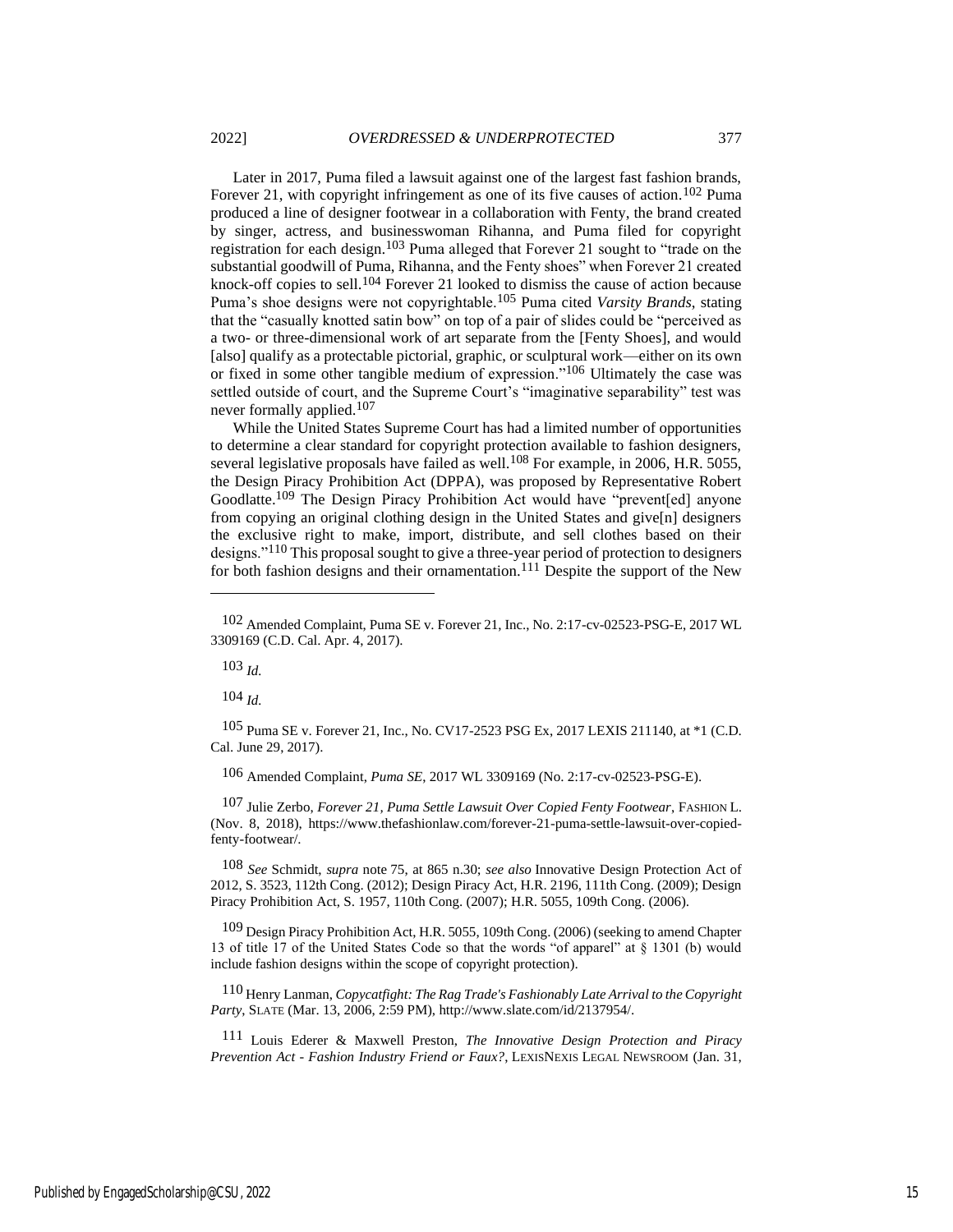York Council of Fashion Designers, the bill stalled in committee.<sup>112</sup> The DPPA was reintroduced in 2007 to the Senate, and then to the House in 2009, but the American Apparel and Footwear Association<sup>113</sup> lobbied to block the bill on concerns that the registration process would place a burden on the designers, and there would be an influx of lawsuits.114 Additionally, other opponents argued that the availability of this kind of protection would curb innovation by designers, out of fear that a lawsuit would result.115 Both lobbying by the American Apparel and Footwear Association, and what was found to be vague language within the proposed legislation, eventually led to the bill's failure.116

The history of complex decisions regarding copyright cases within the U.S. fashion industry illustrates the problem that arises when there is no bright-line rule for copyright protection. Even with the Supreme Court decision in *Varsity Brands* providing the "imaginative separability" test as applied to fashion, there is still too much ambiguity for the test's application, and the courts' boundless discretion continues to produce inconsistent results in litigation.

#### III. ANALYSIS

#### "They say imitation is a form of flattery but honey, it's time to get your own  $i$ deas" – Anonymous<sup>117</sup>

The 2017 *Varsity Brands* Supreme Court case and past legislative proposals provide a foundation to effectively establish a successful bright-line rule for copyright protection of fashion designs. Parts of the Supreme Court's "imaginative separability" test and ideas from past failed congressional proposals provide for the best opportunity to create a bright-line rule that meets the requisite needs and desires of all designers seeking copyright protection against fast fashion brands. In theory, when an effective

112 *Id.*

114 *Id.*

116 Ederer & Preston, *supra* note 111.

117 *64 Best Originality Quotes and Sayings*, ASK IDEAS, https://www.askideas.com/64-bestoriginality-quotes-and-sayings/they-say-imitation-is-a-form-of-flattery-but-honey-its-time-toget-your-own-ideas/ (last visited Oct. 22, 2021).

<sup>2011),</sup> https://www.lexisnexis.com/legalnewsroom/intellectual-property/b/copyrighttrademark-law-blog/posts/the-innovative-design-protection-and-piracy-prevention-actfashion-industry-friend-or-faux.

<sup>113</sup> *See* Ronald R. Urbach & Jennifer Soussa, *Is The Design Piracy Protection Act a Step Forward for Copyright Law or is it Destined to Fall Apart at the Seams?*, CORP. COUNS. BUS. J. (Jul. 1, 2008), https://ccbjournal.com/articles/design-piracy-protection-act-step-forwardcopyright-law-or-it-destined-fall-apart-sea (explaining what the AAFA is, and why they oppose the DPPA).

<sup>115</sup> *See generally* Anya Jenkins Ferris, *Real Art Calls for Real Legislation: An Argument Against Adoption of the Design Piracy Prohibition Act*, 26 CARDOZO ARTS & ENT. L.J. 559, 574–75 (2008) (discussing why the DPPA should not be passed by Congress to grant greater copyright protection for fashion designs in the United States).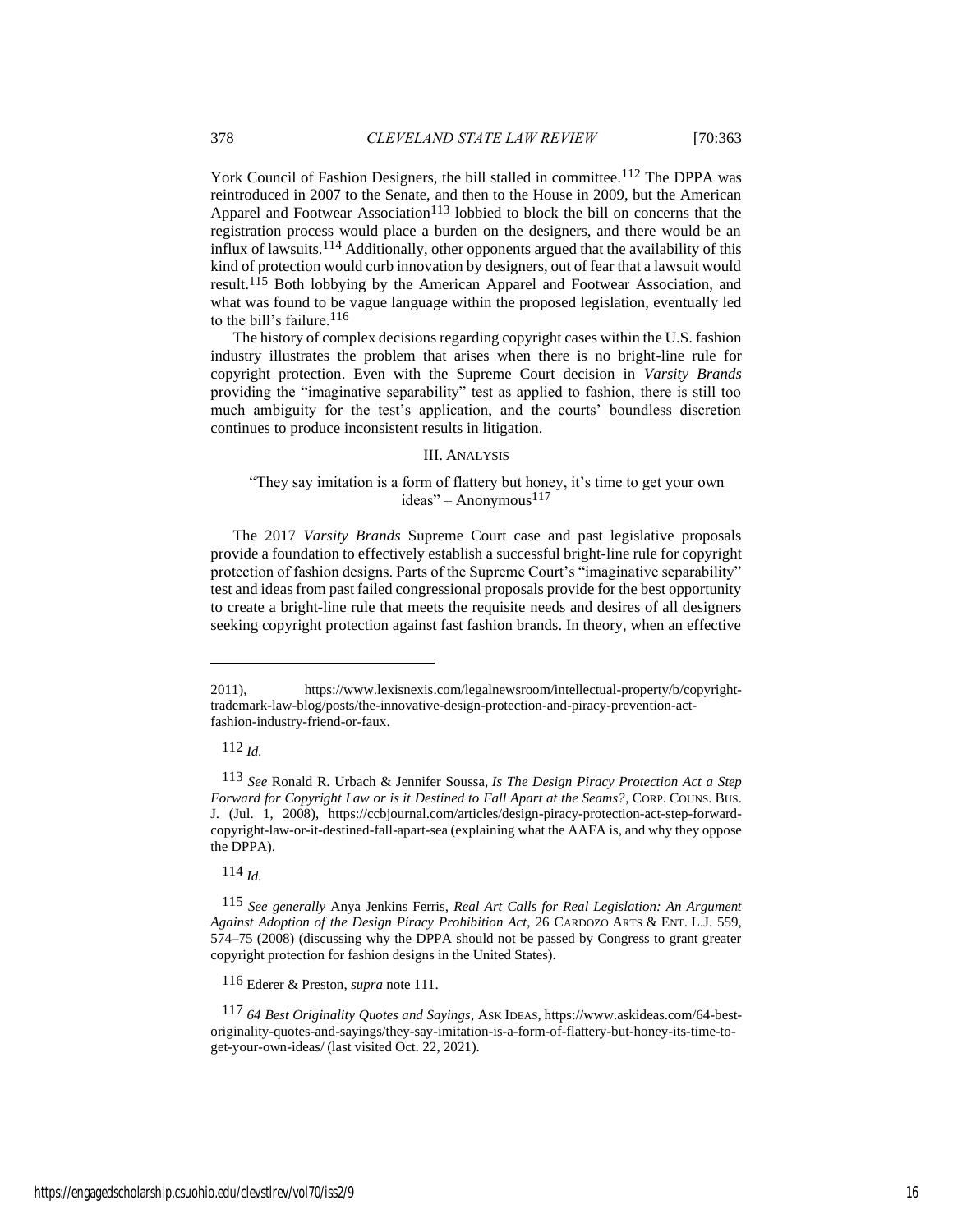bright-line rule exists, there will be a lower likelihood for potential lawsuits, with fast fashion brands recognizing that the consequences of copying outweigh the potential benefits. Lack of copyright protection has led to the creation and expansion of fashion law, countless years of damage to the environment by various forms of pollution through chemically intensive processes, and limited employment opportunities and innovation within one of the most creative industries. Intellectual property protection, existing in three main forms, copyright, trademark, and patents, serves the argument that they all have different purposes. Consequently, the availability of one, or even two, of the three forms of protection to the fashion industry is not adequate to serve each situational need a designer may encounter.

#### *A. Using Varsity Brands to Establish a Bright-Line Rule for Protection*

Plagiarism is widely accepted as an immoral act, but to date that same notion has not been formally applied to copying within the U.S. fashion industry. Though there is no legal recourse for plagiarism, an opportunity for recourse exists when an individual's original work is copied, and enforceable copyright protection exists. If new designers or small brands cannot obtain enforceable copyright protection for their designs, and they are approached with the dilemma of seeing their work copied, they have two choices: focus on creating new designs (subject to the same likelihood of copying) or pursue a timely and costly lawsuit that they have a good chance of losing.<sup>118</sup> The copyright protection obstacles new designers and smaller brands must overcome can be so financially burdensome and timely that these obstacles can naturally put a limit on the future existence of these brands.

The Supreme Court ruling in the *Varsity Brands* case sought to establish a single test for copyright eligibility in place of the previous, contradictory tests applied by the circuit courts and Copyright Office.<sup>119</sup> The Court's decision presented the "imaginative separability" test,<sup>120</sup> which many members of the fashion industry hoped would mitigate the obstacles that new brands and small designers face when seeking to obtain valid copyright protection. But even with the introduction of this test, new designers and small brands in the U.S. fashion industry still face complications when attempting to obtain copyright protection. Many designers and brands still struggle to obtain legally enforceable copyright protection for their designs because the "imaginable separability" test lacks the foundational clarity necessary to provide courts with direction for consistent application.

From the language of the test itself, there is clearly a lot of room for judicial discretion when deciding copyright cases related to the U.S. fashion industry.121 The language establishes that the decision is left to the courts, rather than the designers

<sup>118</sup> *See* Lisa Davidson, *As Fast Fashion Thievery is Making Headlines Again, We Explore the Sorry History of Mega-Brands Ripping off Independent Creatives* . . . , WE HEART (Mar. 25, 2019), https://www.we-heart.com/2019/03/25/fast-fashion-rip-off-small-designers-creatives/.

<sup>119</sup> *See supra* note 89.

<sup>120</sup> Star Athletica, LLC v. Varsity Brands, Inc., 137 S. Ct. 1002, 1007 (2017).

<sup>121</sup> Christopher Buccafusco & Jeanne C. Fromer, *Forgetting Functionality*, 166 U. PA. L. REV. ONLINE 119, 119 (2017); Trenton J. Davis, *A Missed Opportunity: The Supreme Court's New Separability Test in Star Athletica*, 33 BERKELEY TECH. L. J. 1091, 1091–92 (2019).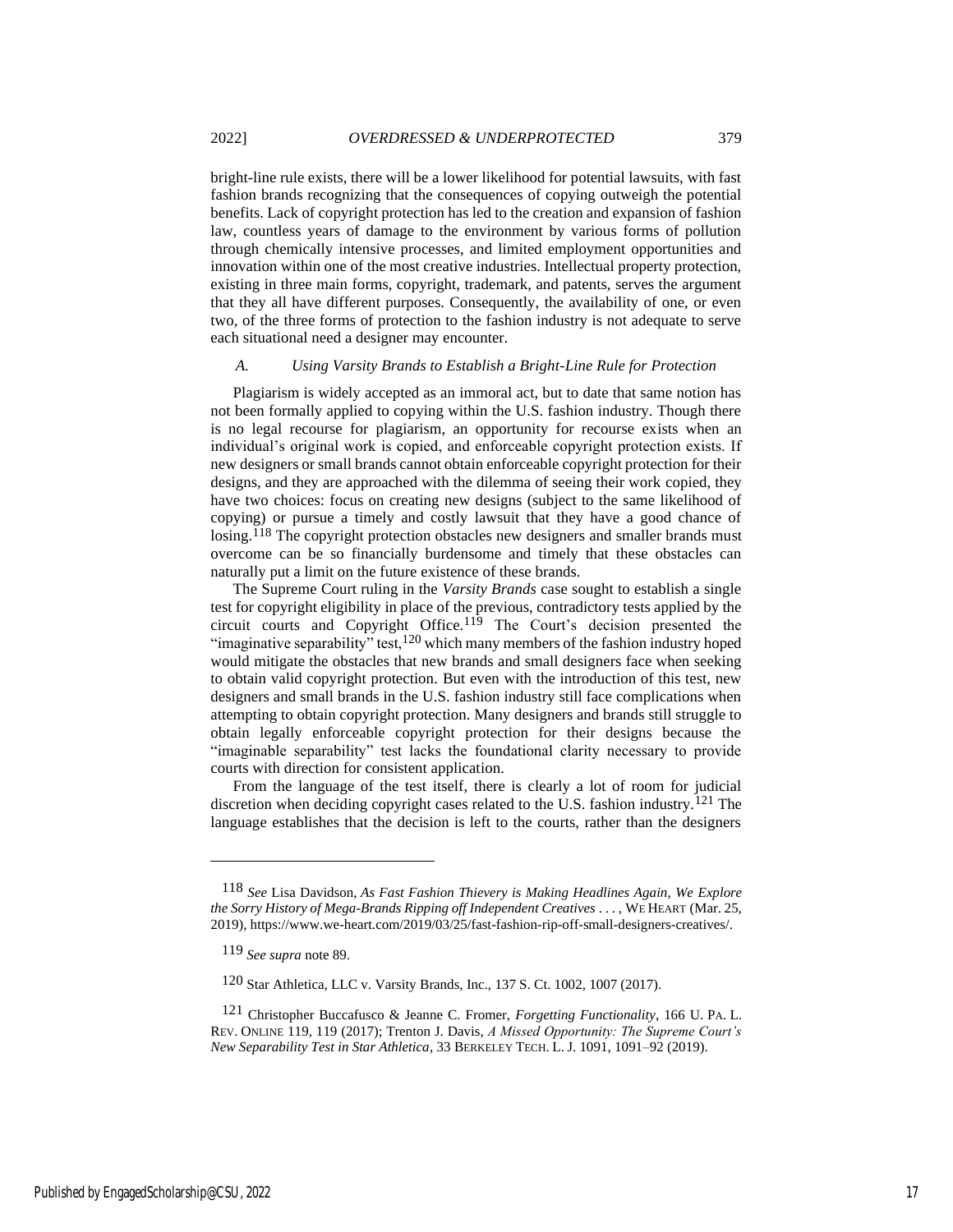themselves, to determine if the designs satisfy the two requirements of the test.<sup>122</sup> If the test is interpreted by a court too broadly, there is a risk that general creativity and innovation can actually be hindered by the excessive use of copyright protection. Alternatively, if the test is interpreted by a court too narrowly, there is still a risk that many designers will be left vulnerable to having their designs copied with no legal recourse. Thus, in order to establish consistent copyright protection for small brands and new designers, and limit the currently uncontrolled judicial discretion, a brightline rule for copyright protection within the U.S. fashion industry must be established.

Puma suing Forever 21 was the first fashion copyright case to follow the *Varsity Brands* decision, and therefore, the first case to potentially put the "imaginative separability" test to use.<sup>123</sup> Though the case ended in a settlement,<sup>124</sup> it indicates that brands are still comfortable with voluntarily copying others' designs in their entirety and that fast fashion brands continue to believe that they can successfully copy designs with no consequences. Fast fashion brands are likely comfortable taking this risk because they understand the discretion the court has to determine if the "imaginative separability" test is satisfied. With such broad discretion, these brands feel confident in their ability to successfully argue that the design is not protected by copyright, and lawfully they can continue to profit off of other's ideas. However, if courts adopt a bright-line rule for copyright protection within the U.S. fashion industry, copyists will understand the penalties they will legally face if they choose to copy a competitor who is in possession of valid copyright protection. Ultimately, in order to truly stop the consistent copying of designs within the U.S. fashion industry, establishing a brightline rule for copyright protection is necessary.

While the Supreme Court provided a narrow and ambiguous holding in *Varsity Brands*, the Court did correctly conclude in favor of Varsity Brands by way of its "imaginative separability" test. Though the "imaginative separability" test is ambiguous, it can be used as solid groundwork to develop a more concrete test for copyright protection eligibility. In order to be consistently effective, the "imaginative separability" test needs more specific language as to when and what types of designs are eligible for protection, thus putting limits on the amount of judicial discretion applied to each individual case. Additionally, the bright-line rule should define a specific time frame of protection to firmly establish how long designers' designs will be protected. Beyond just the minimization of the judicial discretion, new designers and small brands will be able to enter the U.S. fashion industry with confidence that their hard work and designs will stay protected from a ruthless fast fashion world. Without enacted or amended legislation from Congress to protect fashion designs, the creation of a bright-line rule by the Supreme Court will eliminate the dangerous amount of discretion the courts currently have when deciding these cases.

<sup>122</sup> *See* Davis, *supra* note 121, at 1091 ("[T]he holding fails to give sufficient guidance on how to apply the test, and raises more questions than it answers.").

<sup>123</sup> Catherine Holland, Jonathan Hyman, & Loni Morrow, *Puma Treads New Territory Hitting Forever 21 with Copyright Allegations after the Supreme Court's Star Athletica Decision*, JDSUPRA (Apr. 6, 2017), https://www.jdsupra.com/legalnews/puma-treads-newterritory-hitting-51095/.

<sup>124</sup> *See* Zerbo, *supra* note 107.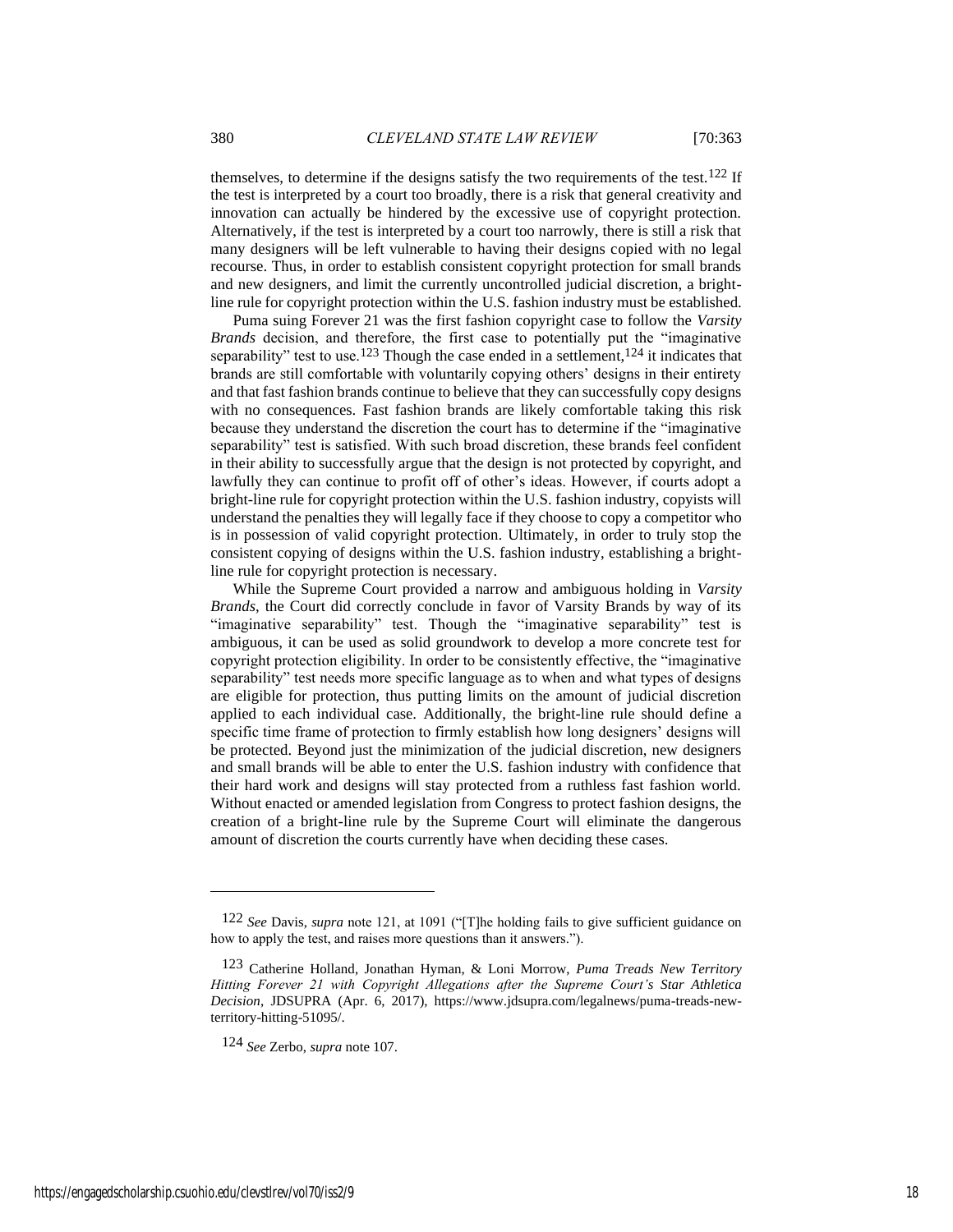#### *B. The Impact of Lacking Copyright Protection on the National Fashion Industry*

Fashion law emerged as a new field of law in 2008 when Professor Susan Scafidi created the first fashion law course in an American law school.<sup>125</sup> Two years later, in 2010, Professor Scafidi established The Fashion Law Institute.126 The notable increase in the existence of fashion law since the rise of fast fashion innately explains the need for stronger copyright protection for fashion designs. Speaking about the importance of fashion law, and the true cost of being copied as a young designer, Scafidi stated that "often customers don't even know that they're buying copies, because they have never seen [or heard of] the emerging designers whose work has been stolen."127 Additionally, new designers are often not aware of all their legal rights or the processes required to obtain protection.<sup>128</sup> In the United States, where legislation does not explicitly extend copyright protection to cover fashion designs, the need for experienced fashion lawyers is imperative.

Following the *Varsity Brands* case, which intended to clarify the general applicability of copyright protection within the U.S. fashion industry, there have been numerous lawsuits by designers in attempt to regain possession of their original designs.129 The current state of the law and the "imaginative separability" test

128 Rebecca May Johnson, *Role Call: Susan Scafidi, Professor of Fashion Law*, BUS. OF FASHION (Feb. 19, 2015), https://www.businessoffashion.com/articles/workplace-talent/rolecall-susan-scafidi-lawyer (explaining the foundation of Fashion Law and the importance of creating accessibility to legal education possible to people within the fashion industry).

129 *See* Jacoby, *supra* not[e 10;](#page-3-1) Julie Zerbo, *Versace is Suing Fashion Nova for "Brazenly" Copying its Designs, Infringing its Trademarks*, FASHION L. (Nov. 26, 2019), https://www.thefashionlaw.com/versace-is-suing-fashion-nova-for-brazenly-copying-itsdesigns/; Julie Zerbo, *Mara Hoffman Files Suit Against Notorious Copycat Forever 21 – Again*, FASHION L. (June 3, 2017), https://www.thefashionlaw.com/mara-hoffman-files-suit-againstnotorious-copycat-forever-21-again/; Thomas Barrabi, *Designer Sues Nike, Michael Jordan for Copyright Infringement Over Alleged Stolen Logo*, FOX BUS. (July 1, 2020), https://www.foxbusiness.com/retail/designer-rocco-giordano-nike-michael-jordan-lawsuitlogo; Barbara Grzincic, *9th Circuit Revives Lace Pattern Copyright Cases Against H&M, Others*, REUTERS LEGAL (Apr. 24, 2019), https://1.next.westlaw.com/Document/Ib262630066ef11e9967b915c1fd9eb48/View/FullText.

<sup>125</sup> *About*, FASHION L. INST., https://fashionlawinstitute.com/about (last visited Nov. 29, 2021) (introducing and interviewing Professor Susan Scafidi, the founder of The Fashion Law Institute).

<sup>126</sup> Obi Anyanwu, *Fordham University Announces First Fashion Law Degree Program*, FASHIONNETWORK (June 24, 2015), https://ww.fashionnetwork.com/news/Fordhamuniversity-announces-first-fashion-law-degree-program,543051.html.

<sup>127</sup> Helena Pike, *The Copycat Economy*, BUS. OF FASHION (Mar. 14, 2016), https://www.businessoffashion.com/community/voices/discussions/what-is-the-real-cost-ofcopycats/fashions-copycat-economy (showing image examples of knockoffs made from 2015 and 2016); *see A Bill to Provide Protection for Fashion Design: Hearing on H.R. 5055 Before the Subcomm. on Cts., the Internet & Intellectual Prop. of the H. Comm. on the Judiciary*, 109th Cong. 78‒85 (2006) (statement by Susan Scafidi, Professor, Fordham Law School) (distinguishing clothing as useful articles that cover the body from fashion, a form of creative artistic expression).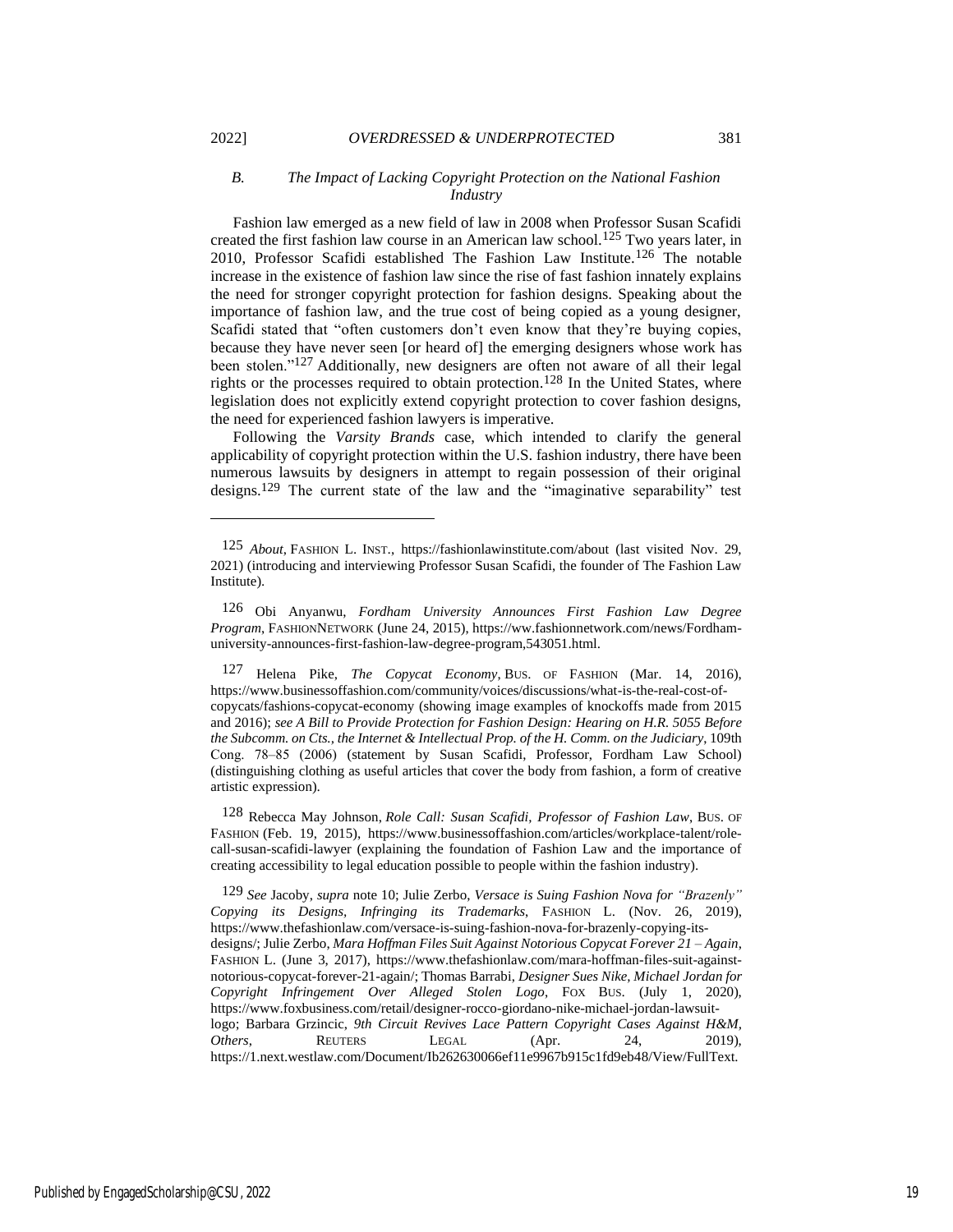highlight the importance of lawyers who understand both fashion law and intellectual property law.130 Especially without a bright-line rule, designers will depend on their lawyers (if they can afford counsel) to argue that their designs fit within the ambiguous guidelines of the "imaginative separability" test in order to hopefully win their case and receive protection for their designs.

Fast fashion brands have capitalized on the lax copyright protection granted to United States designers for their designs, creating a strenuous uphill battle for success for new designers and small brands.<sup>131</sup> In 2016, designer Tuesday Bassen accused fast fashion mogul Zara of stealing her designs, and Zara's response spoke to the heart of the copyright problem: big fast fashion brands know they can get away with stealing the designs and face little to no repercussions.132 In a spiteful reply to copyright infringement claims, Zara rejected the notion of stealing the ideas simply on the grounds that Bassen was not a famous enough designer to have her work stolen.133 When Zara responded, "We reject your claims . . . the lack of distinctiveness of your client's purported designs makes it hard to see how a significant part of the population anywhere in the world would associate the designs with Tuesday Bassen," it was a slap in the face for a designer who put years of money, time, and dreams into creating a brand.134

Designer Adam Kurtz also had his designs stolen by Zara, this time through a subsidiary company called Bershka. Understanding the unlikely success of a lawsuit, Kurtz took a new approach to bring awareness to the difficulties designers face.<sup>135</sup>

132 Mallory Schlossberg, *The Top Retailer in the World Has a Dirty Little Secret—And It's Spiraling Out of Control*, BUS. INSIDER (July 26, 2016), https://www.businessinsider.com/zaraaccused-of-copying-artists-and-designers-2016-7; *see* Urbach & Soussa, *supra* note 113.

133 Bethany Biron, *Zara Comes Under Fire for Allegedly Stealing Artist's Designs*, GLOSSY (July 20, 2016), https://www.glossy.co/platform-effect/zara-comes-underfire-for-allegedly-stealing-artists-designs/.

134 *Id.*

html?transitionType=SearchItem&contextData=(sc.Search); Ross Todd, *H&M Gets Another Shot at Challenging Validity of Pattern Copyright*, THE RECORDER (May 29, 2020), https://www.law.com/therecorder/2020/05/29/hm-gets-another-shot-at-challenging-validityof-pattern-copyright/.

<sup>130</sup> *See* Steff Yotka, *What the Supreme Court's First Ruling on Fashion Copyrights Means for the Runway*, VOGUE (Mar. 23, 2017), https://www.vogue.com/article/supreme-court-starathletica-varsity-brands-ruling-fashion-industry.

<sup>131</sup> *See* Chavie Lieber, *Why the \$600 Billion Counterfeit Industry is Still Horrible for Fashion*, RACKED (Dec. 1, 2014), https://www.racked.com/2014/12/1/7566859/counterfeitfashion-goods-products-museum-exhibit (quoting the assistant curator of the New York City Fashion Institute of Technology, Ariele Elia, explaining that copying hurts the industry and makes it difficult for new designers to successfully emerge).

<sup>135</sup> Thea de Gallier, *Independent Artists Claim High Street Chain Zara is Copying Their Designs*, BBC NEWS (July 26, 2016), https://www.bbc.com/news/newsbeat-36884063; *see* Dayna Evans, *Talking with Tuesday Bassen About Her David Vs. Goliath Battle Against Zara*, THE CUT (July 29, 2016), https://www.thecut.com/2016/07/tuesday-bassen-on-her-workbeing-copied-by-zara.html.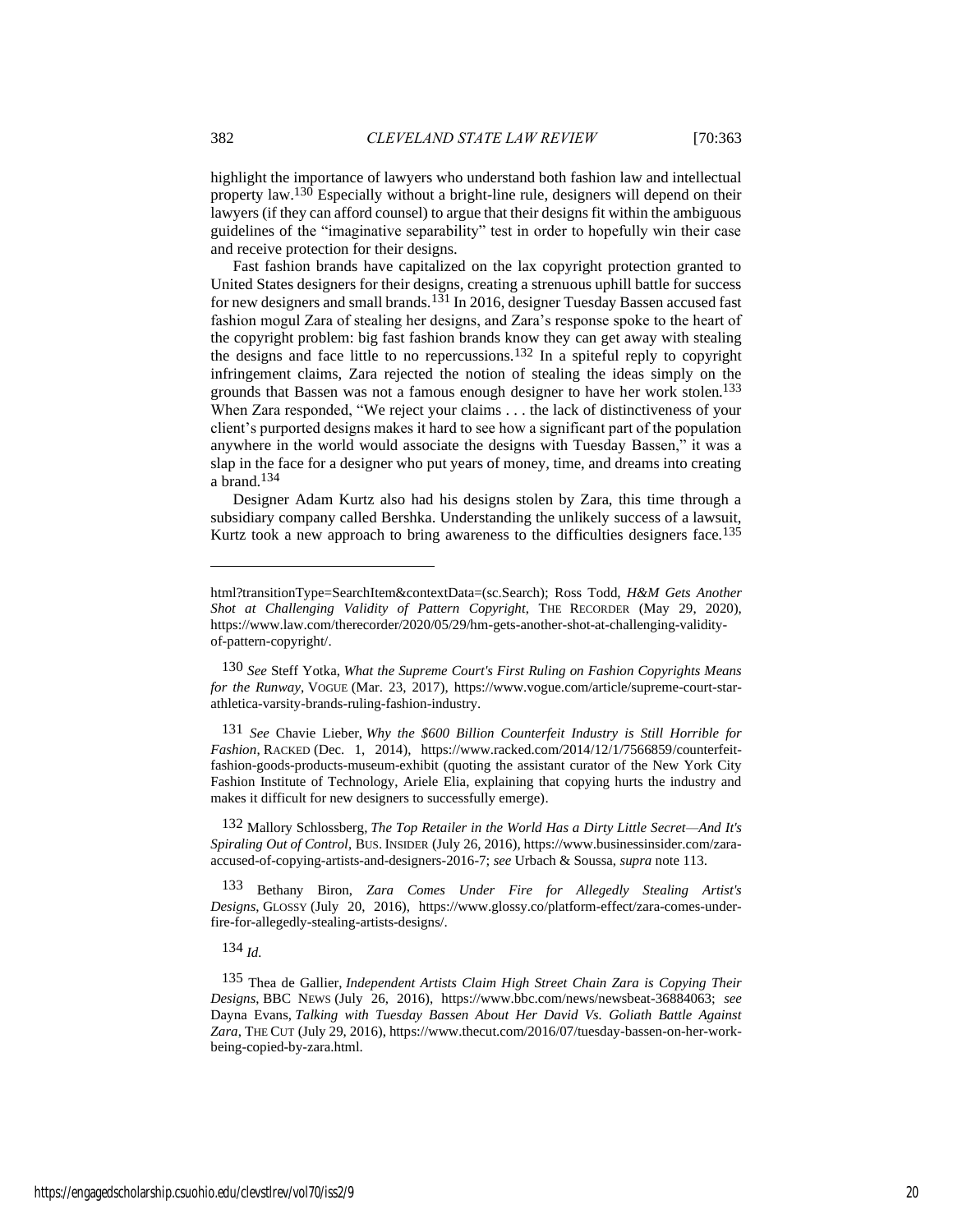Kurtz launched a website to expose fashion theft and educate consumers on the lack of design protection within the United States.136 Showcasing original designs, side by side to their copies, Kurtz encouraged consumers to purchase the original works, rather than the fast fashion copies.137 Without established copyright protection eligibility, new designers and small brands know they have minimal options to put up a fight against big name fast fashion competitors. In order to foster the creation and success of these new designers within the United States, it is essential to create limitations on fast fashion's ability to copy through a bright-line rule for copyright protection.

One of the main arguments against expanding intellectual property protection in the U.S. fashion industry to include copyright protection is that there are other avenues of protection available through trademarks, trade dress, or patents.138 With multiple alternative forms of intellectual property protection available, many do not see the need for a bright-line rule including copyright protection. Though this seems like a logical explanation, there are inherent limitations that exist within these alternate forms of intellectual property protection.

In order for a designer to obtain a trademark, a party must prove "acquired distinctiveness," which is a functional equivalent of consumer recognition.<sup>139</sup> This form of protection does not protect the entire article of clothing, but rather just the name, logo, or slogan for a particular brand.140 The goal of trademark protection is to avoid consumer confusion as to the identity of the seller.141 As a result, this form of protection is most valuable to a brand that is well-known and contains well-recognized logos.142 Additionally, this protection is inapplicable to solve the problem of copyists

137 *Id.*

140 Brette Sember, *Should You Trademark Your Name Separate from the Slogan?*, LEGALZOOM, https://info.legalzoom.com/article/should-you-trademark-your-nameseparate-slogan (last visited Oct. 19, 2021).

141 U.S. Patent and Trademark Off., *Protecting Your Trademark: Enhancing Your Rights Through Federal Registration* (Feb. 15, 2020), https://www.uspto.gov/sites/default/files/BasicFacts\_1.pdf.

142 *See* Lisa C. Johnson, *The Value of a Trademark: What it Can Do for Your Business*, LEGALZOOM (July 7, 2017), https://www.legalzoom.com/articles/the-value-of-a-trademarkwhat-it-can-do-for-your-business.

<sup>136</sup> de Gallier, *supra* note 135.

<sup>138</sup> *See* Nicole Giambarrese, Comment, *The Look for Less: A Survey of Intellectual Property Protections in the Fashion Industry*, 26 TOURO L. REV. 243, 247–77 (2010) (discussing the various levels of intellectual property protection afforded to the fashion industry and the differences between them).

<sup>139</sup> Mary Hanbury, *Zara and Forever 21 Have a Dirty Little Secret*, BUS. INSIDER (Mar. 6, 2018, 8:45 AM), https://www.businessinsider.com/zara-forever-21-fast-fashion-full-ofcopycats-2018-3; *see* 15 U.S.C. § 1052(e)–(f) (discussing that descriptive marks are not eligible for trademark protection and that distinctive marks are eligible for trademark protection); *see also* Zatarains, Inc. v. Oak Grove Smokehouse, Inc., 698 F.2d 786, 790–91 (5th Cir. 1983) (discussing the four classifications of potential trademarks and the inherent rights of each).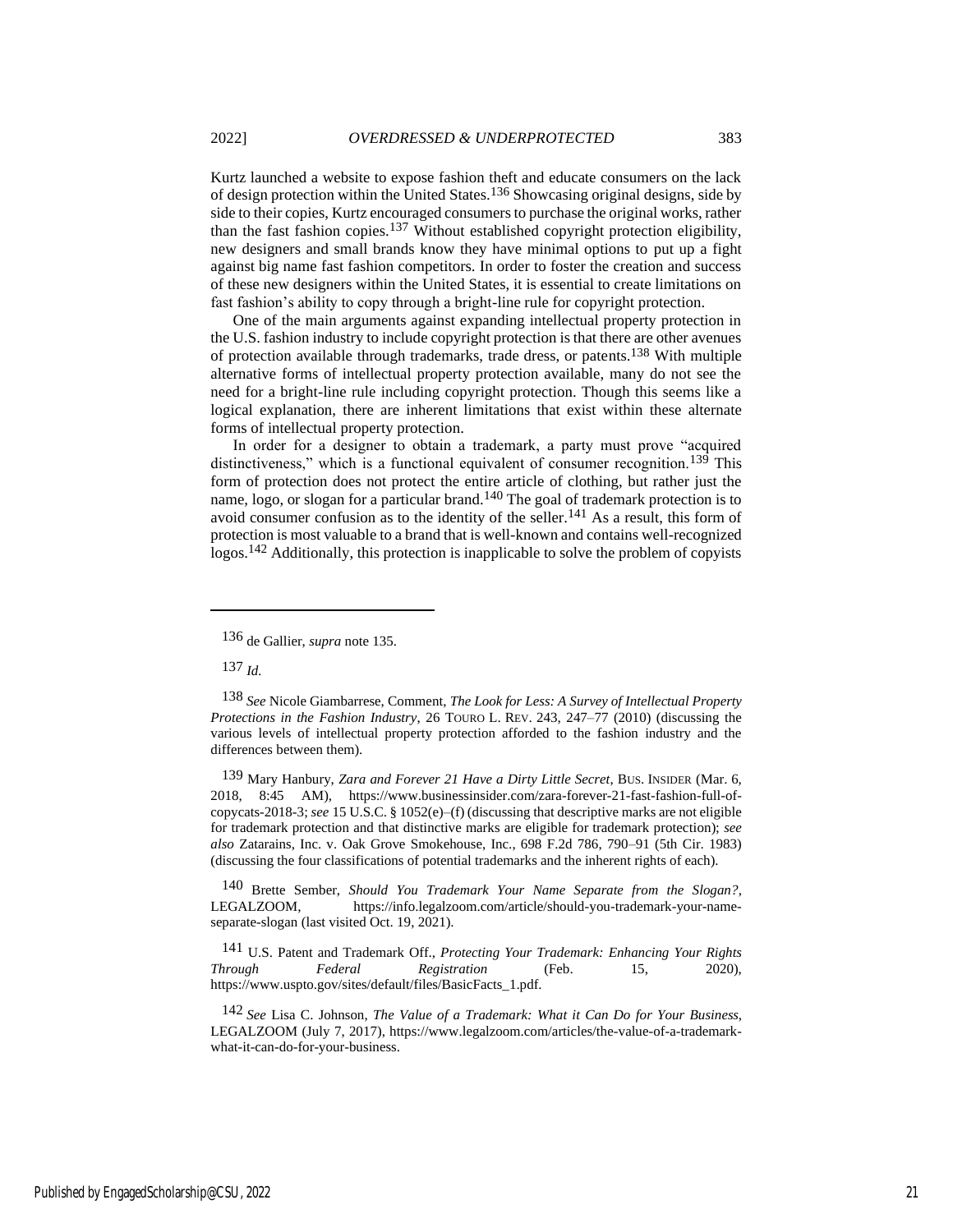because trademark protection does not extend to protect the designer's actual designs.143

Trade dress is another protection available to designers, and it protects the packaging or product configuration.144 To register for a trade dress to protect product configuration, there must be proof of a secondary meaning.<sup>145</sup> The limitation of trade dress is similar to that of trademarks; trade dress requires extensive promotion and funding to build up consumer recognition eligible for trade dress protection.<sup>146</sup> A designer may only have a viable trade dress claim if they can articulate that their brand trade dress is inherently distinctive, and that the copied design is likely to cause customer confusion.147 The most well-known example of trade dress protection granted for product configuration is Christian Louboutin's iconic red-bottom heels.<sup>148</sup> In addition, some famous handbag designers have obtained trade dress protection for woven patterns, such as Bottega Veneta, as well as for overall look, such as Hermès Birkin Bags.149 In both the case of Louboutin heels and Birkin Bags, there is at least one characteristic of the products that have become synonymous with the brand themselves. For Louboutin, it is the iconic red sole of their heels, whereas for Birkin Bags it is their distinct shape.150 Ultimately, in order for a product to have a characteristic distinct enough to be protected by trade dress, first the brand must be

146 Glynn S. Lunney Jr., *The Trade Dress Emperor's New Clothes: Why Trade Dress Does Not Belong on the Principal Register*, 51 HASTINGS L.J. 1131, 1135, 1164 (2000).

147 Lunney Jr., *supra* note 146, at 2.; *Trade Dress*, JUSTIA, https://www.justia.com/intellectual-property/trademarks/trade-dress/ (last visited Oct. 29, 2021).

148 Lauren Effron & Nikki Battiste, *Louboutin Entitled to Protect Signature Red Sole, Court Rules*, ABC NEWS (Sept. 5, 2012, 5:03 PM), https://abcnews.go.com/Business/louboutinentitled-protect-signature-red-sole-court-rules/story?id=17163269; *see* Anne H. Hocking & Anne Desmousseaux, *Why Louboutin Matters: What Red Soles Teach Us About the Strategy of Trade Dress Protection*, 105 L.J. INT'L TRADEMARK ASS'N 1337, 1338, 1362–64 (2015).

149 Reifman, *supra* note 69.

150 Amy L. Wright, *Passion for Fashion: Protecting Your Rights Through Intellectual Property*, TAFT STETTINIUS & HOLLISTER LLP, https://taftlawpr.blob.core.windows.net/taft/linked\_documents/0000/1716/Passion\_for\_Fashio n\_ChIPs\_presentation.pdf (last visited Oct. 20, 2021).

<sup>143</sup> Alex Wickens, *Design Piracy in the United States; Time to Fashion a Remedy*, World Intell. Prop. 55, EARLS CROOME COURT (2020), https://onlinelibrary.wiley.com/doi/epdf/10.1111/jwip.12179.

<sup>144</sup> *Trade Dress*, CORNELL LEGAL INFO. INST., https://www.law.cornell.edu/wex/trade\_dress (last visited Sept. 28, 2021) (defining trade dress as "[t]he design and shape of the materials in which a product is packaged. Product configuration, the design and shape of the product itself, may also be considered a form of trade dress.").

<sup>145</sup> Thomas Daly & Drew Wilson, *How to Determine the Best Form of Protection for a Product's Appearance*, WORLD TRADEMARK REV. (Sept. 23, 2020), https://www.worldtrademarkreview.com/brand-management/how-determine-the-best-form-ofprotection-products-appearance.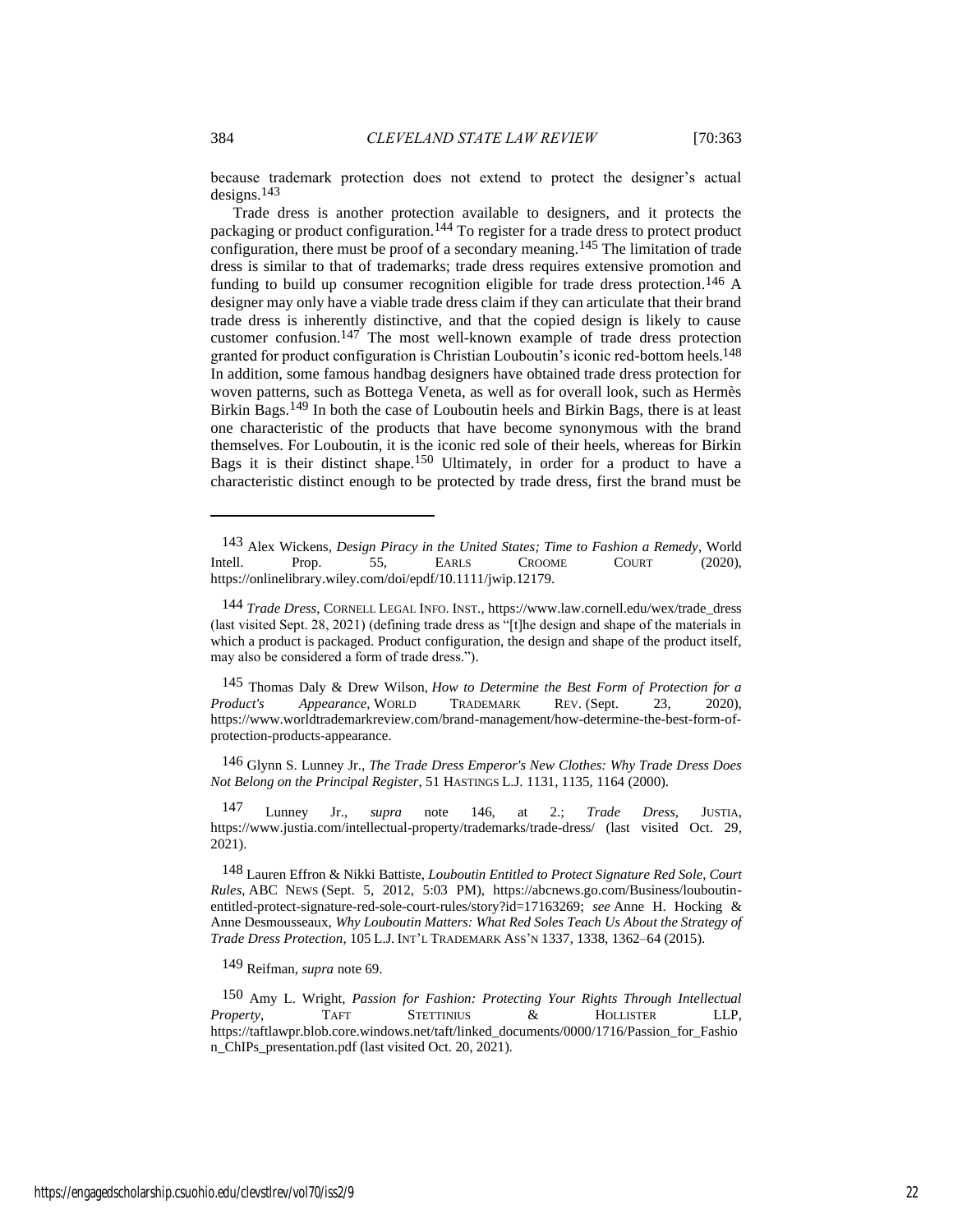built up to a level of undeniable recognition. Therefore, this protection does not exist to prevent the copying of designs, but rather to protect consumers and ensure they know from which source they are purchasing products.

Finally, patent protection seeks to protect novel, non-obvious, designs or ornamentations.151 Designers looking to obtain patent protection can do so either with a utility patent or a design patent.152 Utility patents require ideas to be both functional and new.153 This is an ideal form of protection for designers who seek to protect products such as new high-performance fabrics, for example a new wet suit, or a new jacket clasp with a different working mechanism.<sup>154</sup> Because most often clothing designs are not considered "novel," they often do not meet the requirements of what utility patents seek to protect.155

Design patents can be procured to protect the ornamental designs of functional clothing items, though these patents come with their own obstacles.<sup>156</sup> Design patents protect a narrower scope than utility patents because only certain features can be protected by design patents.157 If a designer obtains a design patent, complications can still arise with enforcement and calculation of damages if the patent protection only covers a single element of an entire design, or if the copier changes the design just enough to avoid liability. Following the 2016 United States Supreme Court case between Apple and Samsung, design patent infringement claims may be even more difficult to enforce within the U.S. fashion industry. In that case, Apple sued Samsung claiming Samsung had infringed on three of Apple's design patents for various ornamental features of a cell phone.158 The Court concluded in favor of Apple that several of the Samsung designed smartphones infringed on Apple's design patents, but held that depending on the particular facts, the relevant "article of manufacture" could potentially be the entire product infringed upon, or just a portion of the product.159

153 *Patent Laws, Regulations, Policies & Procedures: § 1502.01 Definition of a Design*, USPTO (June 25, 2020), https://www.uspto.gov/web/offices/pac/mpep/s1502.html.

154 *See* Reifman, *supra* note 69.

155 Note, *The Devil Wears Trademark: How the Fashion Industry Has Expanded Trademark Doctrine to Its Detriment*, 127 HARV. L. REV. 995, 998 (2014).

156 35 U.S.C. § 171.

157 *See* Mullin, *supra* note 152.

158 Samsung Elecs. Co., Ltd. v. Apple Inc., 137 S. Ct. 429, 433 (2016).

159 *What's in Your "Article of Manufacture"?*, JONES DAY (June 2018), https://www.jonesday.com/files/Publication/790827d9-9a51-4a89-9504-

<sup>151</sup> 35 U.S.C. § 103.

<sup>152</sup> *See* Sheppard Mullin, *Patent Your Patent Leather: Patent Protection for the Fashion Industry*, FASHION & APPAREL L. BLOG (Jan. 28, 2008), http/www.fashionapparellawblog.com/2008/01/articlesipbrand-ptection/patent-your-patentleather-patent-protection-for-the-fashion- industry/ (explaining the differences between design patents and utility patents used within the fashion industry).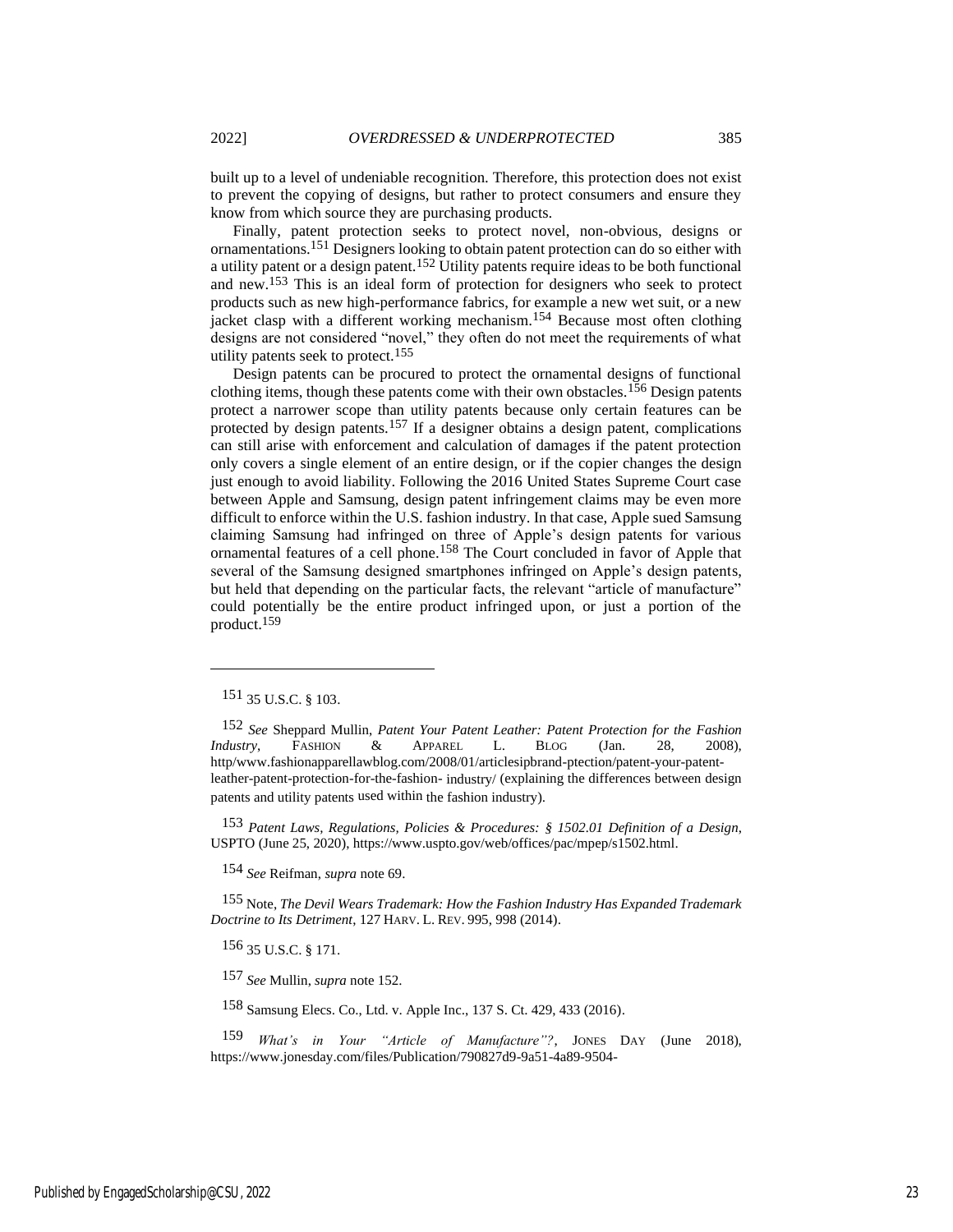The Court's 2016 decision established that in design patent infringement cases, plaintiffs are sometimes only able to recover the profits from the infringement that resulted from the sale of the "article of manufacture" where the design is used.<sup>160</sup> As a result, damages may be complex to calculate because courts will have to determine whether the patent protects the entire item or just a component.<sup>161</sup> In terms of fashion, if a court determines a design patent simply covers a part of an article of clothing, it would be difficult to determine the profit that stems from just the part of the article protected, therefore making it difficult to allocate damages. Additionally, design patents can take upwards of eighteen months to obtain,162 and with the speed capabilities of fast fashion this is not usually a practical solution.

General copyright protection gives an author protection for their lifetime plus an additional 70 years; corporate authors are given an additional 95 years from publishing or 120 years from creation, whichever expires first.163 One past congressional proposal for copyright protection within the U.S. fashion industry included a detailed time frame for protection afforded to designers who were granted copyright protection.164 This rejected 2006 congressional proposal suggested a three-year time period for design copyright protection.<sup>165</sup> While this seems like a short and potentially ineffective time period for protection, the rationale behind the idea goes back to the understanding of the fashion cycle and evolution of trends. Most fashion trends are classified as "fads" and their popularity tends to last around only a year.166 Fads have a history of reappearing around ever twenty years.167 Thus, while a three-year protection for designs seems too short to be meaningful, a developed understanding

161 Ami Shin & Dara Brown, *Samsung Electronics Co. v. Apple*, CORNELL LEGAL INFO. INST., https://www.law.cornell.edu/supct/cert/15-777 (last visited Oct. 22, 2021).

162 35 U.S.C. § 171; 35 U.S.C. § 122 (1952); *see generally* GUILLERMO C. JIMENEZ & BARBARA KOLSUN, FASHION LAW: A GUIDE FOR DESIGNERS, FASHION EXECUTIVES, AND ATTORNEYS 55–65 (2014); Bradley Knepper & Sheridan Ross, *Provisional Patents: Cost-Effective Protection*, LAW W. COLO., https://www.sheridanross.com/wpcontent/uploads/2018/09/LWC-Bradley-Knepper-Provisional-Patents-Dec-2-13.pdf (last visited Oct. 14, 2021).

163 17 U.S.C. § 302.

164 *See* Design Piracy Prohibition Act, H.R. 2033, 110th Cong. § 2(c) (2007); Design Piracy Prohibition Act, S. 1957, 110th Cong. § 2(c) (2007).

165 *See* H.R. 2033; S. 1957.

166 Stephen Smith, *The Life Cycle of a Fashion Trend*, MEDIUM (Feb. 3, 2017), https://medium.com/@tradeguide24/the-life-cycle-of-a-fashion-trend-ad2d2c52411.

167 *Id.*

<sup>4714</sup>d7bdd981/Preview/PublicationAttachment/4b96eb3e-182b-41b1-8213- 4806762bcc04/Whats Article of Manufacture r7.pdf.

<sup>160</sup> *Samsung*, 137 S. Ct. at 435–36 (determining that the "article of manufacture" in the analysis could refer to the end product sold to a consumer or to a component of that product, rejecting the Federal Circuit's interpretation that the article always must be the infringer's entire product).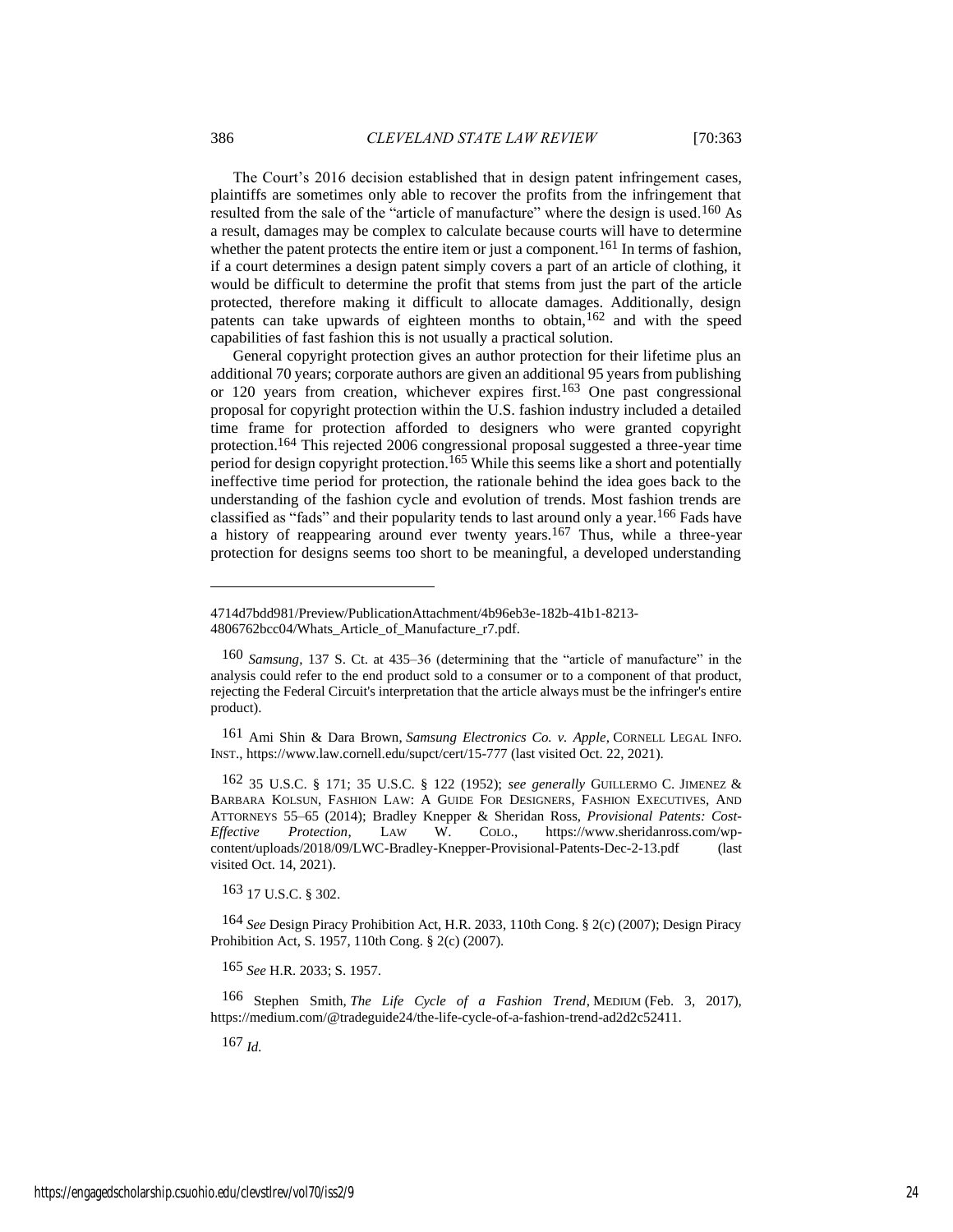of the fashion cycle shows how short-term copyright protection can actually afford designers the security necessary to protect from copyists for the likely duration of the

design's popularity. Opponents fear that copyright protection will create countless legal problems related to copyright infringement when trends come back years later under a new interpretation.168 This is why the concept of a short time period of protection following design creation has both short-term and long-term benefits. In the short run, designers would be able to protect their new designs from being stolen while those designs are new and popular. In the long-run, designers would be able to establish their own spin on a reoccurring trend years later without facing legal implications. The idea of creating a short time period of copyright protection for fashion designs via legislation or a Supreme Court decision helps demonstrate the value in a bright-line rule for easy application of copyright protection. Not only will designers have clarity on what is protected (by virtue of a clear test to be used by courts), but also for how long their design will be protected.

From the increased prevalence of the field of fashion law to the limitations of the alternate forms of intellectual property protection, the need for a bright-line rule for copyright protection becomes more apparent. Though the idea of general copyright protection can be seen as too expansive and lasting in length, past failed congressional proposals highlight the fashion industry's willingness to compromise on copyright protection for a pre-established term. Having a specified window of protection promotes the success of new designers and small brand designs while the current trends are still relevant, without the risk of copyists running them out of business. Moreover, this protection would allow for future legal variations of designs when trends cycle back into popularity in the years to come. Thus, a bright-line rule for copyright protection promotes filling the gap in intellectual property protection that currently exists within the fashion industry, but also encourages future trend and design evolution.

#### *C. The Environmental Impact of the Fashion Industry*

The implications of limited copyright protection within the U.S. fashion industry go beyond just an influence on designers themselves. Fast fashion capitalizes on the fashion industry's limited copyright protection, appealing to consumers who are interested in quantity over quality, and the environment pays the extreme price which is rarely acknowledged.<sup>169</sup> Younger generations tend to be more environmentally conscious, but as consumers, they fail to recognize their frequent garment purchases contribute to the climate crisis as well.170 Recognized as the second largest polluter in

<sup>168</sup> *U.S. Copyright Off. – Prot. for Fashion Design: Hearing on H.R. 5055 Before the H. Comm. On the Judiciary*, 109th Cong. 2 (2006) (statement of the United States Copyright Office before the Subcommittee on Courts, the Internet, and Intellectual Property).

<sup>169</sup> See *Fast Fashion*, *supra* note [49](#page-8-1) (defining "fast fashion" as "the practice of rapidly translating high fashion design trends into low-priced garments and accessories by mass-market retailers at low costs").

<sup>170</sup> *See Environmental Impact,* THE TRUE COST (June 30, 2015), https://truecostmovie.com/learn-more/environmental-impact (discussing the environmental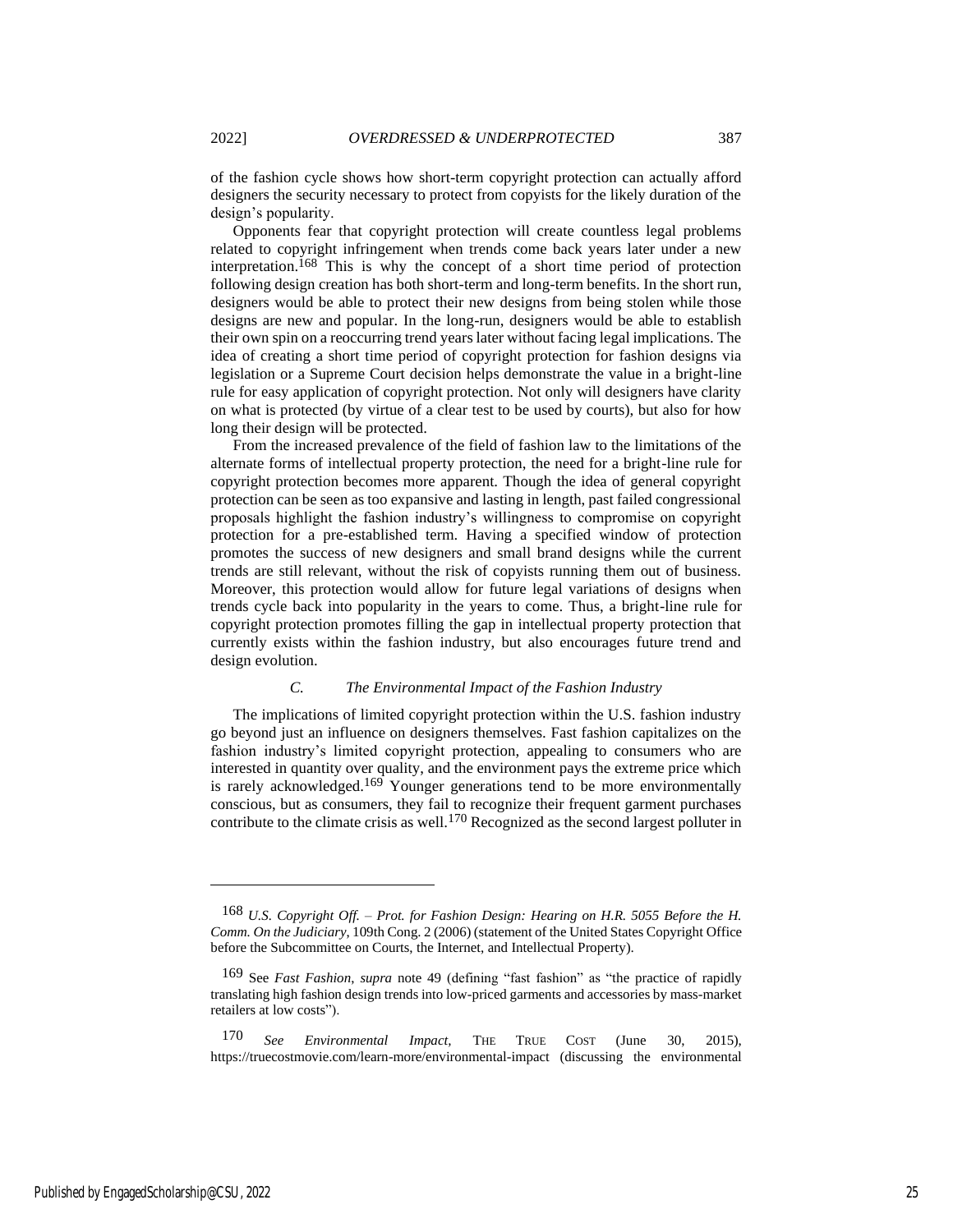the world, following only the oil and gas industry, the fashion industry is historically known for being a "dirty" industry.<sup>171</sup> Fast fashion clothing is produced through an expedited production process, and uses materials that have been saturated in some of the toxic chemicals most harmful to the environment.172 The damage to the environment does not stop following completion of product production, but rather continues through the end-consumer. Whether the consumer's garment has fallen apart as a result of cheap production, or consumers are enticed by the next immediately available designs, fast fashion products have a final destination in landfills, where they can take 200 years or more to decompose. Thus, a bright-line rule for copyright protection available to designers in the U.S. fashion industry is essential, not only to protect the existence of new and emerging designers, but to also benefit the environment.

The current popularity of fast fashion and demand for the quickly-produced, cheap clothing pushes for expedited globalization.173 No longer used as a simply utilitarian and useful article, clothing has become a way of life, and to some even an addiction. Fast fashion has revolutionized the way that consumers shop, and by default, the way that consumers frequently dispose "out of style" clothing.174 Production of a single cotton shirt takes nearly 700 gallons of water, and production of a single pair of jeans takes about 2,000 gallons. Contrary to traditional fashion brands, fast fashion brands have a design-to-retail cycle of little over a month, and they upload between 100 and 4,500 products each day to their websites.175 Therefore, when fast fashion companies

172 *Toxic Fashion: What Chemicals are Used in Clothing?*, COMPARE ETHICS (Jan. 14, 2021), https://compareethics.com/chemicals-in-clothing/ ("It is estimated over 8000 synthetic chemicals are used in the fashion manufacturing process, this includes carcinogens and hormone disruptors. Carcinogens are substances that are linked to the formation of cancerous cells. Other harmful materials used include flame retardants, AZO dyes, chromium and formaldehydes.").

173 Jahnavi, *Globalized Fashion*, JD INST. OF FASHION TECH. (Jan. 2, 2020), https://jdinstitute.co/globalized-fashion/ ("[F]ashion trends have become more readily available to consumers all over the world. Globalization has thus changed both the way fashion trends are transmitted and the way the clothes are produced.").

174 *See* Shannon Whitehead, *5 Truths the Fast Fashion Industry Doesn't Want You to Know*, HUFFINGTON POST (Aug. 19, 2014, 5:02 PM), http://www.huflingtonpostom/shannonwhitehead/5-truths-the-fist-fashion b5690575.html.

impact textile waste creates and explaining that the United States alone contributes more than 11 million tons of textual waste annually).

<sup>171</sup> Nancy Szokan, *The Fashion Industry Tries to Take Responsibility for Its Pollution*, WASH. POST (June 30, 2016), https://www.washingtonpost.com/national/health-science/thefashion-industry-tries-to-take-responsibility-for-its-pollution/2016/06/30/11706fa6-3e15- 11e6-80bc-d06711fd2125\_story.html; James Conca, *Making Climate Change Fashionable— The Garment Industry Takes on Global Warming*, FORBES (Dec. 3, 2015, 6:00 AM), https://www.forbes.com/sites/jamesconca/2015/12/03/making-climate-change-fashionablethe-garment-industry-takes-on-global-warming /#59 8a9a6979e4.

<sup>175</sup> Deborh Weinswig, *Fast Fashion Speeding Toward Ultrafast Fashion*, FUNG GLOB. RETAIL & TECH. (May 19, 2017), https://www.deborahweinswig.com/wpcontent/uploads/2017/05/Fast-Fashion-Speeding-Toward-Ultrafast-Fashion-May-19\_2017- DF.pdf.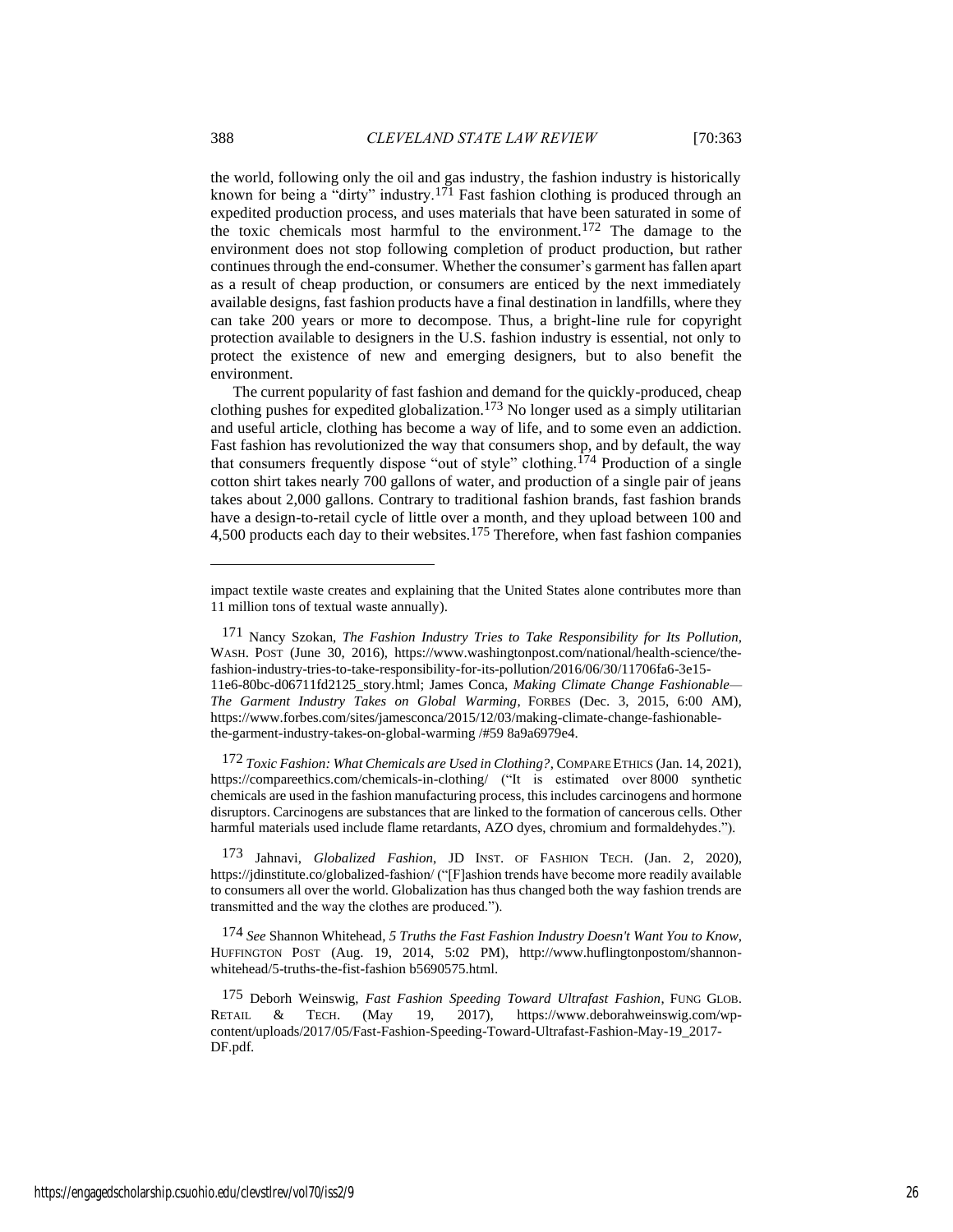continually mass-produce clothing with shorter-than-normal production periods, they drastically contribute to the climate crisis.

While these companies promote cultivation of greener and more sustainable business practices, there is only so much they can alter without changing their business model. Though there has been development in the process of clothing production, such as the use of water-based dyes, this technology is expensive and only works on certain fabrics.176 Not only does the fashion industry produce the second largest amount of pollution, but it is the second-largest consumer of the world's water supply and producer of ten percent of all of humanity's carbon emissions.177 For reference, every second the equivalent of one full garbage truck of clothing is burned or dumped into a landfill. The initial appeal of fast fashion is the cheap prices and quick production, but in order to mitigate the toxic environmental results, consumers should look for more environmentally conscious alternatives. Though they typically come with a slightly higher cost, clothing made in countries with stricter environmental regulations and brands that use organic and natural fibers rather than chemically treated fibers are better, more durable alternatives that will remain in consumers closets for longer. In theory, while it sounds good for fast fashion companies to express concern for the environment and explain the procedures they are attempting to implement, their actual practices remain very harmful to the environment.

The entire process related to fashion has an environmental effect. Among the process includes "spinning, dyeing yarn, weaving, finishing and tailoring," all of which use "chemical products, create waste, [and] use up water and energy."<sup>178</sup> Cotton, the most commonly used natural fiber, makes up for approximately 40 percent of clothing.179 The fashion industry has promoted cotton to be both wholesome and clean, when in reality it is one of the "most chemically dependent crops in the world."<sup>180</sup> Thus, no matter the amount of green technology developed, the price of the technology paired with the mission of fast fashion results in the "greener" technology to have minimal influence. In order to curb the environmental effect of the fashion

<sup>176</sup> Glynis Sweeney, *Fast Fashion Is the Second Dirtiest Industry in the World, Next to Big Oil*, ECO WATCH (Aug. 17, 2015, 3:15 PM), https://www.ecowatch.com/fast-fashion-is-thesecond-dirtiest-industry-in-the-world-next-to-big--1882083445.html.

<sup>177</sup> *The Environment Impact of Fast Fashion*, GUILFORD CNTY. (Oct. 28, 2020, 4:31 PM), https://www.guilfordcountync.gov/Home/Components/News/News/2207/.

<sup>178</sup> Paulina Księżak, *The CSR Challenges in the Clothing Indus.*, 3 J. CORP. RESP. & LEADERSHIP 51, 56–57 (2016); *see* Elisha Teibel, *Waste Size: The Skinny on the Env't Costs of the Fashion Indus.*, 43 WM. & MARY ENVTL. L. & POL'Y REV. 595, 597 (2019).

<sup>179</sup> SAP BrandVoice, *Can 'Fast Fashion' Be Sustainable?*, FORBES (Nov. 21, 2019), https://www.forbes.com/sites/sap/2019/11/21/can-fast-fashion-be-

sustainable/?sh=17be5d062c9c; *see generally Cotton & Wool Overview*, U.S. DEP'T AGRIC., ECON. RES. SERV., https://www.ers.usda.gov/topics/crops/cotton-wool/ (last updated June 25, 2016) ("The United States is the world's third-largest cotton producer and the leading cotton exporter . . . . The U.S. cotton industry accounts for more than \$21 billion in products and services annually . . . .").

<sup>180</sup> Maria Nasta Bittar, *Let's Make Sure There's Water to Quench Our Thirst for Fashion*, SYDNEY ENV'T INST. (Nov. 23, 2017), https://sei.sydney.edu.au/opinion/lets-makesure-theres-water-quench-thirst-fashion/.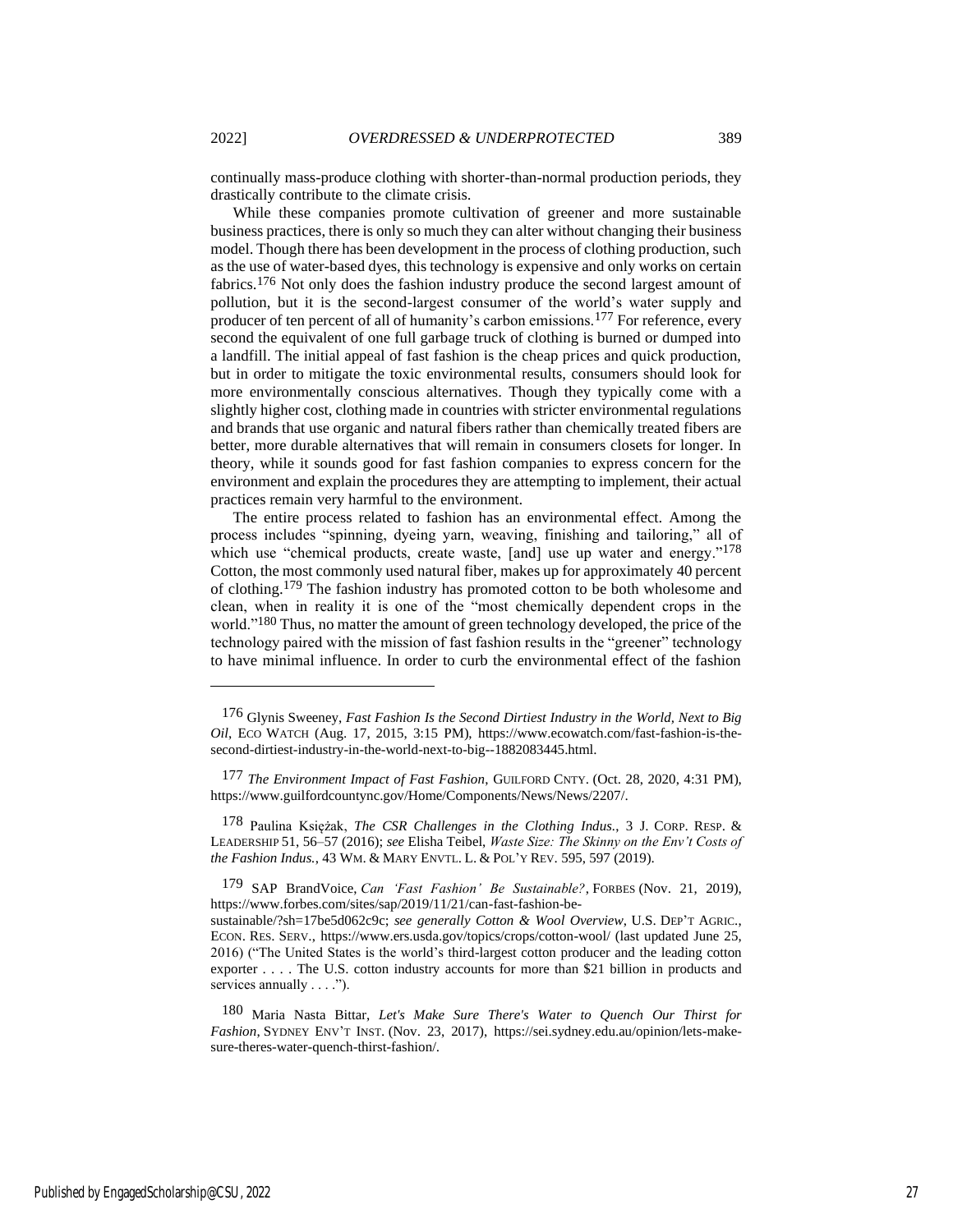industry, fast fashion brands need to focus less on quickly copying and reproducing others' designs and focus more on environmentally conscious innovation and production. The successful nature of fast fashion currently does not lend to these brands making this change on their own. Therefore, by implementing stronger copyright protection availability for designers, fast fashion will be forced to reexamine their current business model.

From 2000 to 2014, the average consumer purchased 60 percent more garments each year, and yet they kept the garments for only half as long.<sup>181</sup> Increasing consumer demand for trendy, yet affordable, clothing naturally results in a shorter lifetime for each garment. Fast fashion brands appear to be producing to meet consumer wants, but it has been highly contested which came first, "the desire for fresh looks at an alarming rate or the industry's top players convincing us that we are behind trends as soon as we see them being worn."<sup>182</sup> Regardless of where the problem began, the fast fashion processes are dangerously resource-and-emissions-intensive.183 For example, the production of a pair of jeans produces the equivalent amount of greenhouse gases as a car driving over 80 miles.184 As of 2019, the United Nations Environment Program determined the clothing industry was responsible for around 10 percent of greenhouse gas emissions and consumes more energy than aviation and shipping combined.185

While fast fashion brands are to blame for environmentally unconscious production processes, in order to alter production methods utilized by fast fashion brands, the problems attributable to the end consumer must also be addressed. Currently fast fashion brands, such as Zara, thrive on hyper-consumption tendencies.186 Known and created to be quickly discarded, fast fashion "represent[s] a consumption hysteria that far exceeds human needs and planetary boundaries."187 The rapid production of new clothing and highlighted new trends leads to clothing reaching a consumer's trash just as quickly as it was produced. Beginning with Zara's

184 *Id.*

186 Księżak, *supra* note 178, at 55.

<sup>181</sup> Nathalie Remy et al., *Style That's Sustainable: A New Fast-Fashion Formula*, MCKINSEY & CO. (Oct. 20, 2016), https://www.mckinsey.com/business-functions/sustainability/ourinsights/style-thats-sustainable-a-new-fast-fashion-formula.

<sup>182</sup> Audrey Stanton, *What is Fast Fashion, Anyway?*, THE GOOD TRADE (2018), https://www.thegoodtrade.com/features/what-is-fast-fashion.

<sup>183</sup> Deborah Drew & Elizabeth Reichart, *By the Numbers: The Economic, Social and Environmental Impacts of 'Fast Fashion'*, GREENBIZ (Jan. 17, 2019), https://www.greenbiz.com/article/numbers-economic-social-and-environmental-impacts-fastfashion.

<sup>185</sup> Samantha Masunaga, *Does Fast Fashion Have to Die for the Environment to Live?*, L.A. TIMES (Nov. 3, 2019, 5:00 AM), https://www.latimes.com/business/story/2019-11-03/fastfashion-sustainable.

<sup>187</sup> Mônica Cavalcanti Sá de Abreu, *Perspectives, Drivers, and a Roadmap for Corporate Social Responsibility in the Textile and Clothing Industry*, *in* TEXTILE SCIENCE AND CLOTHING TECH. 1–22 (Subramanian Senthilkannan Muthu ed., 2014).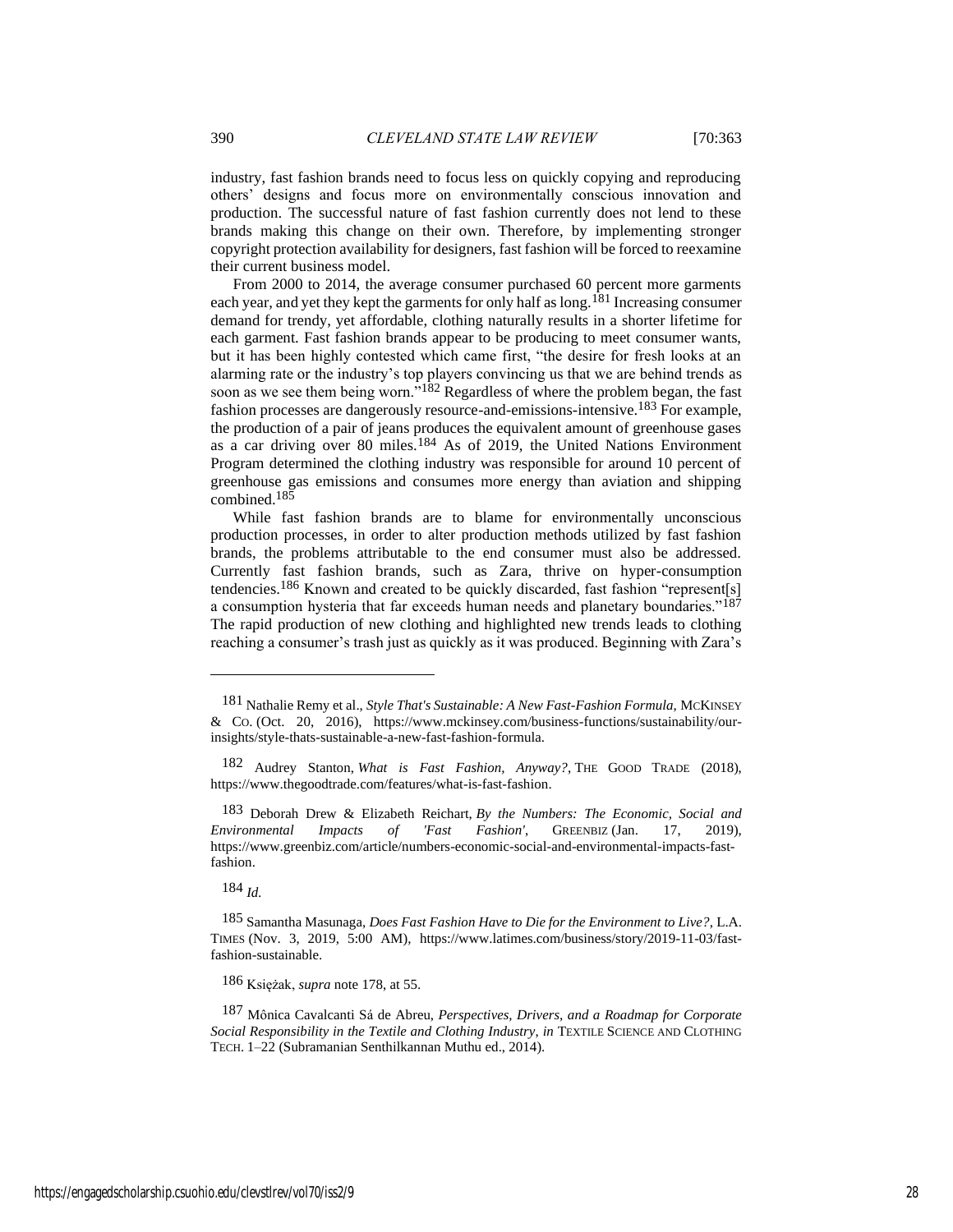bi-weekly delivery of new merchandise, consumer's purchasing tendencies have adapted so much that it is said that there are 52 "micro-seasons" per year within fast fashion<sup>188</sup>—all based on consumer desires to "stay trendy."

While consumers are to blame for continually paying into this industry and purchasing the products, they are incessantly influenced by advertisements and influencers who are paid to promote fast fashion brands and a continuous consumption cycle.<sup>189</sup> Thus, in order to change the rate at which consumers purchase clothing, these fast fashion brands must commit to a change in their business process. The success of fast fashion brands under their current production model means that they are unlikely to alter their model unless there is a stop to their unlimited ability to quickly copy the designs of small brands and new designers.<sup>190</sup> To help protect the environment there must be a decrease in fast fashion consumption, promoted by a change in the fast fashion model, which is only likely to occur with the introduction of a bright-line rule for copyright protection eligibility within the United States.

While there will inevitably always be a price the environment pays for the production of clothing, that is not an excuse to produce in excess. One example of an idea to minimize the environmental impact of fashion is through a circular economy.191 This model looks to minimize resource consumption, waste production, pollution, and emissions.192 The four-phase model includes using high-quality materials to minimize the negative impact on the environment, designing durable products, focusing on recycling products and technology, and increasing the use of renewable resources.193 This model highlights the way that the U.S. fashion industry can limit its carbon footprint. Notable differences to the fast fashion model include the use of high-quality materials and designing durable products.<sup>194</sup> The appeal of fast fashion comes from the quick production and cheap price, in order to encourage quick discarding and frequent purchasing. While this circular economy model is an excellent idea for environmental protection, without copyright protection limiting the presently successful copying capabilities of fast fashion, it is unlikely to be adopted. Therefore, in order to start the conversation about how to minimize the environmental impact of fashion, there first needs to be a bright-line rule established as to when copyright protection extends to fashion designs so that the currently successful quick and continuous copying is halted. Though other designers and clothing manufacturers will still produce waste, that amount can be substantially lessened by limiting fast fashion

191 SAP BrandVoice, *supra* note 179.

192 *Id.*

193 *Id.*

194 *Id.*

<sup>188</sup> Stanton, *supra* note 182.

<sup>189</sup> Elizabeth Vulaj, *Will Fast Fashion Go Out of Style Soon? How Couture Designers, Celebrities, and Luxury Brands Fighting Back May Change the Future Legal Landscape for Mass Affordable Retailers*, 36 SANTA CLARA HIGH TECH. L.J. 197, 202–03 (2020).

<sup>190</sup> Caro & Martínez-de-Albéniz, *supra* note [48,](#page-8-2) at 2.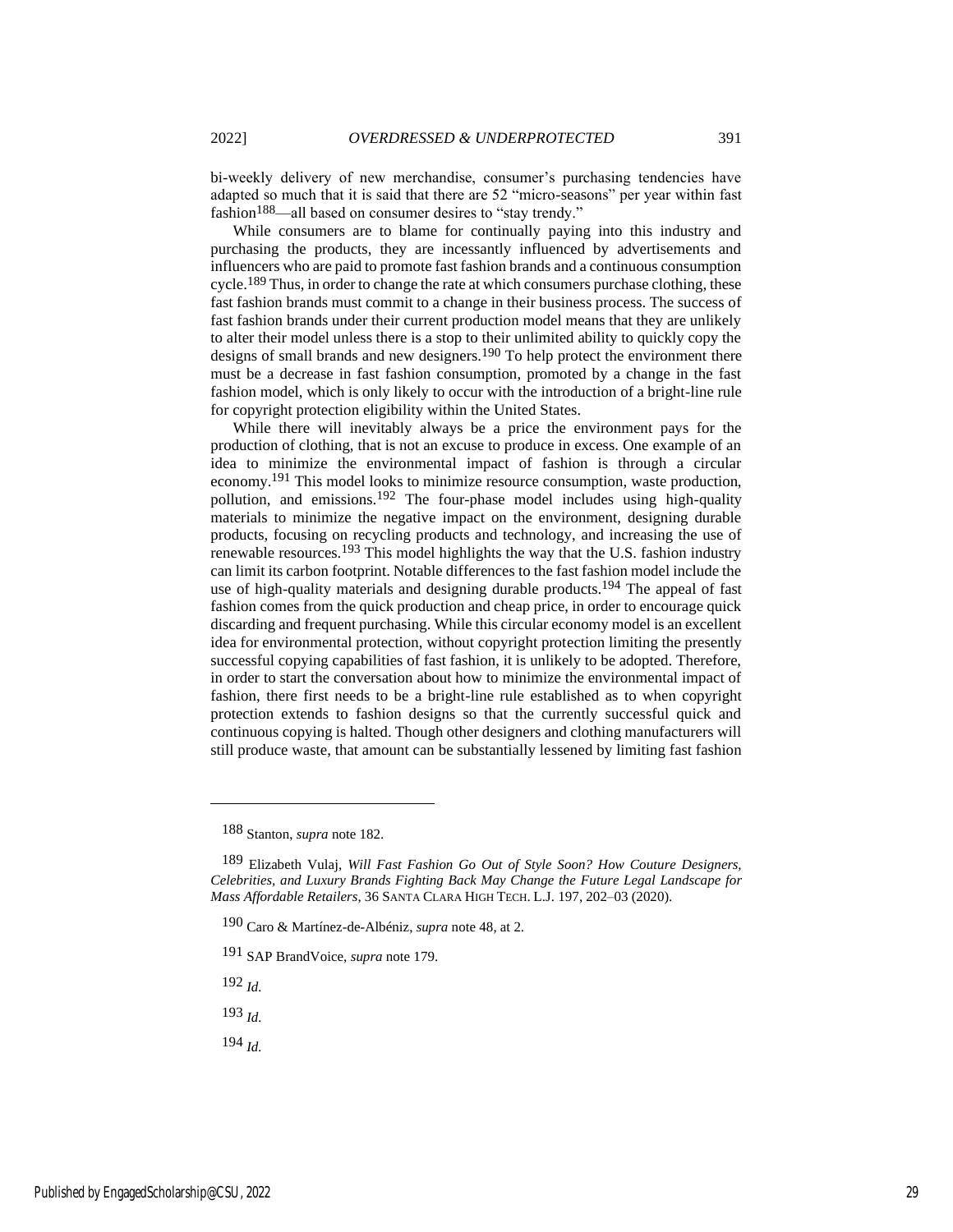from easily copying and consequently limiting the amount of "micro-seasons" that exist at a given time.

By protecting designers with the use of a bright-line rule for copyright protection and naturally altering the existing fast fashion model, the U.S. fashion industry would be able to reduce their environmental impact. Encouraging the existence of small brands and new designers through broader copyright protection will support a more environmentally conscious culture through clothing. Small brands and independent designers work on a made-to-order schedule, focusing on durable, high-quality clothing intended to last.195 Currently, Zara's fast fashion model enables it to release approximately 500 new designs per week and produce around 450 million garments annually.196 As a direct result of no longer being able to automatically copy others, fast fashion brands will be able to curtail their negative influence on the environment. Adapting to a made-to-order production process and lessening mass-production will eliminate the abundance of clothing just hanging on racks. Additionally, rise in popularity and existence of durable clothing over cheap, valueless alternatives will minimize the amount of clothing going to landfills shortly after purchase. Consequently, this will demonstrate that fast fashion brands copying designs is not an accurate reflection of the existing consumer demand for those particular designs, but rather the result of products being so widely available for cheap prices.

A bright-line rule for copyright protection within the U.S. fashion industry would not only promote new designers and small brands' fashion industry existence but would also benefit the environment. Though it is inconclusive whether consumer demand or producer supply has spurred the popularity of the consistently made-new products by fast fashion, one thing is for certain: the environment is paying the price. To effectively minimize the negative environmental influence of fast fashion, a brightline rule for copyright protection must be established. A bright-line rule will naturally curb the hyper-consumption hysteria both the consumers and producers have been thriving on and serve as a cultural reset to promote environmentally conscious yet trend-inspired consumption going forward.

#### *D. The Economic Impact of the Fashion Industry*

Just as the fashion industry affects the environment, it affects the national economy as well. The purpose behind copyright law is to protect the creation of new works.197 Proponents of fast fashion argue the United States economy thrives from the relaxed copyright protection laws for fashion designs within the U.S. fashion industry.198 One of the strongest arguments against more expansive copyright protection to the U.S. fashion industry is that copying within the industry increases both productivity and

<sup>195</sup> Anika Kozlowski, *Fast Fashion Lies: Will They Really Change Their Ways in a Climate Crisis?*, CONVERSATION (Aug. 1, 2019, 4:04 PM), https://theconversation.com/fast-fashionlies-will-they-really-change-their-ways-in-a-climate-crisis-121033.

<sup>196</sup> *Id.*

<sup>197</sup> U.S. COPYRIGHT OFF., INFOMATION CIRCULAR 1A, UNITED STATES COPYRIGHT OFFICE: A BRIEF INTRODUCTION AND HISTORY (2005), https://www.copyright.gov/circs/circ1a.html.

<sup>198</sup> *See* Jacqueline Lampasona, *Discrimination Against Fashion Design in Copyright*, 14 J. INT'L BUS. & L. 273, 291 (2015).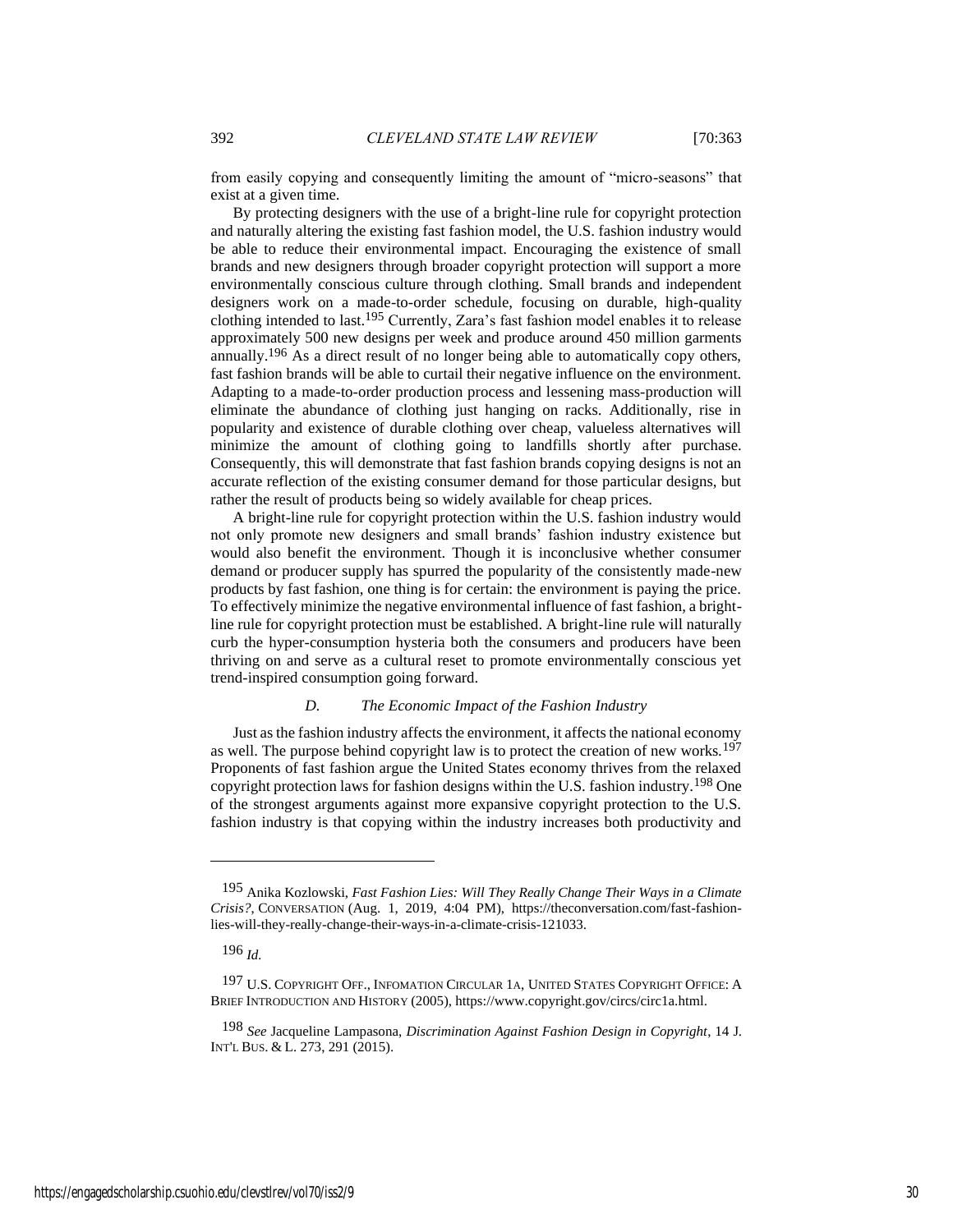revenue.199 It is said that without copyists, consumers would have to pay more for current styles or high fashion designs.<sup>200</sup> In addition, it is argued that a bright-line rule for copyright protection would hinder the economy because third parties would not be able to use already created content.201 Here, the ultimate question revolves around the protection itself. Is the goal to protect the fashion designers and their designs, or simply the U.S. fashion industry as a whole and when, if at all, is the environment

considered?202 Those in favor of limiting the availability of copyright protection for designs generally believe success within the U.S. fashion industry stems from the theory of trickle-down fashion.203 Trickle-down fashion is the hierarchical process of fashion making its way from high-status buyers to the masses of lower-status consumers.204 The existence of trickle-down fashion began in the early 1800s when society shared the collective desire to imitate those with wealth and status.205 Designs were created by the upper class and were then mimicked by the lower class to copy those who had the desired social status and wealth.206 Until around the twenty-first century, many believed that the world of fashion still predominantly existed under a trickle-down model.207 Luxury designers produced quarter-annual collections, and New York's

201 *Id.*

202 *See* Note, *Should Fashion Design Be Given Copyright Protection?*, MICH. TECH. L. REV. BLOG (Jan. 25, 2013), http://mttlr.org/2013/01/should-fashion-design-be-given-copyrightprotection /.

203 Elavia, *supra* note 21, at 10.

204 *Id.*; *See* BRANNON & DIVITA, *supra* note [39,](#page-8-0) at 62–63; Susan Kaiser, *Trickle-Down*, LOVETOKNOW, https://fashion-history.lovetoknow.com/fashion-clothingindustry/trickle-down (last visited Dec. 29, 2021).

205 *See* BRANNON & DIVITA, *supra* note [39,](#page-8-0) at 62–63; *see* Will Kenton, *Trickle-Down Effect*, INVESTOPEDIA (Jan. 12, 2020), https://www.investopedia.com/terms/t/trickle-downeffect.asp; Yhe-Young Lee, Controversies About American Women's Fashion, 1920-1945: Through the Lens of The New York Times (2003) (Ph.D. dissertation, Iowa State University) (on file with the Iowa State University Digital Repository, Retrospective Theses and Dissertations).

206 *See* BRANNON & DIVITA, *supra* note [39,](#page-8-0) at 62–63; Mollie Edwards & Makayla Wallace-Tidd, *Trickle-Up Theory: How Digital Culture Is Changing the Way Fashion Trends Develop*, IDEALOG (Sept. 6, 2018), https://idealog.co.nz/design/2018/09/trickle-theory-howdigital-culture-changing-way-fashion-trends-develop.

207 *See* BRANNON & DIVITA, *supra* not[e 39,](#page-8-0) at 62–63; Raustiala & Springman, *supra* note 18, at 1693–94; Whitney Potter, Comment, *Intellectual Property's Fashion Faux Pas: A Critical* 

<sup>199</sup> *See* Raustiala & Sprigman, *supra* note 18, at 1689; KAL RAUSTIALA & CHRISTOPHER SPRIGMAN, THE KNOCKOFF ECONOMY 3–8 (2012); Brittany West, *A New Look for the Fashion Industry: Redesigning Copyright Law with the Innovative Design Protection and Piracy Protection Act (IDPPPA)*, 5 J. BUS. ENTREPRENEURSHIP & L. 58, 69 (2011).

<sup>200</sup> *See Should Fashion be Protected by Copyright Laws?*, FREAKONOMICS BLOG (March 12, 2010, 12:00 PM), https://freakonomics.com/2010/03/12/should-fashion-be-protected-bycopyright-laws-a-guest-post/.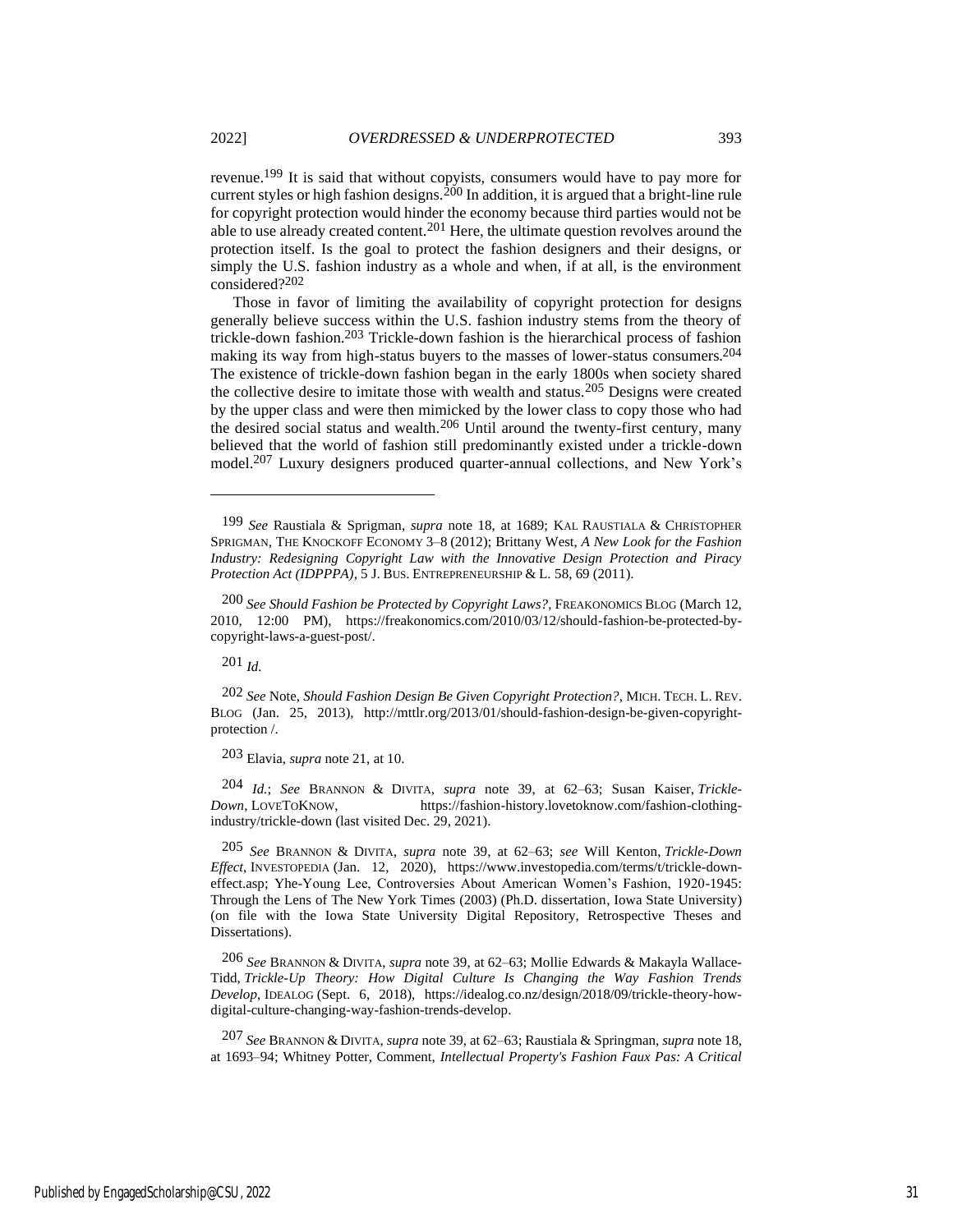Fifth Avenue continuously presented the highest fashion, at the highest prices.<sup>208</sup> Smaller labels then picked up the general idea of the style to provide clothes for the masses.209 Under this model, copying was an essential element along the path to success for many brands and department stores.<sup>210</sup>

Those seeking to halt the expansion of copyright protection often do not realize that the twenty-first century has brought forward a new movement of fashion: the trickle-up effect.<sup>211</sup> Trickle-up fashion works in reverse of that of trickle-down, thanks to the increase in technology and social media. Now, rather than style trends beginning at the top with the upper class and luxury brands, trends and innovation begin with the streetwear of lower-income groups and end with luxury designers basing their collections on these everyday trends.212 Knowledge of the prevalent role trickle-up fashion plays in the modern fashion industry is part of the understanding of who copyright protection within the U.S. fashion industry *actually* seeks to protect.

<span id="page-32-0"></span>The question of why copyright protection is essential begins with the understanding of who is most affected by the lack of copyright protection. Many think the push for copyright protection is to protect the famous brands and fashion conglomerates.213 This misunderstanding likely results from confusing current fashion trends as part of a trickle-down effect rather than trickle-up. Luxury brands are actually the most well-protected within the fashion industry; their name and likeness are established enough to take advantage of the existing trademark, trade dress, and patent law protection.214

The designers who face the largest threat with the lack of copyright protection are the new and independent designers trying to break into the industry, many of whom are a foundation for the trickle-up effect.<sup>215</sup> These designers are less protected because their name and likeness are not as well-established, and therefore they can easily be

209 *See* BRANNON & DIVITA, *supra* not[e 39,](#page-8-0) at 62–63.

210 *See id.*

211 *See id.* at 76; Edwards & Wallace-Tidd, *supra* note 206.

212 *See* BRANNON & DIVITA, *supra* not[e 39,](#page-8-0) at 76.

214 Nagel, *supra* note [2,](#page-2-0) at 656. *See generally* Deeny, *supra* note 213.

215 Nagel, *supra* note [2,](#page-2-0) at 656.

*Look at the Lack of Protection Afforded Apparel Design Under the Current Legal Regime*, 16 INTELL. PROP. L. BULL. 69, 83 (2011) (discussing consumer behavior under the piracy paradox theory).

<sup>208</sup> *See generally* BRANNON & DIVITA, *supra* not[e 39,](#page-8-0) at 62–63; Tina Martin, *Fashion Law Needs Custom Tailored Protection for Designs*, 48 U. BALT. L. REV. 453, 473 (2019).

<sup>213</sup> *See generally* Godfrey Deeny, *Lauren Fined by Paris Court, and So is Berge*, WOMEN'<sup>S</sup> WEAR DAILY (May 19, 1994, 12:00 AM), https://wwd.com/fashion-news/fashionfeatures/lauren-fined-by-paris-court-so-is-berge-1162425/ (quoting Karl Lagerfeld saying, copying "can be very damaging for small firms, though for a house like Chanel, it means a lot less").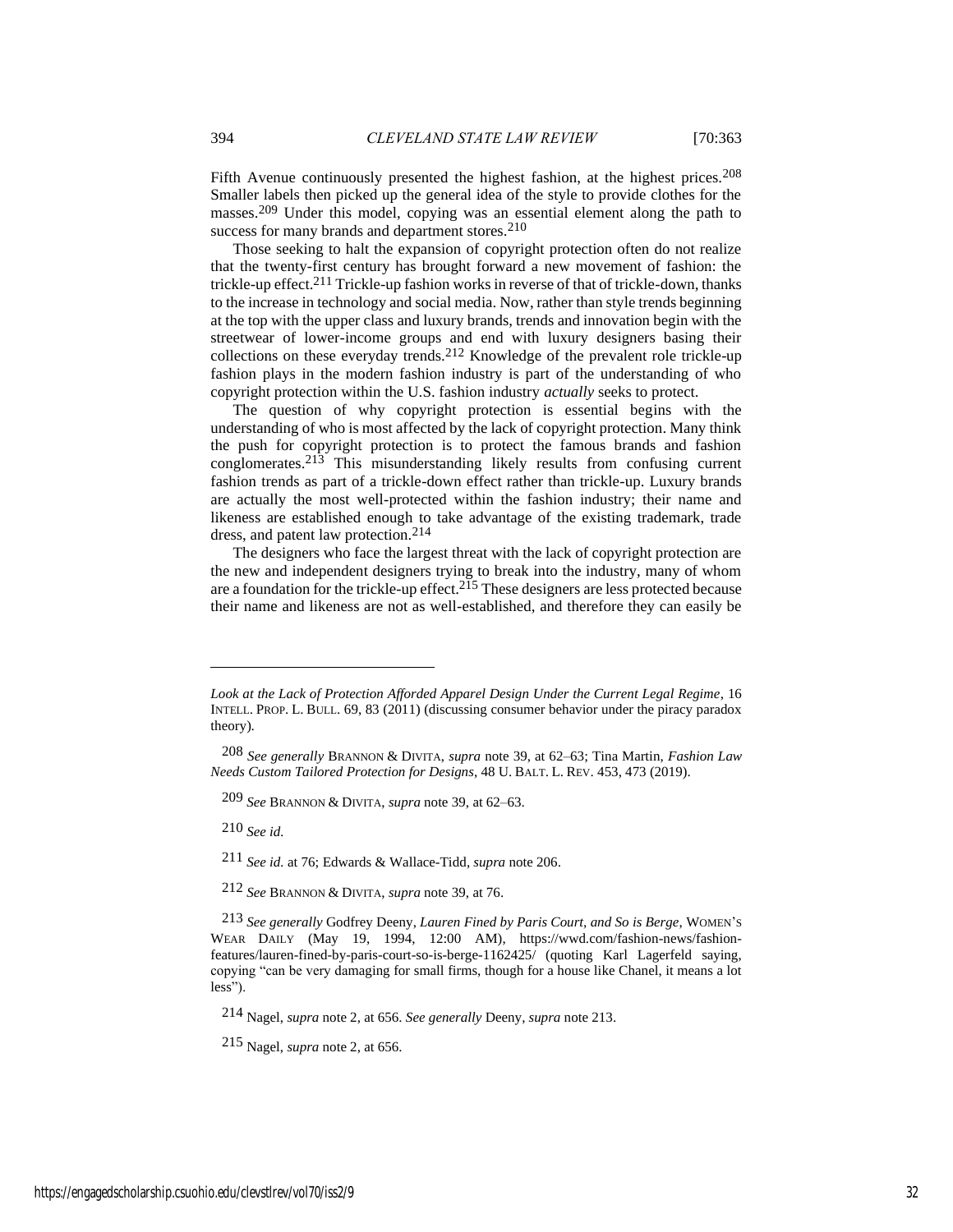ripped off by fast fashion brands as the trends travel in reverse up the hierarchy.216 These small brands and independent designers face the previously mentioned choice of rapidly having to create and produce new ideas or enter into a long, expensive, and likely unsuccessful lawsuit.<sup>217</sup> The addition of a bright-line rule for copyright protection would allow for more new and emerging designers to enter the market with knowledge of the exact test to be applied in a case regarding copyright protection. Therefore, a bright-line rule for copyright protection within the U.S. fashion industry would encourage a more prosperous national fashion industry by supporting a vast array of new designers and smaller brands.

Innovation is one of the vital keys to success and profitability within the fashion industry. Those against a bright-line rule for copyright protection fear a threat to innovation may result from more expansive protection availability.<sup>218</sup> Encouraging innovative designs that fit within a trend is not the same as taking a design and directly copying it. An exact copy, or a knock-off, is a direct replication of another's innovative design from within a trend, without the addition of any independent creative modifications to the design.219 One of the main features of a copy is that the consumer is not able to distinguish between the original and the copy.<sup>220</sup> The use of copies takes away from the profitability of the original designers, and when they are unable to receive protection for their designs, their incentive to produce new designs is diminished.221 As a direct result of a bright-line rule for copyright protection, investment within the U.S. fashion industry would be shifted towards new design innovation for a particular trend, rather than mere copying. The biggest challenge when presenting a bright-line rule for expansive copyright protection to the U.S.

<sup>216</sup> Zerbo, *supra* note [30.](#page-7-0)

<sup>217</sup> *See* Lisa Davidson, *As Fast Fashion Thievery is Making Headlines Again, We Explore the Sorry History of Mega-Brands Ripping off Independent Creatives. . .*, WE HEART (Mar. 25, 2019), https://www.we-heart.com/2019/03/25/fast-fashion-rip-off-small-designers-creatives/.

<sup>218</sup> *See* Alexandra Manfredi, Note, *Haute Copyright: Tailoring Copyright Protection to High-Profile Fashion Designs*, 21 CARDOZO J. INT'L & COMP. L. 111, 152 (2012) ("Although introduction of a new intellectual property protection may inspire an increase in anticompetitive behavior and could have some negative implications, the benefits of this proposed provision would likely outweigh its drawbacks."). *See generally* Edward Lee, *Copyright-Exempt Nonprofits: A Simple Proposal to Spur Innovation*, 45 ARIZ. ST. L.J. 1433, 1441 (2013) ("[H]ow infringement of copyright is enforced—lead[s] to many potentially great business models being blocked.").

<sup>219</sup> Julie Zerbo, *Hey Fashion, Not Everything That is Similar is "Copied*,*"* FASHION L. (May 24, 2017), https://www.thefashionlaw.com/hey-fashion-not-everything-that-is-similar-iscopied/.

<sup>220</sup> *See generally* Chavie Lieber, *Fashion Brands Steal Design Ideas All the Time. And It's Completely Legal.*, VOX (Apr. 27, 2018, 7:30 AM), https://www.vox.com/2018/4/27/17281022/fashion-brands-knockoffs-copyright-stolendesigns-old-navy-zara-h-and-m.

<sup>221</sup> Elavia, *supra* note 21, at 53 (explaining that if one product is protected, it would provide an incentive for other individuals to think more creatively and create additional new products).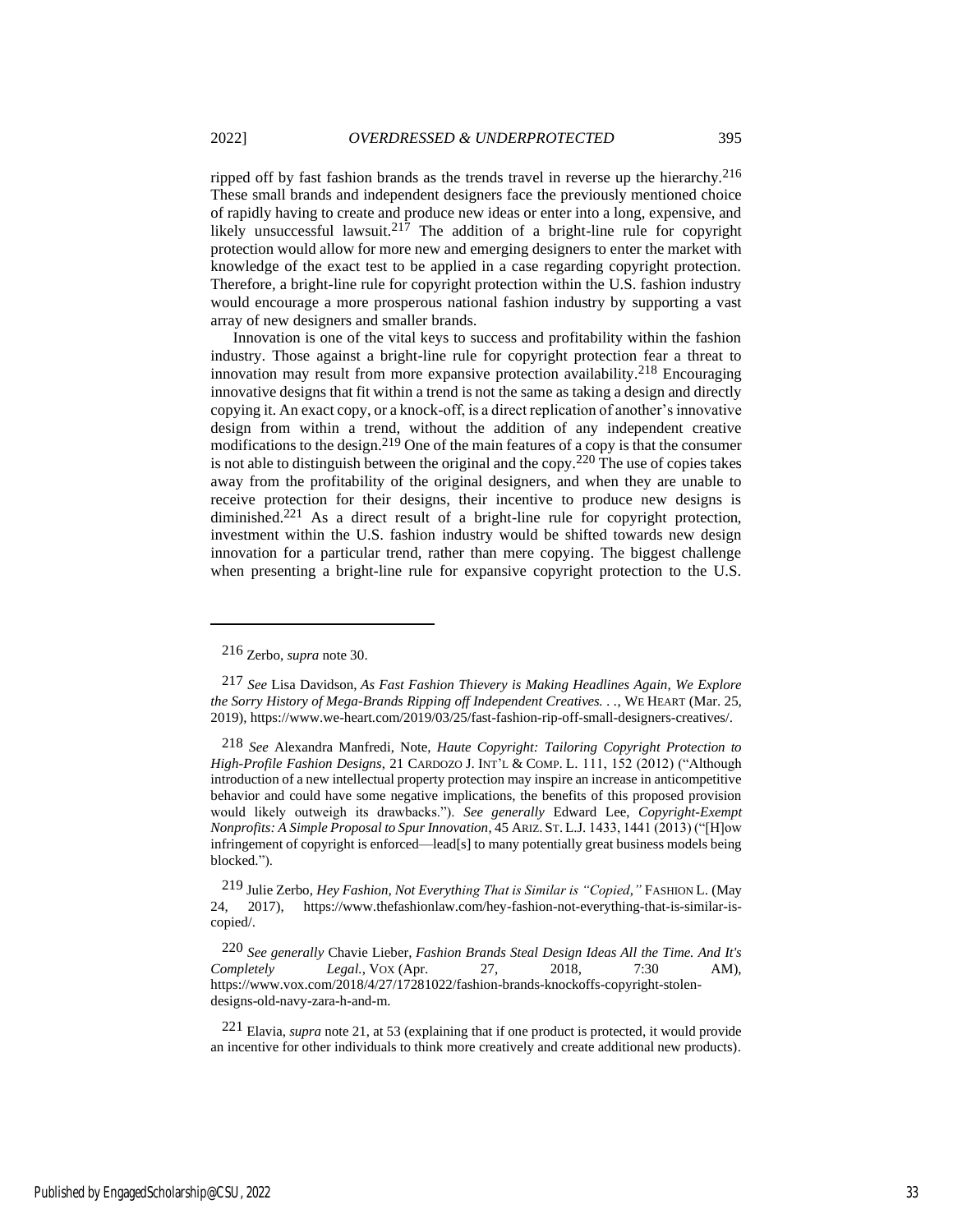fashion industry is helping those against the protection understand innovation is not harmed by copyright protection, but rather embraced.<sup>222</sup>

While the idea of copying within the fashion industry has been around forever, fast fashion changed our understanding of how copying works. Without adequate copyright protection, consumers support brands that are only surviving by copying other designers or brands, simply because consumers are either not aware the garments are copied or are looking to purchase at the cheapest available price. By providing attainable copyright protection, consumers will be less likely to mindlessly purchase cheaper copies because copies within fast fashion would likely be less prevalent. Fast fashion increased both the speed and scale with which copying is attainable.<sup>223</sup> Sometimes, fast fashion brands capitalize on designs that have reached the market and have shown success in sales, but just as often, fast fashion brands produce designs that beat even the original designer's designs to the market.<sup>224</sup> With their ability for quick and mass reproduction, copyists can both find and target retailers with products consumers have already showed a liking to and have copies on the market before the trend has ended.225 Fast fashion brands use lower quality materials and have no innovation or design expenses, so their copies are sold for a lower market price to consumers.226 Naturally, cost-conscious buyers recognize they can get the same product for a lower price than what the original designer is offering and shift their purchasing to fast fashion.227 In some instances, consumers may not even recognize that they are purchasing a fast fashion copy; fast fashion thrives on copying small or new designers with minimal brand recognition because they are least likely to have any form of intellectual property protection or funds to bring a lawsuit.<sup>228</sup> Therefore, by creating a bright-line rule for copyright protection and increasing the availability

225 *See* Stanton, *supra* note 182.

226 *See Fast Fashion*, *supra* note [49](#page-8-1) (defining "fast fashion" as "the practice of rapidly translating high fashion design trends into low-priced garments and accessories by mass-market retailers at low costs"). *See generally* Zerbo, *supra* note [6,](#page-3-0) at 596.

227 *See* Vertica Bhardwaj & Ann Fairhurst, *Fast Fashion: Response to Changes in the Fashion Industry*, 20 INT'L REV. RETAIL, DISTRIB., & CONSUMER RSCH. 165, 166 (2010) (discussing the buyer's desire to keep up with varying fashion trends and the instant gratification felt by the consumer who finds desired products at cheaper retail stores).

228 *See* Hemphill & Suk, *supra* note [51,](#page-9-0) at 1153 ("The main threat posed by copyists is to innovation by smaller, less established, independent designers who are less protected . . . . Affording design protection would level the playing field with respect to protection from copyists and allow more such designers to enter, create, and be profitable.").

<sup>222</sup> *See* WENDY MALEM, CENTRE FOR FASHION ENTERPRISE, INTELLECTUAL PROPERTY IN THE FASHION DESIGN INDUSTRY 12 (2012).

<sup>223</sup> Barton Beebe, *Intellectual Property Law and the Sumptuary Code*, 123 HARV. L. REV. 809, 834–35 (2010).

<sup>224</sup> *See* Martin, *supra* note 208, at 453; Lynsey Blackmon, *The Devil Wears Prado: A Look at the Design Piracy Prohibition Act and the Extension of Copyright Protection to the World of Fashion,* 35 PEPP. L. REV. 107, 112 (2007) (stating that many designers in the fashion industry have voiced their concerns and desires for copyright protection because of this problem).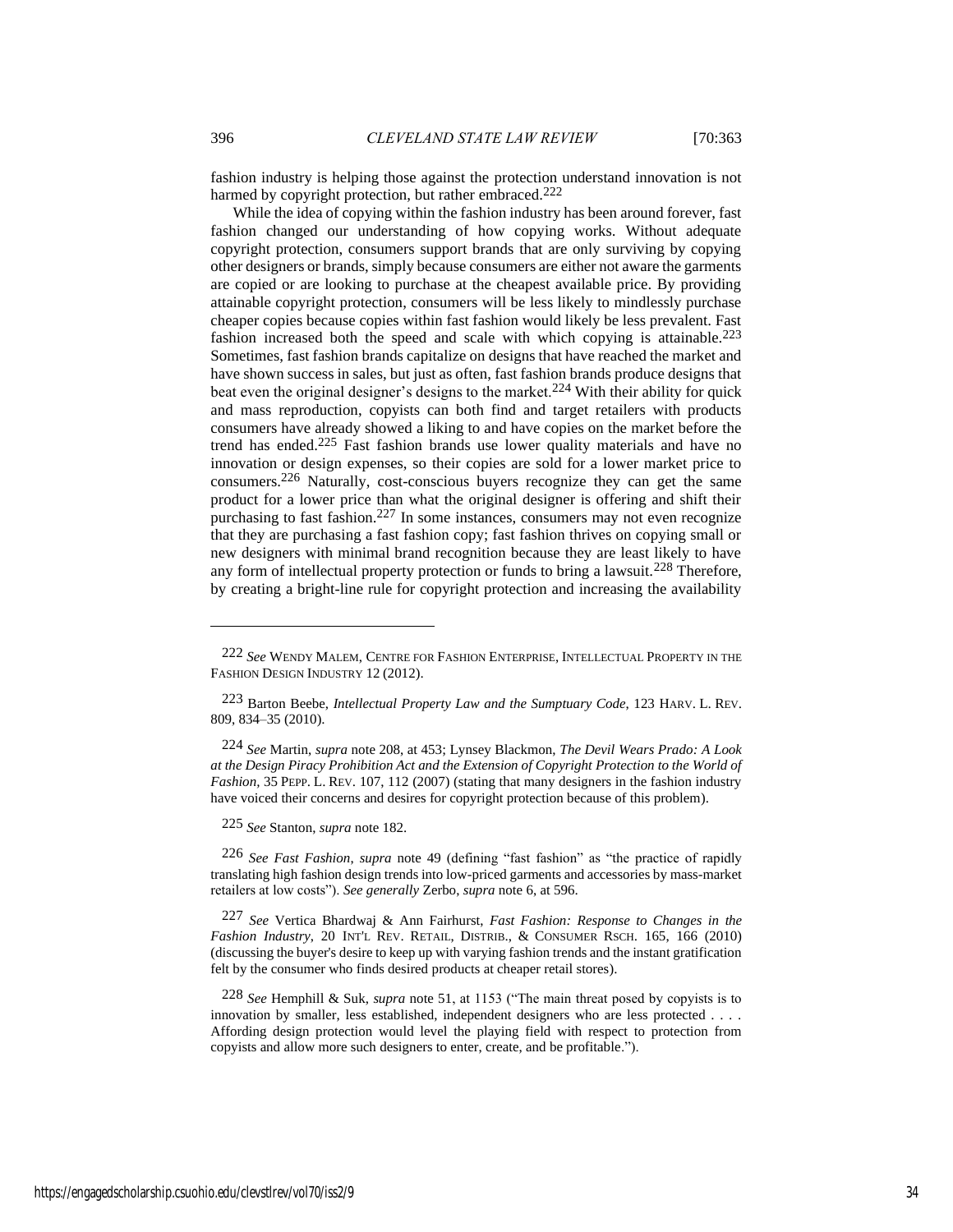of legally enforceable copyright protection for fashion designs, many new designers and small brands would be able to halt the vicious copying cycle to which they are currently susceptible.

Though fast fashion brands are known for their quick and cheap copies, this is not the model on which their entire existence depends. Fast fashion finds its success by focusing on trend replication, rapid production, and low-quality materials.229 An important takeaway from the fast fashion business model is that the ideas of trend replication and frequent assortment changes are not the same as just copying someone else's new emerging designs.230 Frequent assortment changes are necessary for garments and fashion items to keep up with the current trends, but there is no explicit rule requiring fast fashion brands to take the designs used for their frequent assortment changes from other designers.231

A key consideration when expanding copyright protection is understanding that the fast fashion model likely does not need to copy to survive.232 This means that if designers are protected by a bright-line rule for copyright protection, fast fashion brands will not automatically cease to exist. Rather, fast fashion retailers will be given the option of innovating their processes or accepting their nonexistent fate. Forcing fast fashion brands to innovate will incentivize fast fashion brands to hire, rather than simply rip off, new and independent designers. Additionally, these brands could alter business models to one that is inclusive of more durable products and slower-scaled production. No longer being able to survive on rapidly copying designs, employment opportunities for new and emerging designers would likely expand within fast fashion, giving many new designers a chance to succeed—a chance they may never have otherwise received. Thus, a bright-line rule for copyright protection would not be the ultimate demise for fast fashion brands, but rather would likely lead to increased employment opportunities within the U.S. fashion industry.

A bright-line rule for copyright protection will naturally disarm fast fashion of the hypnotizing trance they currently have on consumers, and thus promote the existence of small brands and the employment of new designers. Acknowledging that a large part of the U.S. fashion industry is based on a trickle-up effect helps to highlight who is most vulnerable when there is no bright-line rule for copyright protection.233 Not only would a bright-line rule encourage the emergence of new independent designers, but it would also promote consistent innovation and design. By eliminating the ability to solely survive on directly copying others' designs, fast fashion retailers would have to rebrand their model, likely increasing the employment of new designers to focus on

231 *Id.*

232 Hemphill & Suk, *supra* note [51,](#page-9-0) at 1153.

<sup>229</sup> *See* Stanton, *supra* note 182; Suzy Hansen, *How Zara Grew into the World's Largest*  Fashion Retailer, N.Y. TIMES (Nov. 9, 2012), https://www.nytimes.com/2012/11/11/magazine/how-zara-grew-into-the-worlds-largestfashion-retailer.html.

<sup>230</sup> *See* Elavia, *supra* note 21, at 12 ("Interpreting a design or trend does not necessarily mean that it will result in an exact copy. Interpretations can be seen as complements or derivatives of current trendy, fashionable items.").

<sup>233</sup> Nagel, *supra* note [2](#page-2-0)[213,](#page-32-0) at 656. *See generally* Deeny, *supra* note 213.